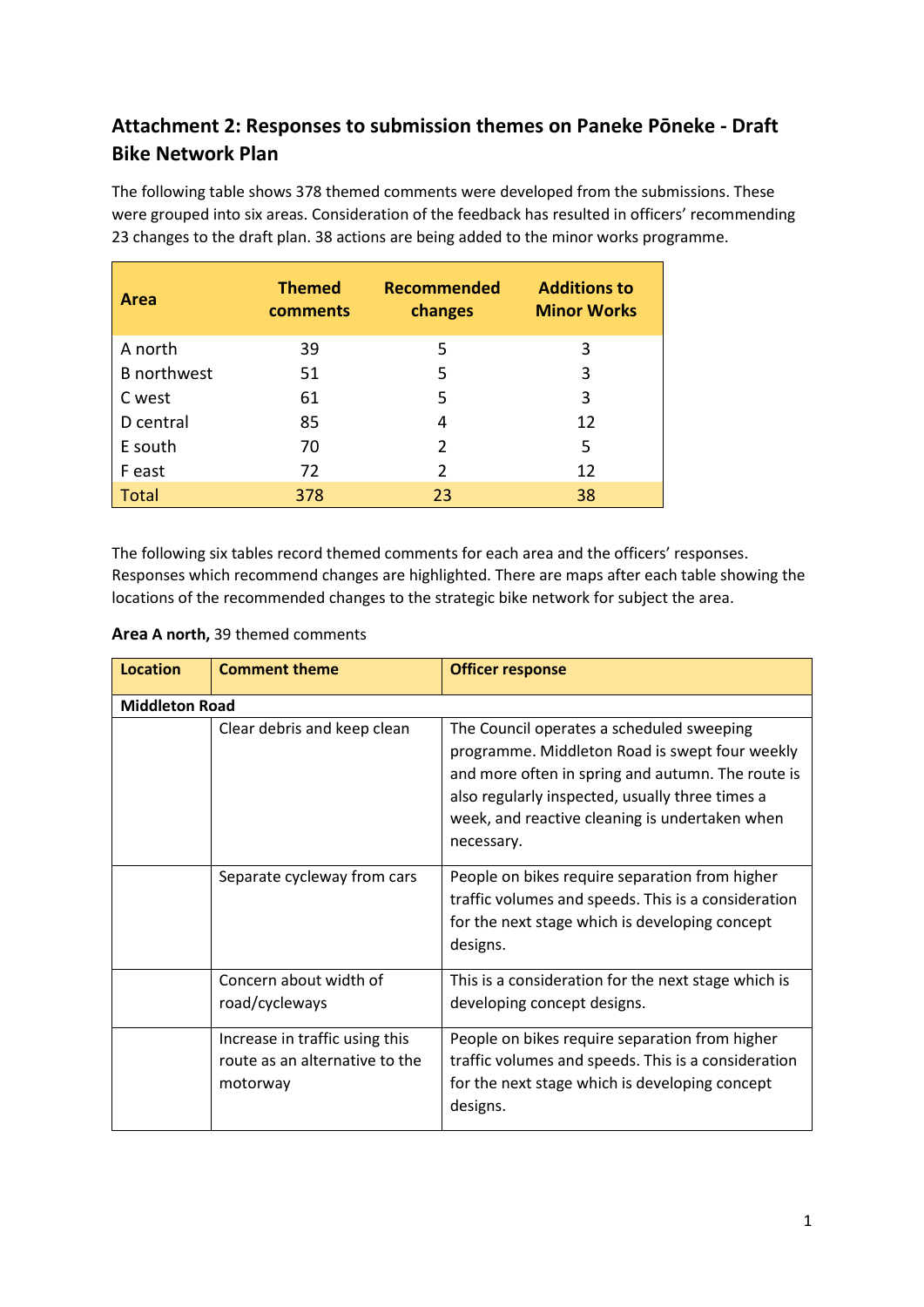| <b>Location</b> | <b>Comment theme</b>                                                                                                     | <b>Officer response</b>                                                                                                                                                                                                                                                                           |
|-----------------|--------------------------------------------------------------------------------------------------------------------------|---------------------------------------------------------------------------------------------------------------------------------------------------------------------------------------------------------------------------------------------------------------------------------------------------|
|                 | Reduce speed of traffic                                                                                                  | While this is a consideration for the next stage<br>which is developing concept designs, reducing<br>speeds for most of the route is unlikely to be a<br>good solution. Speed limits will be reviewed as<br>part of the Council's speed management<br>programme which will start in 2023.         |
|                 | Needs better lighting<br>(particularly towards Tawa<br>end)                                                              | This is a consideration for the next stage which is<br>developing concept designs.                                                                                                                                                                                                                |
|                 | Blind corner needs addressing<br>(when entering 50 km/h zone<br>at Tawa end)                                             | This is a consideration for the next stage which is<br>developing concept designs.                                                                                                                                                                                                                |
| Johnsonville    |                                                                                                                          |                                                                                                                                                                                                                                                                                                   |
|                 | Concern about impacts on<br>business/parking on<br>Johnsonville Rd (use quieter<br>routes e.g. Broderick Rd)             | Parking management is a consideration for the<br>next stage which is developing concept designs.<br>On-street parking will be managed in accordance<br>with the Parking Policy. It is not a reason to<br>exclude a street from the strategic bike network.                                        |
|                 | Consider the future role of<br>Moorefield Rd versus<br>Johnsonville Rd (which road<br>will be prioritised for cyclists?) | Recommend changing Johnsonville to Ngaio and<br>Johnsonville triangle from secondary to primary<br>because it fulfils the function of a backbone<br>network connecting commuters to the CBD.                                                                                                      |
|                 | Current roundabouts and SH1<br>intersection are dangerous for<br>cyclists                                                | Intersection design is a consideration for the next<br>stage which is developing concept designs. The<br>Council currently has a separate project to<br>improve the Johnsonville/Moorefield/SH1<br>intersection. Initial community engagement on<br>problem definition closed on 9 November 2021. |
|                 | Improve connections to West<br>Johnsonville                                                                              | Broderick Road west of Moorefield Road has been<br>designated a secondary route. No other routes are<br>recommended for inclusion in the strategic bike<br>network as there are no other key destinations.                                                                                        |
|                 | Between Johnsonville and<br>Tawa is extremely dangerous -<br>even for pedestrians                                        | This is a consideration for the next stage which is<br>developing concept designs. It is within the scope<br>of the Middleton Road section.                                                                                                                                                       |
|                 | Moorefield shared path is<br>currently not working,<br>consider paths on both sides<br>of the road                       | This is a consideration for the next stage which is<br>developing concept designs. It is also within the<br>scope of a separate project to improve the<br>Moorefield/Haumia roundabout.                                                                                                           |
| Tawa            |                                                                                                                          |                                                                                                                                                                                                                                                                                                   |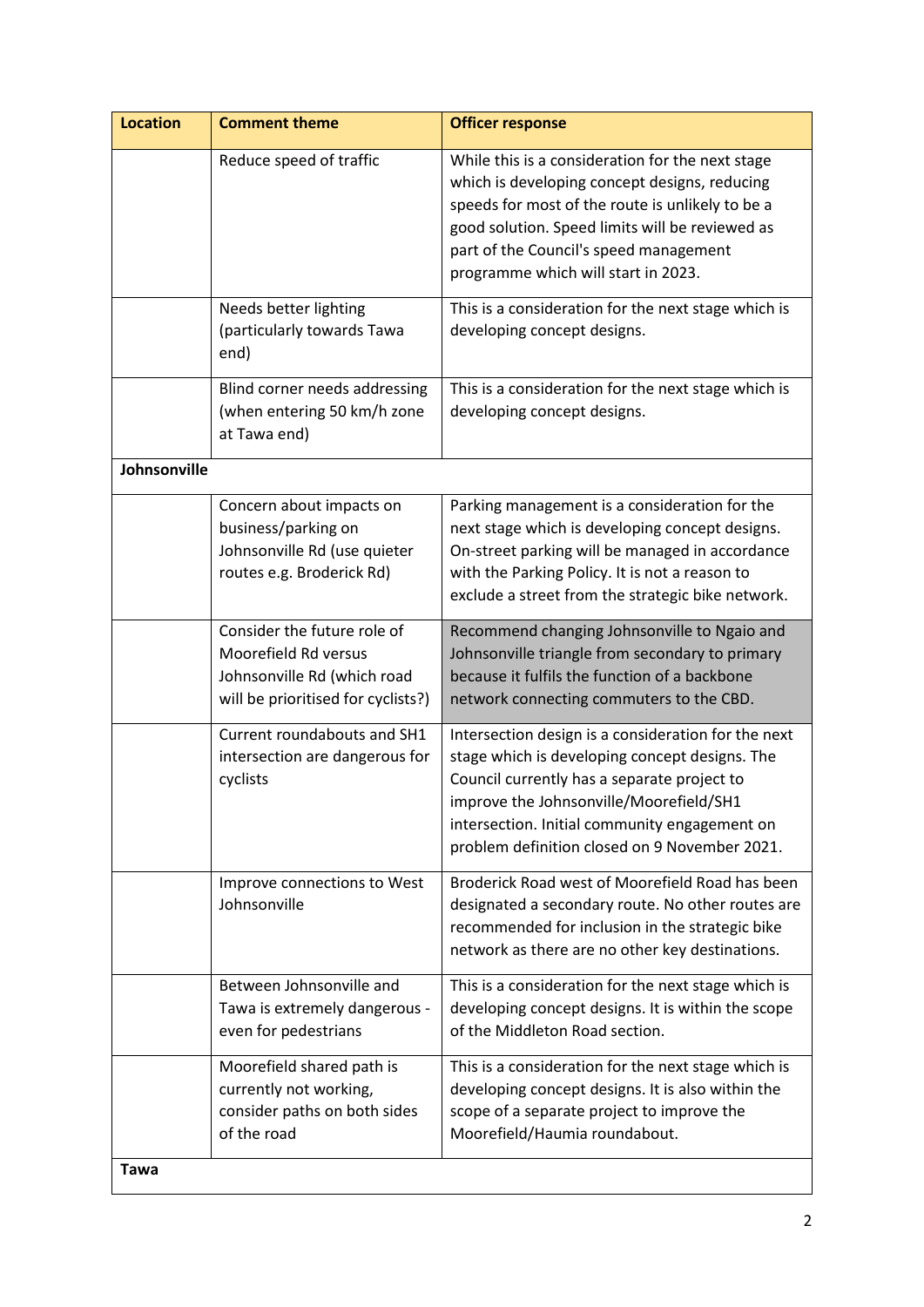| <b>Location</b>  | <b>Comment theme</b>                                                                                                 | <b>Officer response</b>                                                                                                                                                                                                                                                     |
|------------------|----------------------------------------------------------------------------------------------------------------------|-----------------------------------------------------------------------------------------------------------------------------------------------------------------------------------------------------------------------------------------------------------------------------|
|                  | A lot of reluctant commuters<br>in the area, advertise/<br>encourage cycle use                                       | Supporting activities to encourage mode shift are<br>part of the Council's approach to encourage more<br>use of walking, cycling and public transport.                                                                                                                      |
|                  | Grasslees to Linden shops<br>section of Tawa cycleway is<br>disconnected & inefficient<br>(Davies St & Beauchamp St) | Recommend changing primary route to follow<br>Duncan Street from Tawa College to McLellan<br>Street. The existing path near Grasslees Park<br>changes from primary to secondary.<br>Improvements to connectivity will be investigated<br>through the minor works programme. |
|                  | Include Rawson St and give<br>active modes priority                                                                  | Rawson Street is a local street that is not<br>recommended to be part of the strategic bike<br>network.                                                                                                                                                                     |
|                  | Include crossings because of<br>busy roads (e.g. Linden Ave,<br>McLellan St, Main Road)                              | Improvements to connectivity will be investigated<br>through the minor works programme.                                                                                                                                                                                     |
|                  | Include access to east/west<br>(e.g. Takapu)                                                                         | We will add investigations to the minor works<br>programme for east-west connections from<br>Hampton School to Tawa College, Linden Avenue<br>to Fyvie Avenue, Takapu Road to Redwood Avenue<br>and Tawa Street to the Drive.                                               |
|                  | A lot of recreational cyclists in<br>the area, will need to cater to<br>all cyclists                                 | This is a consideration for the next stage which is<br>developing concept designs. It is appropriate to<br>design for the users we want to attract to use the<br>network.                                                                                                   |
|                  | Connect with Main Rd via<br>Oxford St                                                                                | Recommend adding Oxford Street and Cambridge<br>Street to the secondary network, connecting Tawa<br>pool to Tawa centre.                                                                                                                                                    |
| <b>Ngauranga</b> |                                                                                                                      |                                                                                                                                                                                                                                                                             |
|                  | Separate cycleway from<br>cars/pedestrians                                                                           | This is a consideration for the next stage which is<br>developing concept designs. However, space is<br>limited in the corridor, and it is likely that shared<br>paths will continue to be the preferred solution as<br>pedestrian numbers are very low.                    |
|                  | Maintain path (clear debris)                                                                                         | This is a Waka Kotahi responsibility.                                                                                                                                                                                                                                       |
|                  | Ensure bike lane/sidewalk is<br>wider (currently narrow)                                                             | This is a consideration for the next stage which is<br>developing concept designs.                                                                                                                                                                                          |
|                  | Onslow Rd should be used by<br>cyclists instead of Ngauranga<br>Gorge                                                | Ngauranga Gorge connects more directly so is<br>recommended as a primary connection. Onslow<br>Road is identified as a secondary connection, but                                                                                                                            |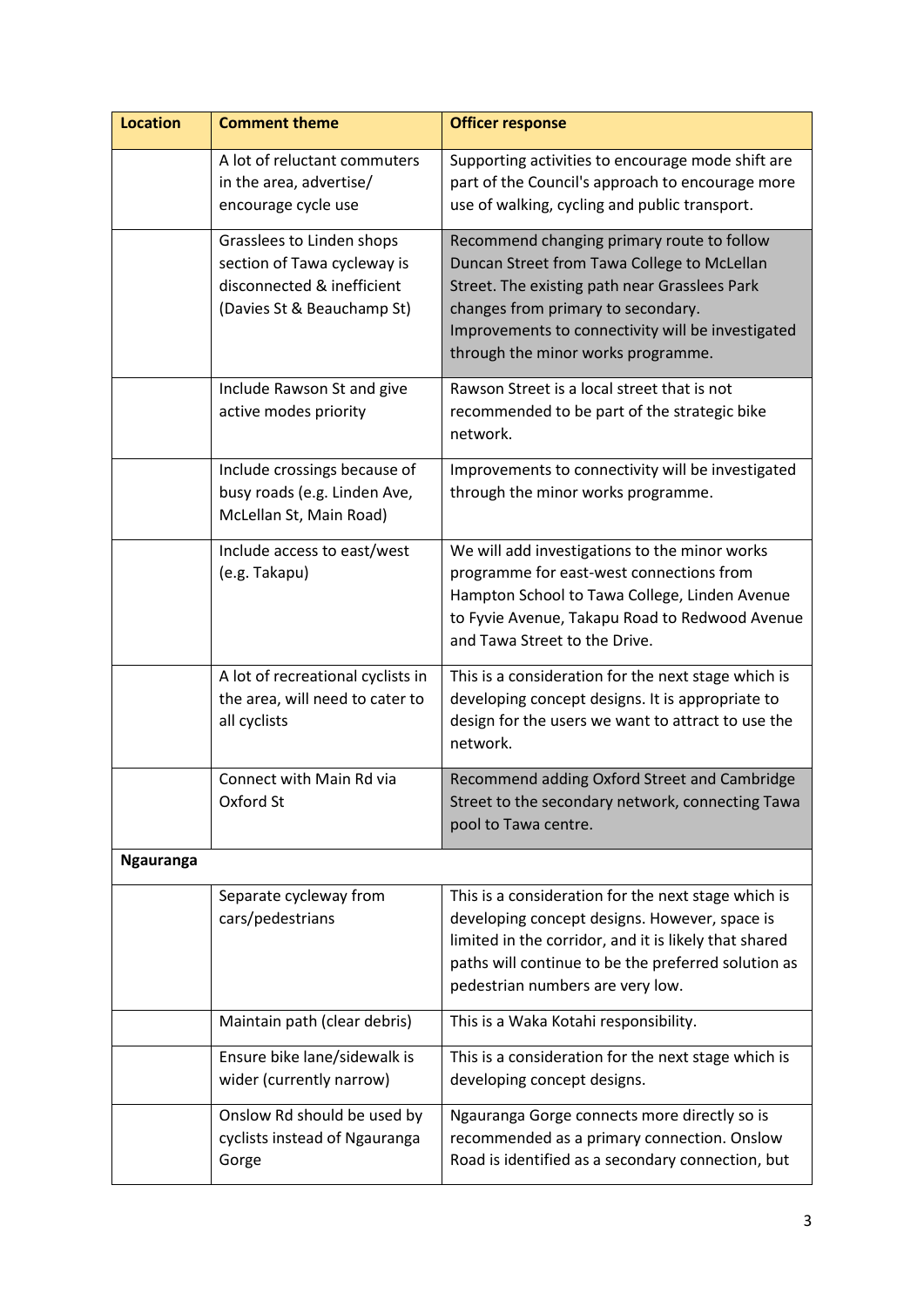| <b>Location</b>     | <b>Comment theme</b>                                                             | <b>Officer response</b>                                                                                                                                                                                       |
|---------------------|----------------------------------------------------------------------------------|---------------------------------------------------------------------------------------------------------------------------------------------------------------------------------------------------------------|
|                     |                                                                                  | the steep, narrow eastern end is recommended to<br>be removed from the strategic bike network.                                                                                                                |
|                     | Consider only downhill traffic                                                   | This is a consideration for the next stage which is                                                                                                                                                           |
|                     | to ride on southbound side                                                       | developing concept designs.                                                                                                                                                                                   |
|                     | Improve crossing from east<br>side of Centennial Highway                         | This is a consideration for the next stage which is<br>developing concept designs. It is expected to be<br>covered in the scope of the LGWM City Streets<br>improvements.                                     |
|                     | Improve access to Wakely Rd                                                      | This is a consideration for the next stage which is<br>developing concept designs. It is expected to be<br>covered in the scope of the LGWM City Streets<br>improvements.                                     |
|                     | Make Wakely Rd shared path<br>two-way for cyclists                               | Wakely Road is already a two-way path.                                                                                                                                                                        |
| <b>Newlands</b>     |                                                                                  |                                                                                                                                                                                                               |
|                     | Concerned about the width of<br>road/cycleway                                    | This is a consideration for the next stage which is<br>developing concept designs.                                                                                                                            |
|                     | Dangerous/fast driving                                                           | People on bikes require separation from higher<br>traffic volumes and speeds. This is a consideration<br>for the next stage which is developing concept<br>designs.                                           |
|                     | Prioritise this cycleway as it<br>provides essential connections<br>to amenities | The Council is developing an implementation<br>programme which is prioritised based on forecast<br>uptake. Newlands is likely to be medium-term<br>priority featuring in the second half of the<br>programme. |
|                     | Make sure Newlands College<br>is connected                                       | Newlands College has access from Bracken Road<br>which is designated as a secondary corridor.                                                                                                                 |
| <b>Churton Park</b> |                                                                                  |                                                                                                                                                                                                               |
|                     | Include this area in the<br>proposal (via Westchester<br>Drive)                  | Recommend adding Westchester Drive west of<br>Middleton Road to the secondary network.                                                                                                                        |
|                     | Expand network in this area<br>(e.g. Melksham Drive,<br>Stebbings stream)        | No other routes are recommended for inclusion in<br>the strategic bike network as there are no other<br>key destinations.                                                                                     |
| SH1                 |                                                                                  |                                                                                                                                                                                                               |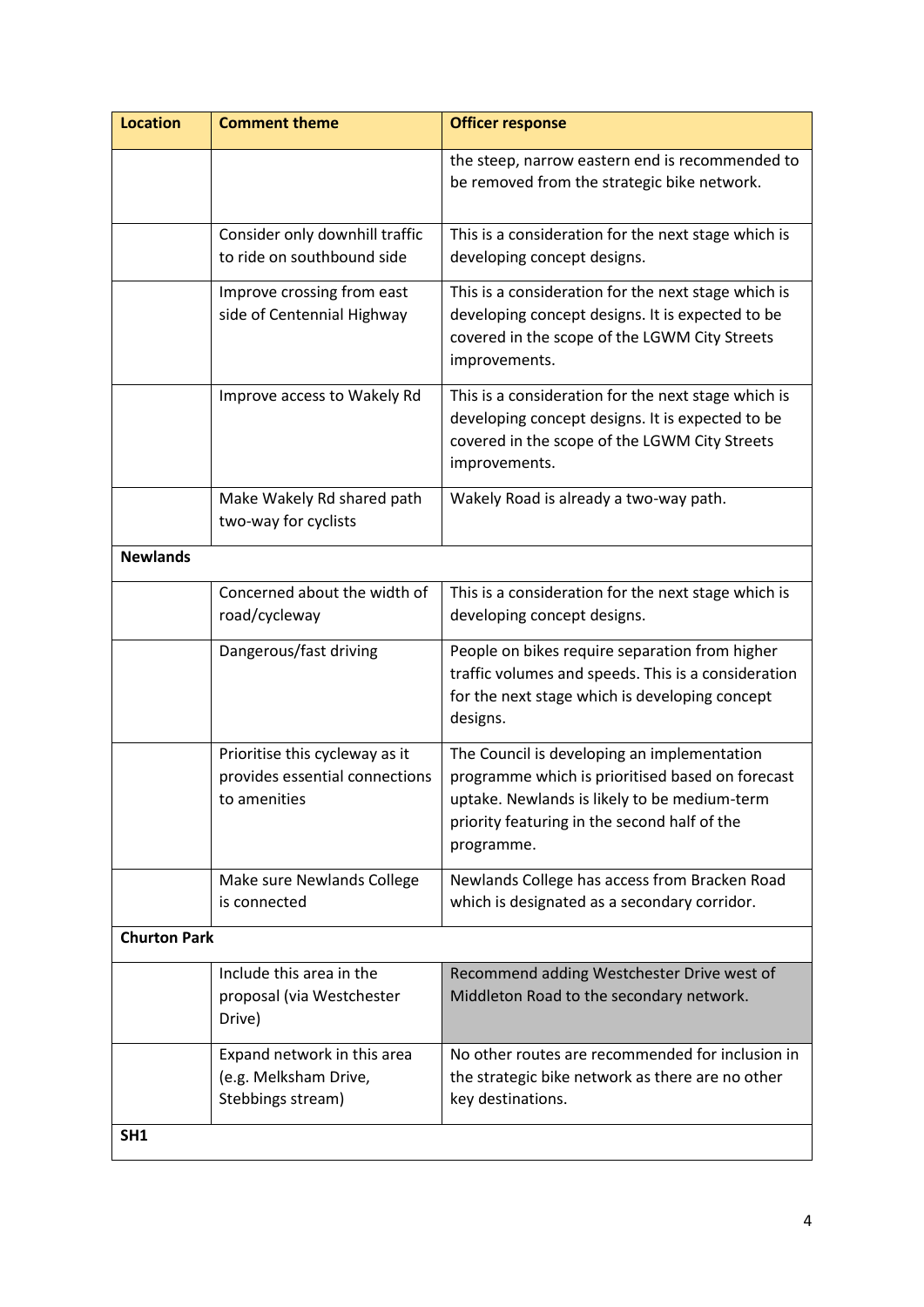| <b>Location</b>        | <b>Comment theme</b>         | <b>Officer response</b>                                                                                                                                                                                                                                          |
|------------------------|------------------------------|------------------------------------------------------------------------------------------------------------------------------------------------------------------------------------------------------------------------------------------------------------------|
|                        | Include SH1                  | The primary network generally avoids the SH1<br>corridor except for Ngauranga Gorge. Much of SH1<br>is designated motorway and cyclists are excluded<br>from using the motorway.                                                                                 |
|                        | Include crossings over SH1   | Recommend adding a secondary connection from<br>Takapu Station to Jamacia Drive to the Grenada<br>North development area. No new crossings are<br>currently proposed but some of the existing<br>crossings will be upgraded as part of the upgrade<br>programme. |
| <b>Other locations</b> |                              |                                                                                                                                                                                                                                                                  |
|                        | Connect to Skyline track     | Connections to the Skyline track will be via local<br>roads.                                                                                                                                                                                                     |
|                        | <b>Connect to Woodridge</b>  | No other routes are recommended for inclusion in<br>the strategic bike network as there are no other<br>key destinations.                                                                                                                                        |
|                        | Connection to train stations | The Council has a separate project to improve<br>walking and cycling access to train stations.                                                                                                                                                                   |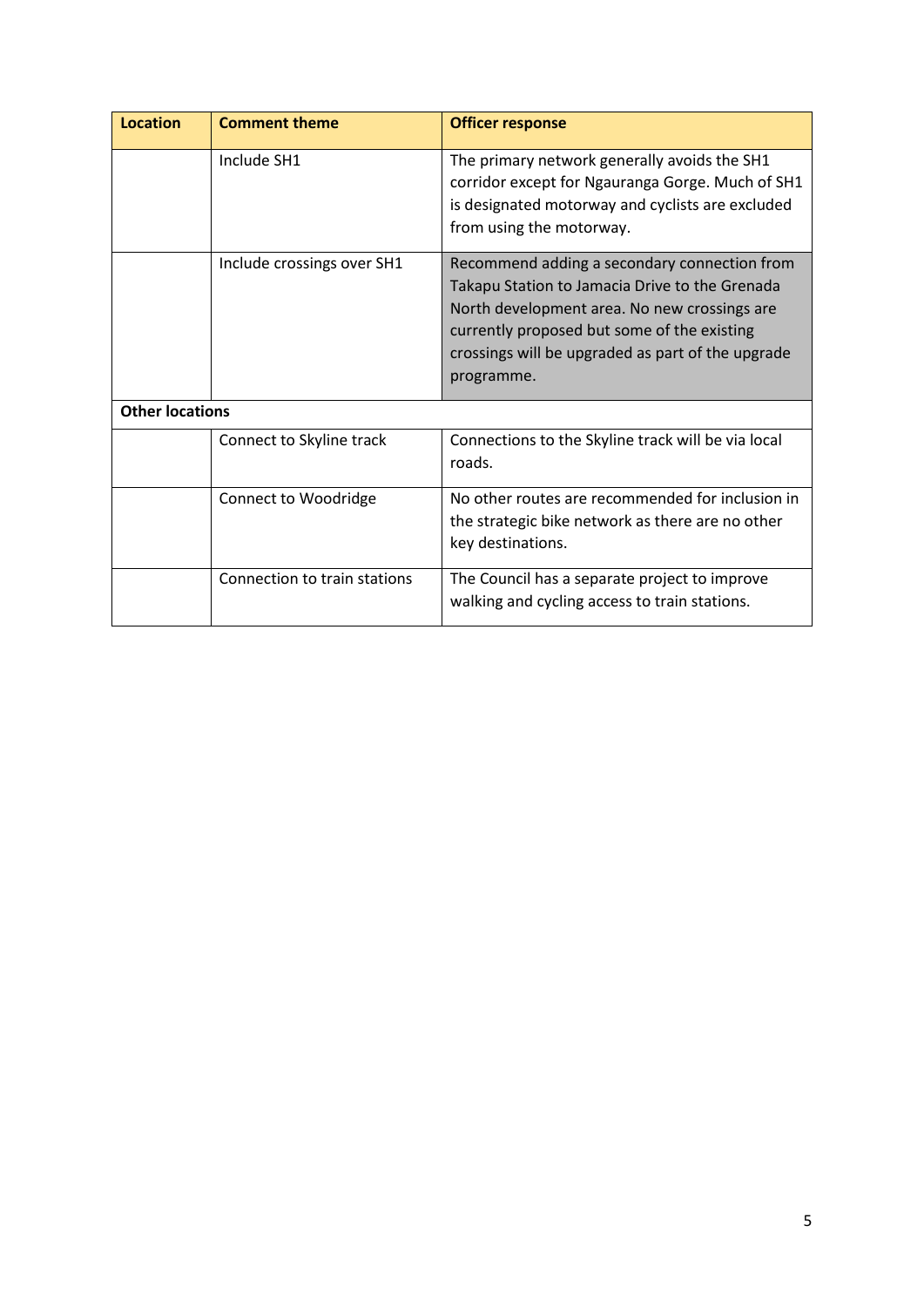### *Figure 1 Maps of recommended changes in Tawa, Churton Park, Johnsonville, Khandallah*

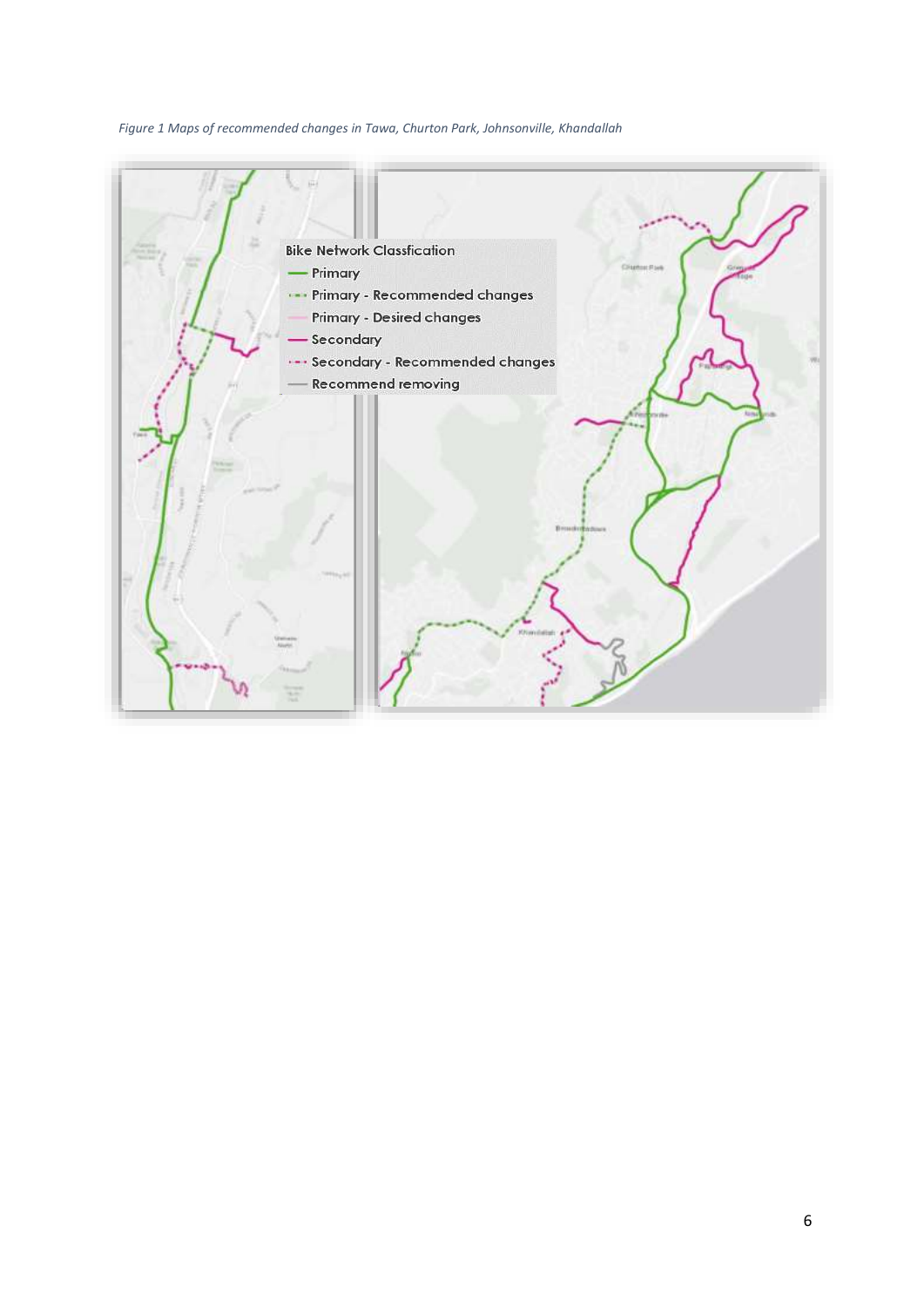#### **Location** Comment theme **COMEN COMENT** COMMENT **Burma/Box Hill Road** Consider this a primary route due to large amount of cyclist usage (high amount of school students) Recommend changing the designation of the Johnsonville to Ngaio route from secondary to primary. High amount of vehicle usage  $\vert$  People on bikes require separation from higher traffic volumes and speeds. This is a consideration for the next stage which is developing concept designs. Dangerous due to fast vehicles speeds & wind People on bikes require separation from higher traffic volumes and speeds. This is a consideration for the next stage which is developing concept designs. Wind is everywhere and is not something that can be significantly changed with infrastructure. Introduce more crossings (e.g. Junction of Burma Road and Station Road) Intersection design is a consideration for the next stage which is developing concept designs. The Council currently has a separate project to improve the Burma/Station/Box Hill intersection. Parking is difficult so give plenty of notice of removal Parking management is a consideration for the next stage which is developing concept designs. On-street parking will be managed in accordance with the Parking Policy. **Ngaio/Ngaio village** Choke point with large amount of parking Parking management is a consideration for the next stage which is developing concept designs. On-street parking will be managed in accordance with the Parking Policy. Motorists do not obey safer speed zones Compliance with speed limits is a matter for Police enforcement. The design of the area is within the scope of the corridor transformation which is a consideration for the next stage. Reduce speeds, particularly around schools This is a consideration for the next stage which is developing concept designs. Speed limits will be reviewed as part of the Council's speed management programme which will start in 2023.

### **Area B northwest,** 51 themed comments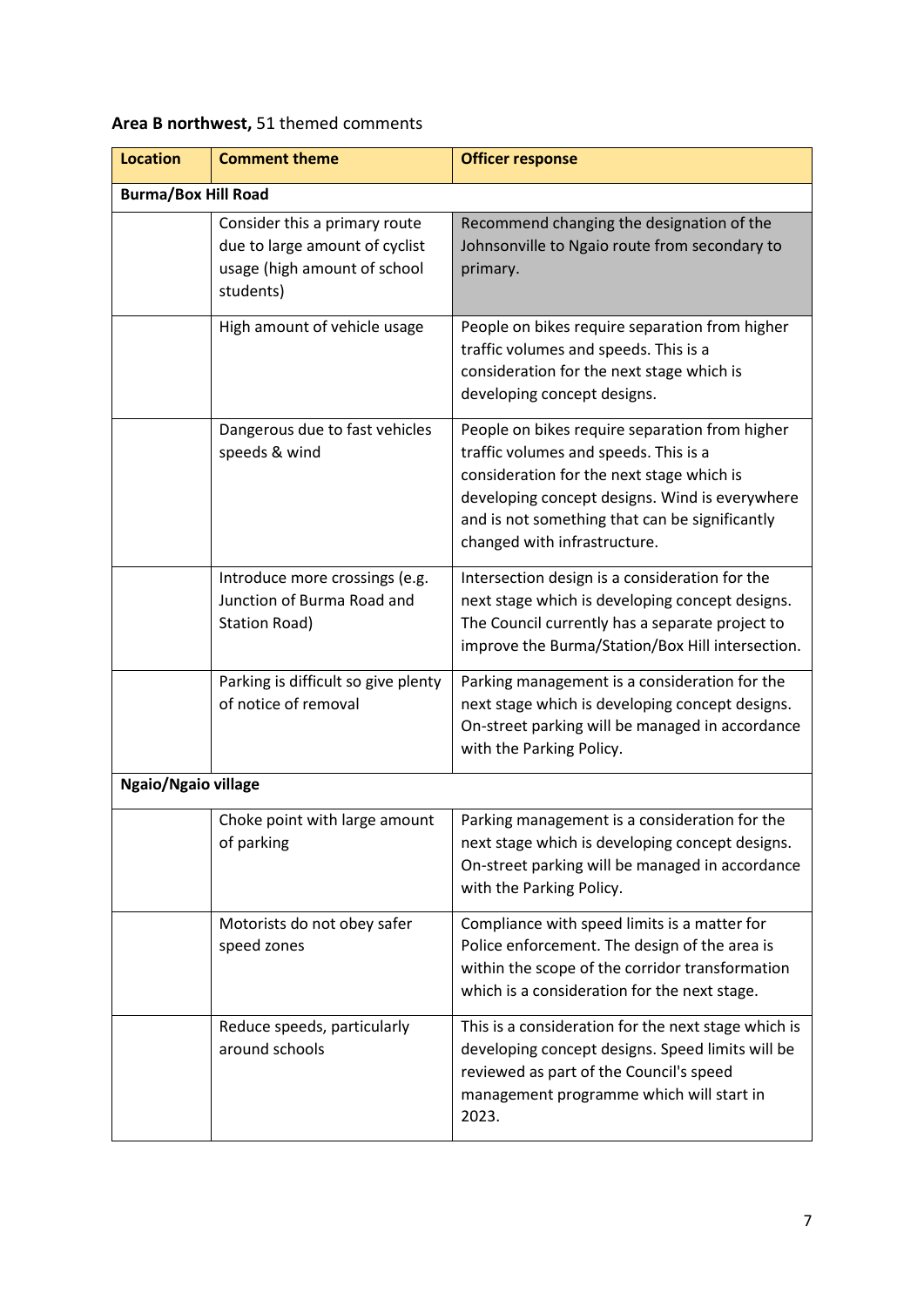| <b>Location</b>         | <b>Comment theme</b>                                                    | <b>Officer response</b>                                                                                                                                                                                                                                    |
|-------------------------|-------------------------------------------------------------------------|------------------------------------------------------------------------------------------------------------------------------------------------------------------------------------------------------------------------------------------------------------|
|                         | Currently narrow & unsafe                                               | People on bikes require separation from higher<br>traffic volumes and speeds. This is a<br>consideration for the next stage which is<br>developing concept designs.                                                                                        |
|                         | Currently manhole covers are<br>obtrusive (and on way to<br>Khandallah) | Review safety of service covers as part of the<br>minor works programme.                                                                                                                                                                                   |
|                         | Expand network north of Ngaio                                           | All other streets are local, tertiary connections<br>and not recommended for inclusion in the<br>strategic bike network.                                                                                                                                   |
| <b>Onslow Road</b>      |                                                                         |                                                                                                                                                                                                                                                            |
|                         | This route is currently too<br>dangerous/narrow for cyclists            | Acknowledge that the width of Onslow Road<br>below Cashmere School is very difficult to<br>improve and is unlikely to be achievable in the<br>foreseeable future. Recommend removing the<br>secondary designation on Onslow Road below<br>Cashmere School. |
|                         | Consider other routes instead<br>(e.g. bridle track)                    | Recommend adding bridle track to Cashmere<br>Ave via Nicholson Road, Jubilee Road, Izard Road<br>and Ranui Crescent to the secondary network.                                                                                                              |
| <b>Bridle track</b>     |                                                                         |                                                                                                                                                                                                                                                            |
|                         | Connect the network via the<br>bridle track                             | Recommend adding bridle track to Cashmere<br>Ave via Nicholson Road, Jubilee Road, Izard Road<br>and Ranui Crescent to the secondary network.                                                                                                              |
|                         | Currently has high usage                                                | As above.                                                                                                                                                                                                                                                  |
|                         | Would be a great connection to<br>the city for e-bike users             | As above.                                                                                                                                                                                                                                                  |
| <b>Ngaio Gorge Road</b> |                                                                         |                                                                                                                                                                                                                                                            |
|                         | Make sure cycleway is<br>separated/protected                            | People on bikes require separation from higher<br>traffic volumes and speeds. This is a<br>consideration for the next stage which is<br>developing concept designs.                                                                                        |
|                         | Consider bus/bike only for early<br>commuting hours                     | People on bikes require separation from higher<br>traffic volumes and speeds. This is a<br>consideration for the next stage which is<br>developing concept designs.                                                                                        |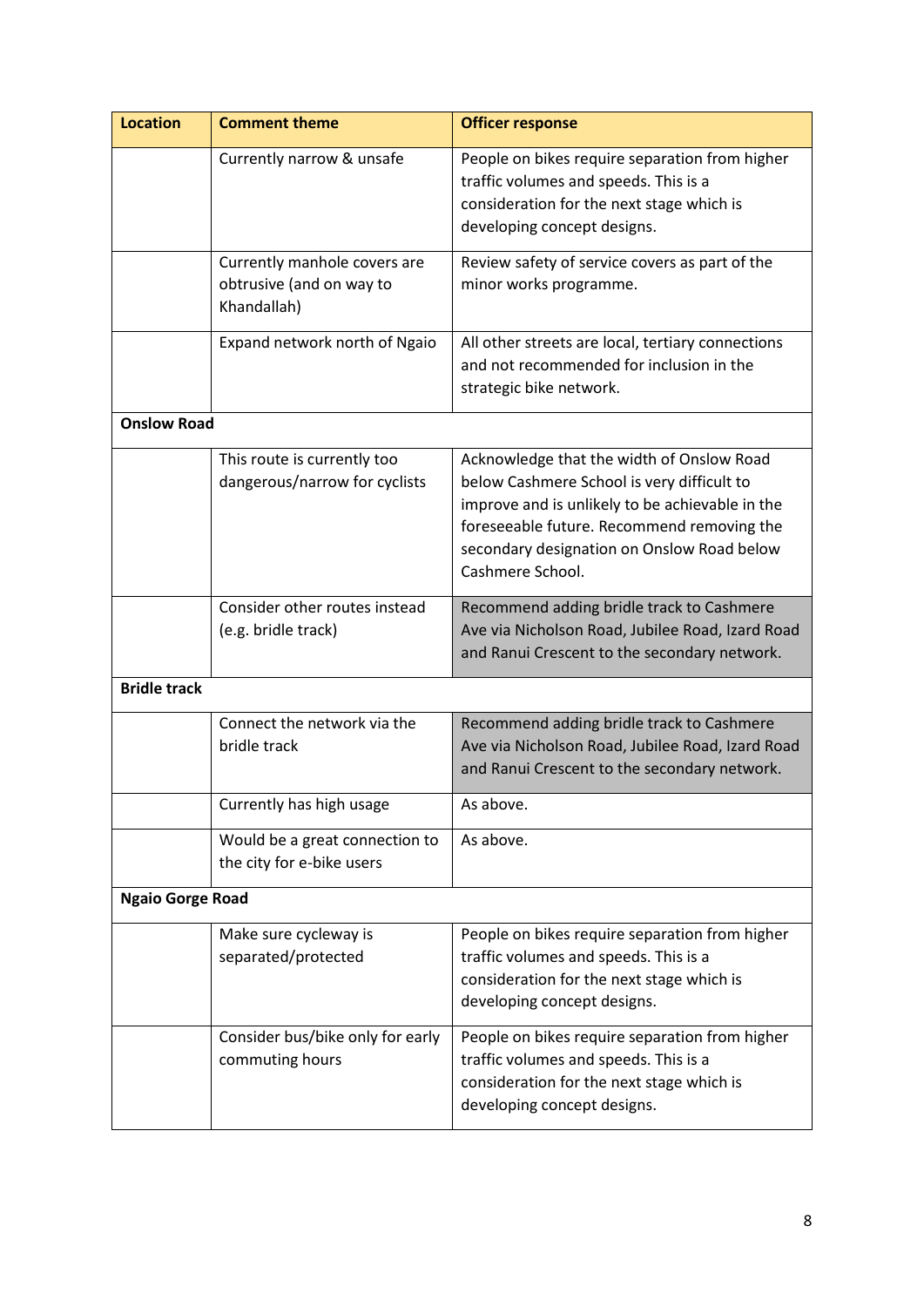| <b>Location</b>      | <b>Comment theme</b>                                                   | <b>Officer response</b>                                                                                                                                                                                                                                                                                                                                  |
|----------------------|------------------------------------------------------------------------|----------------------------------------------------------------------------------------------------------------------------------------------------------------------------------------------------------------------------------------------------------------------------------------------------------------------------------------------------------|
|                      | Increase safety                                                        | People on bikes require separation from higher<br>traffic volumes and speeds. This is a<br>consideration for the next stage which is<br>developing concept designs.                                                                                                                                                                                      |
|                      | Kenya St has obstructive parking                                       | Parking management is a consideration for the<br>next stage which is developing concept designs.<br>On-street parking will be managed in accordance<br>with the Parking Policy.                                                                                                                                                                          |
| <b>Pembroke Road</b> |                                                                        |                                                                                                                                                                                                                                                                                                                                                          |
|                      | Important to reduce parking                                            | Parking management is a consideration for the<br>next stage which is developing concept designs.<br>On-street parking will be managed in accordance<br>with the Parking Policy.                                                                                                                                                                          |
| Lennel/Grant Road    |                                                                        |                                                                                                                                                                                                                                                                                                                                                          |
|                      | This route is currently too<br>dangerous/narrow for cyclists           | Recommend changing secondary route from<br>Lennel-Barnard-Grant to Wadestown Road.                                                                                                                                                                                                                                                                       |
|                      | Cyclists use Wadestown Rd<br>instead                                   | As above.                                                                                                                                                                                                                                                                                                                                                |
|                      | Make sure the cycle lane is<br>separate/protected (from buses<br>also) | People on bikes require separation from higher<br>traffic volumes and speeds. This is a<br>consideration for the next stage which is<br>developing concept designs.                                                                                                                                                                                      |
| <b>Hutt Road</b>     |                                                                        |                                                                                                                                                                                                                                                                                                                                                          |
|                      | Poor visibility of driveways                                           | For the southern end of Hutt Road, the bike and<br>pedestrian facilities have been upgraded to the<br>greatest extent possible. LGWM is developing a<br>scheme to upgrade the northern end of the<br>route to connect to Te Ara Tupua. Intersection<br>and driveway design is a consideration for the<br>next stage which is developing concept designs. |
|                      | Intersection with Onslow Rd is<br>currently very dangerous             | This is a consideration for the next stage which is<br>developing concept designs. It is part of the<br>scope of LGWM's Thorndon Quay-Hutt Road<br>project. Recommending removing the lower part<br>of Onslow Road from the strategic bike network.                                                                                                      |
|                      | Connect seamlessly with Te Ara<br>Tupua                                | This is part of the scope of LGWM's Thorndon<br>Quay-Hutt Road project.                                                                                                                                                                                                                                                                                  |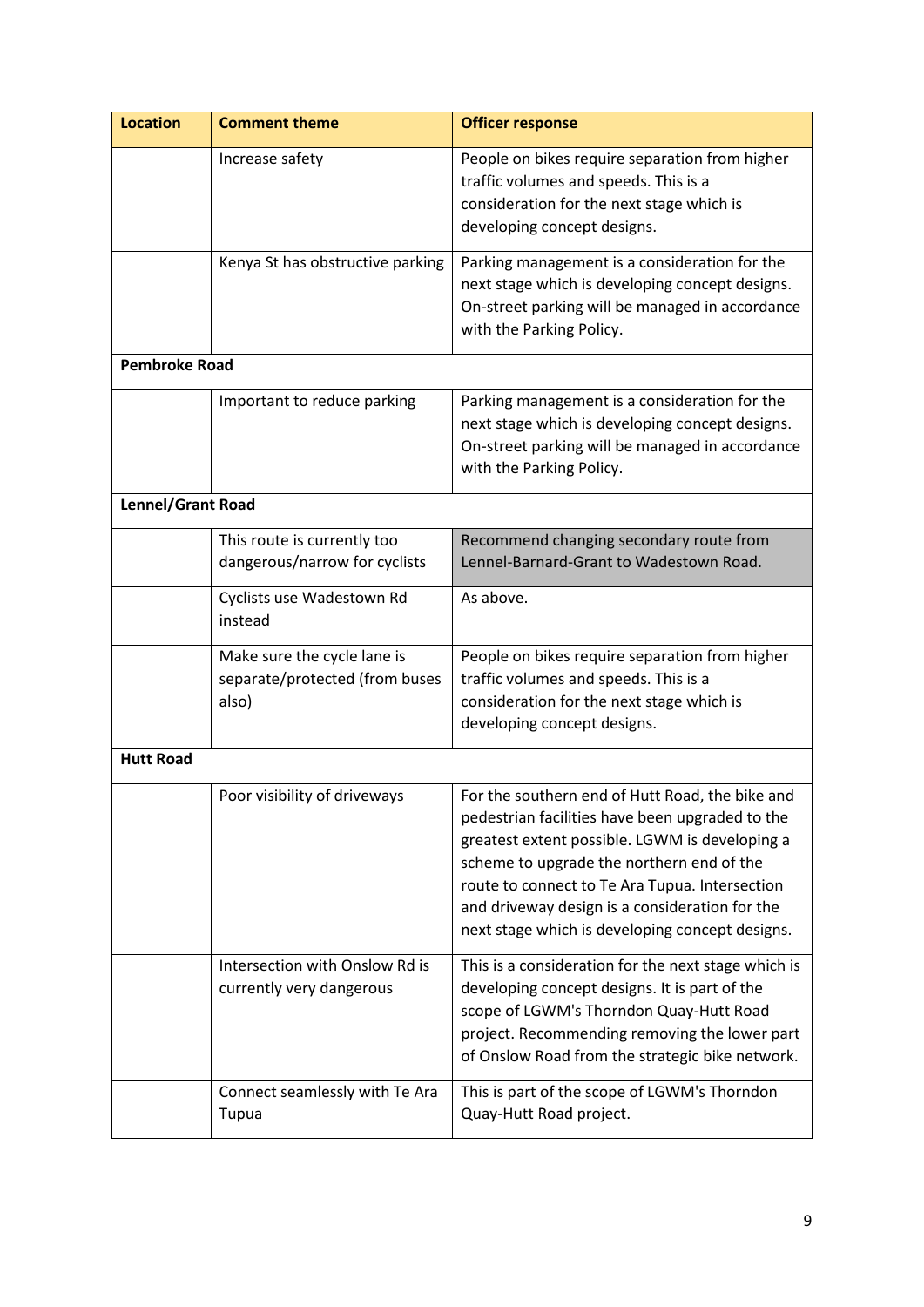| <b>Location</b>         | <b>Comment theme</b>                                                                       | <b>Officer response</b>                                                                                                                                                                                                        |
|-------------------------|--------------------------------------------------------------------------------------------|--------------------------------------------------------------------------------------------------------------------------------------------------------------------------------------------------------------------------------|
|                         | Grade separate all micro-mode<br>paths                                                     | Full vertical grade separation is not practical due<br>to extremely high costs, and visual and amenity<br>impact. Providing raised bike paths is a<br>consideration for the next stage which is<br>developing concept designs. |
|                         | Implement this route quickly                                                               | This is a current priority for the LGWM<br>programme.                                                                                                                                                                          |
|                         | Ensure seaside route to connect<br>with ferry                                              | This is part of the scope of LGWM's Thorndon<br>Quay-Hutt Road project. A seaside route is not<br>considered feasible due to difficulties getting<br>through the constrained space near the<br>Kaiwharawhara ferry terminal.   |
| <b>Khandallah</b>       |                                                                                            |                                                                                                                                                                                                                                |
|                         | Connect Khandallah shops with<br>Cashmere                                                  | Local street connections are not recommended<br>to be part of the strategic bike network.                                                                                                                                      |
|                         | Ottawa Road and Khandallah<br>roads very narrow with no room<br>for extending              | People on bikes require separation from higher<br>traffic volumes and speeds. This is a<br>consideration for the next stage which is<br>developing concept designs.                                                            |
|                         | Roundabouts are currently<br>unsafe for cyclists                                           | Intersection design is a consideration for the<br>next stage which is developing concept designs.                                                                                                                              |
|                         | Include Khandallah Park                                                                    | Local street connections are not recommended<br>to be part of the strategic bike network.                                                                                                                                      |
| <b>Wadestown Road</b>   |                                                                                            |                                                                                                                                                                                                                                |
|                         | Reduce speeds in this area as<br>currently dangerous for all users                         | This is a consideration for the next stage which is<br>developing concept designs. Speed limits will be<br>reviewed as part of the Council's speed<br>management programme which will start in<br>2023.                        |
|                         | Use all this road rather than<br>Lennel/Grant Road & Grosvenor<br>Terrace / Barnard Street | Recommend changing secondary route from<br>Lennel-Barnard-Grant to Wadestown Road.                                                                                                                                             |
|                         | Make this a primary route                                                                  | As above.                                                                                                                                                                                                                      |
|                         | Include Blackbridge Rd                                                                     | Recommend adding secondary routes from<br>Wadestown Road to Churchill Drive following<br>Blackbridge Road and Wilton Road.                                                                                                     |
| Thorndon/ Tinakori Road |                                                                                            |                                                                                                                                                                                                                                |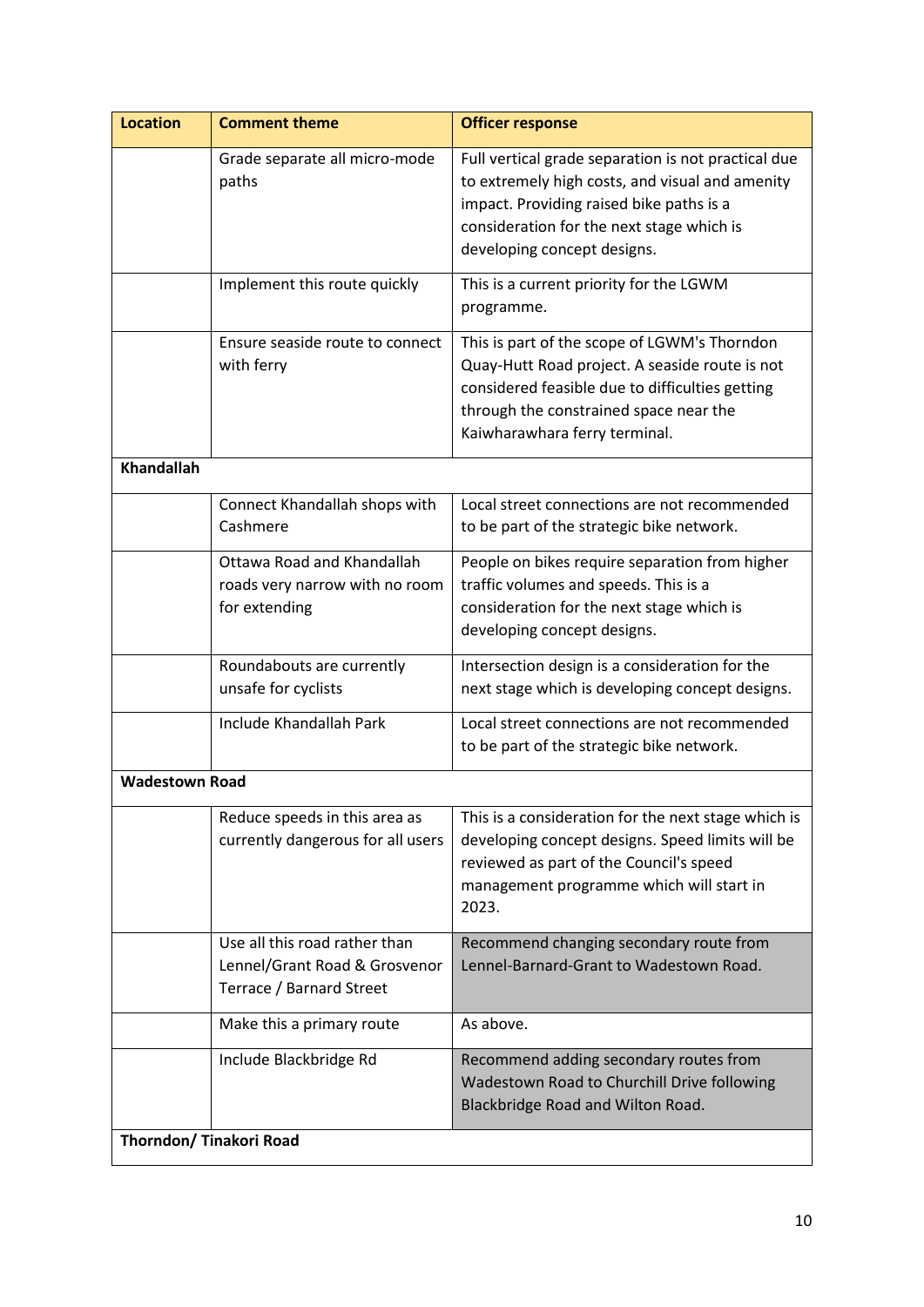| <b>Location</b>        | <b>Comment theme</b>                                                                                                | <b>Officer response</b>                                                                                                                                                                                                                                                                                                                                            |
|------------------------|---------------------------------------------------------------------------------------------------------------------|--------------------------------------------------------------------------------------------------------------------------------------------------------------------------------------------------------------------------------------------------------------------------------------------------------------------------------------------------------------------|
|                        | Do whole length of Tinakori Rd<br>(and remove parking)                                                              | Most of Tinakori Road is recommended to<br>remain a tertiary connection and not designated<br>as part of the strategic bike network as it<br>provides a local access function. Parking<br>management is a consideration for the next<br>stage which is developing concept designs. On-<br>street parking will be managed in accordance<br>with the Parking Policy. |
|                        | Tinakori Rd needs<br>improvements and is a vital<br>connection                                                      | This is a consideration for the next stage which is<br>developing concept designs.                                                                                                                                                                                                                                                                                 |
|                        | Include Thorndon Quay to the<br>Molesworth Street area<br>(Molesworth, Murphy,<br>Mulgrave St's are very difficult) | This is part of the scope of LGWM's Thorndon<br>Quay-Hutt Road project.                                                                                                                                                                                                                                                                                            |
|                        | Cycleway crosses the road when<br>joining Thorndon Quay<br>(currently dangerous)                                    | This is part of the scope of LGWM's Thorndon<br>Quay-Hutt Road project.                                                                                                                                                                                                                                                                                            |
| <b>Other locations</b> |                                                                                                                     |                                                                                                                                                                                                                                                                                                                                                                    |
|                        | Connect directly to Interislander<br>Terminal                                                                       | This is part of the scope of LGWM's Thorndon<br>Quay-Hutt Road project. There is an existing<br>connection that will be upgraded in the minor<br>works programme.                                                                                                                                                                                                  |
|                        | Connect to Petone & Lower<br>Hutt                                                                                   | This is part of the scope of LGWM's Thorndon<br>Quay-Hutt Road project to connect to Waka<br>Kotahi's Te Ara Tupua project.                                                                                                                                                                                                                                        |
|                        | Include Albemarle Rd                                                                                                | Local street connections are not recommended<br>to be part of the strategic bike network.                                                                                                                                                                                                                                                                          |
|                        | Additional branch across Ian<br><b>Galloway Park</b>                                                                | Recommend adding a secondary route: Old<br>Karori Road, Rosehaugh Avenue, Seaforth<br>Terrace, path in Ian Galloway Park, Wallworth<br>Road. Minor upgrades to be progressed via the<br>minor works programme.                                                                                                                                                     |
|                        | Include Cockayne Rd                                                                                                 | Local connections are not recommended to be<br>part of the strategic bike network.                                                                                                                                                                                                                                                                                 |
|                        | Include network around Onslow<br>College/Raroa Intermediate on<br>roads like Elliott St and Haumia<br>St            | Local connections are not recommended to be<br>part of the strategic bike network. A connection<br>to Raroa Intermediate is within the scope of a<br>separate project to improve the<br>Moorefield/Haumia roundabout.                                                                                                                                              |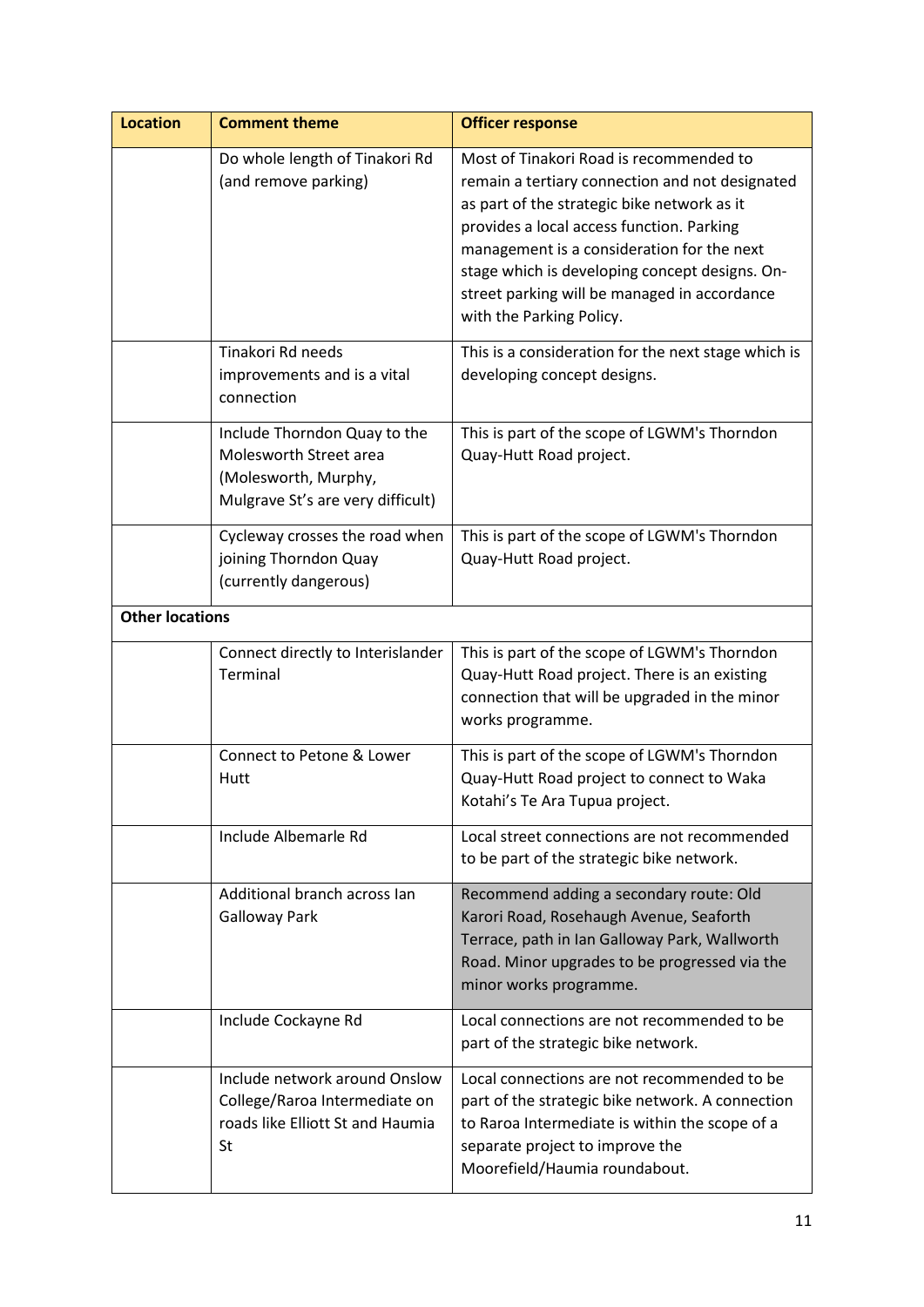| Location | <b>Comment theme</b>                                                      | <b>Officer response</b>                                                                                                                                                                                                                                |
|----------|---------------------------------------------------------------------------|--------------------------------------------------------------------------------------------------------------------------------------------------------------------------------------------------------------------------------------------------------|
|          | Utilise Trelissick Park                                                   | Ngaio Gorge Road is the recommended primary<br>connection. Previous investigations have shown<br>it is not practical to develop a good cycle route<br>through this park. Such a connection would not<br>be direct or convenient for most likely users. |
|          | Extend into Otari Bush (passing<br>this area is currently very<br>narrow) | Such a connection would not be direct or<br>convenient for most likely users.                                                                                                                                                                          |
|          | Use Hawkstone St instead of Hill<br>St (avoiding steep routes)            | Hill Street is preferred because it is a lower<br>volume, quieter street.                                                                                                                                                                              |

### *Figure 2 Map of recommended changes in Onslow, Wadestown and Wilton*

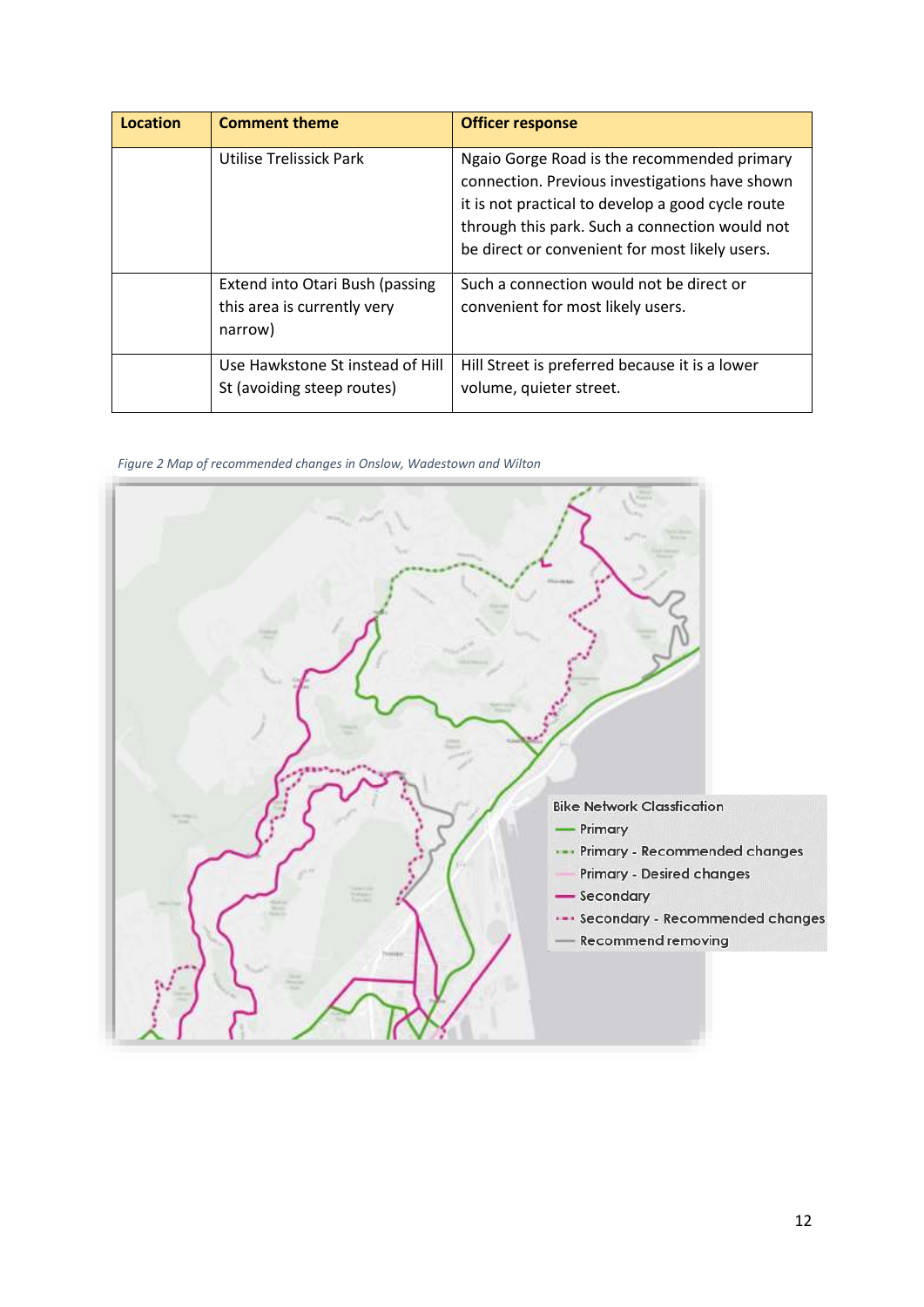### **Area C west,** 61 themed comments

| <b>Location</b>        | <b>Comment theme</b>                                                                                      | <b>Officer response</b>                                                                                                                                                                                                          |
|------------------------|-----------------------------------------------------------------------------------------------------------|----------------------------------------------------------------------------------------------------------------------------------------------------------------------------------------------------------------------------------|
| <b>Glenmore Street</b> |                                                                                                           |                                                                                                                                                                                                                                  |
|                        | Not much space available for<br>cycle lane                                                                | People on bikes require separation from higher<br>traffic volumes and speeds. This is a consideration<br>for the next stage which is developing concept<br>designs.                                                              |
|                        | Consider connecting people to<br>Glenmore via Botanic Garden                                              | The setting in the Botanic Garden Management<br>Plan is clear that providing cycling facilities in this<br>part of the garden is not appropriate.                                                                                |
|                        | The safety concerns for<br>cyclists in this area will be<br>hard to resolve                               | People on bikes require separation from higher<br>traffic volumes and speeds. This is a consideration<br>for the next stage which is developing concept<br>designs.                                                              |
|                        | Make sure pinch points on<br>uphill side (near Botanic<br>Garden) are solved with<br>protected cycle lane | People on bikes require separation from higher<br>traffic volumes and speeds. This is a consideration<br>for the next stage which is developing concept<br>designs.                                                              |
| <b>Chaytor Street</b>  |                                                                                                           |                                                                                                                                                                                                                                  |
|                        | Intersection with Raroa Cres is<br>currently very dangerous                                               | Intersection design is a consideration for the next<br>stage which is developing concept designs. The<br>Council currently is aware of concerns regarding<br>the Raroa Crescent intersection and is monitoring<br>the situation. |
|                        | Consider a route running<br>around Appleton Park                                                          | Potentially within the scope of LGWM City Streets<br>programme.                                                                                                                                                                  |
|                        | Blindspot at the bottom of<br>Chaytor St due to parked<br>buses                                           | Bus stop design is a consideration for the next<br>stage which is developing concept designs.                                                                                                                                    |
|                        | Turning into Curtis Rd is<br>difficult for all users                                                      | Intersection design is a consideration for the next<br>stage which is developing concept designs.                                                                                                                                |
|                        | Make sure the cycleway is<br>separated/protected                                                          | People on bikes require separation from higher<br>traffic volumes and speeds. This is a consideration<br>for the next stage which is developing concept<br>designs.                                                              |
|                        | People often use The Rigi as<br>an alternative (downhill)                                                 | Local street connections are not recommended to<br>be part of the strategic bike network.                                                                                                                                        |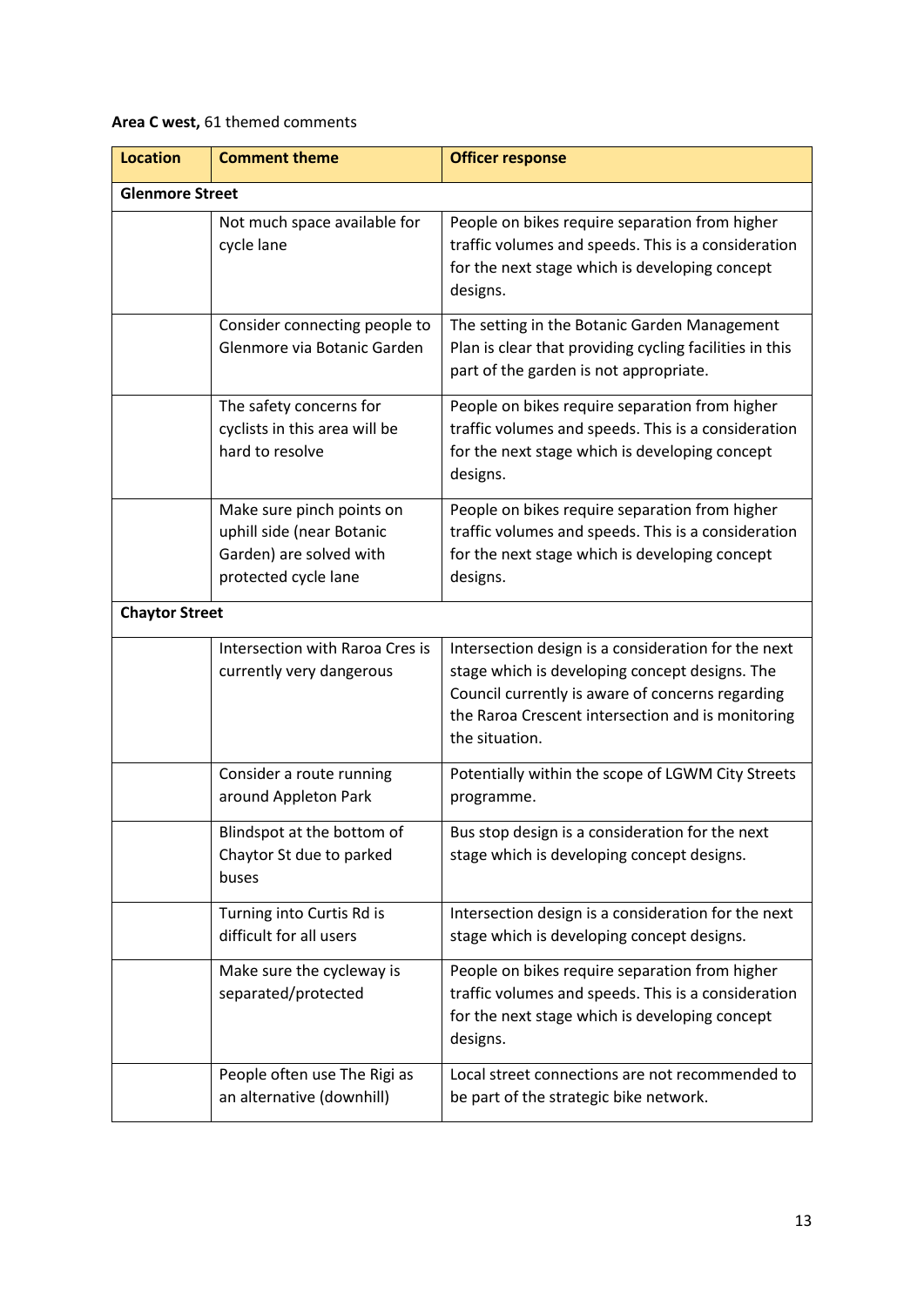| <b>Location</b>            | <b>Comment theme</b>                                                           | <b>Officer response</b>                                                                                                                                                                                                                                                                                                                                      |
|----------------------------|--------------------------------------------------------------------------------|--------------------------------------------------------------------------------------------------------------------------------------------------------------------------------------------------------------------------------------------------------------------------------------------------------------------------------------------------------------|
|                            | Build a pedestrian/cycle<br>tunnel to connect to The Rigi                      | Not recommended for inclusion in the strategic<br>network at this time due to cost and practicality<br>considerations.                                                                                                                                                                                                                                       |
| <b>Upland Road/Kelburn</b> |                                                                                |                                                                                                                                                                                                                                                                                                                                                              |
|                            | Prioritise this side of the<br>tunnel for permanent<br>improvements            | Transition improvements are expected in the next<br>three-years. Transformational changes are likely to<br>be in the second half of the programme.                                                                                                                                                                                                           |
|                            | Currently in need of safety<br>improvements                                    | Most of the proposed strategic bike network<br>requires upgrades to improve safety for people on<br>bikes.                                                                                                                                                                                                                                                   |
|                            | Consider removing<br>intersections all together to<br>make safer for cyclists  | Intersection design is a consideration for the next<br>stage which is developing concept designs.                                                                                                                                                                                                                                                            |
|                            | Make sure this is integrated<br>with Victoria University                       | Parts of the Victoria University Kelburn campus<br>are directly adjacent to the proposed strategic<br>bike network.                                                                                                                                                                                                                                          |
|                            | Various choke points with<br>parking & narrow roads                            | These are design considerations for the next stage<br>which is developing concept designs.                                                                                                                                                                                                                                                                   |
|                            | Plunket St is used as an<br>alternative by cyclists                            | Local street connections are not recommended to<br>be part of the strategic bike network.                                                                                                                                                                                                                                                                    |
|                            | Various extremely windy<br>locations (149 Upland Rd & 50<br>Kelburn Parade)    | Wind is everywhere and is not something that can<br>significantly be changed with infrastructure.                                                                                                                                                                                                                                                            |
|                            | Include more bike locking<br>locations                                         | The Council provides on-street parking for bikes<br>via its minor works programme. Each specific<br>request is individually addressed on its merits.                                                                                                                                                                                                         |
| <b>Karori Tunnel</b>       |                                                                                |                                                                                                                                                                                                                                                                                                                                                              |
|                            | Currently in need of safety<br>improvements                                    | People on bikes require separation from higher<br>traffic volumes and speeds. This is a consideration<br>for the next stage which is developing concept<br>designs. However, space constraints at the tunnel<br>are unlikely to be fully addressed within the<br>current budget envelope. This is also within the<br>scope of the LGWM City streets project. |
|                            | Very high risk with high<br>vehicle speeds and dangerous<br>motorist behaviour | As above.                                                                                                                                                                                                                                                                                                                                                    |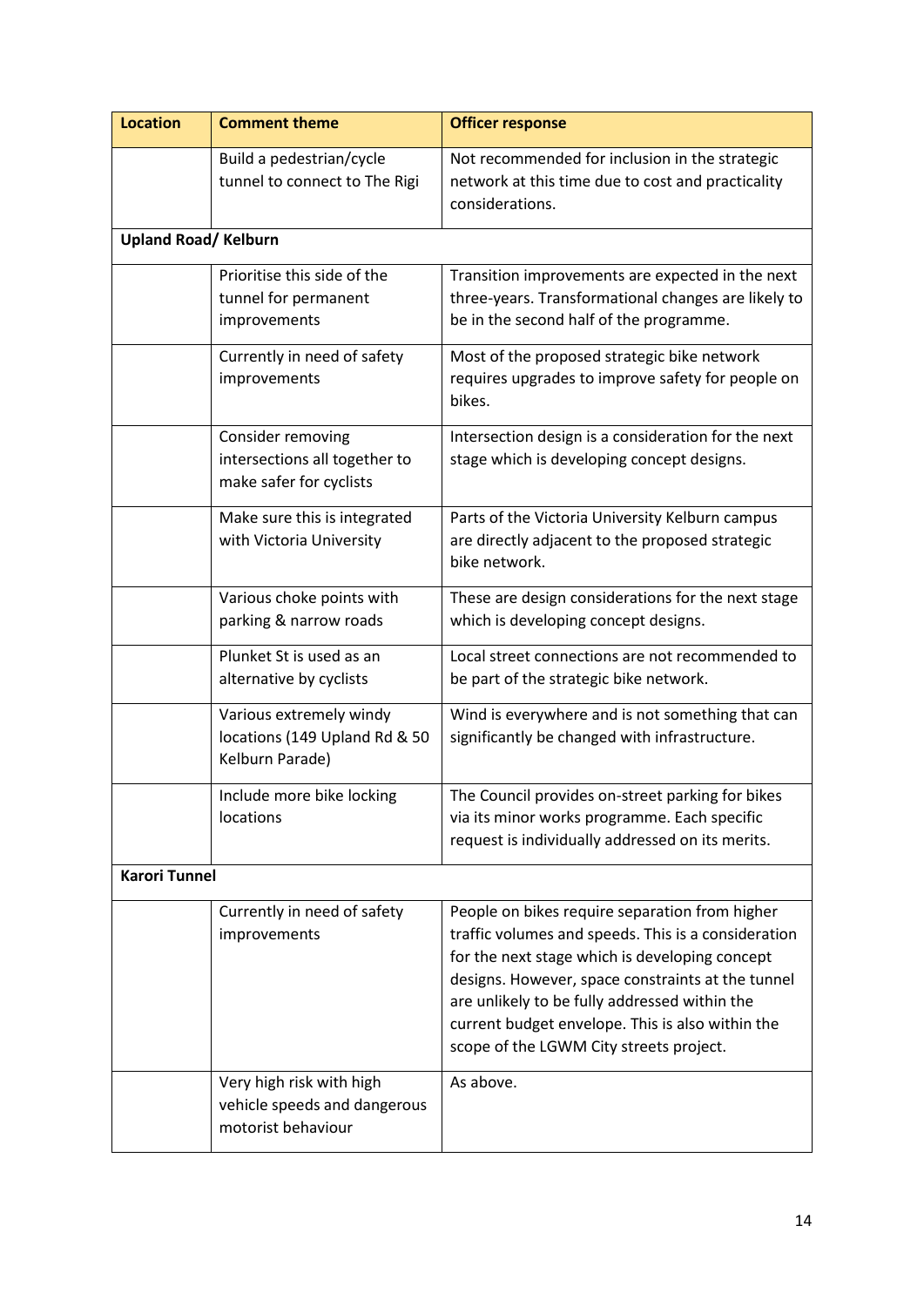| <b>Location</b> | <b>Comment theme</b>                                                                                              | <b>Officer response</b>                                                                                                                                                                                                                                                                                                                     |
|-----------------|-------------------------------------------------------------------------------------------------------------------|---------------------------------------------------------------------------------------------------------------------------------------------------------------------------------------------------------------------------------------------------------------------------------------------------------------------------------------------|
|                 | Find an alternative, if possible<br>(e.g. Northland Rd)                                                           | Recommend Northland Tunnel Road be removed<br>from the strategic network and Northland Road<br>from Glenmore Street to Northland shops be<br>added as a secondary connection.                                                                                                                                                               |
|                 | Raroa Road/Cres & Aro Street                                                                                      |                                                                                                                                                                                                                                                                                                                                             |
|                 | Make sure it is easy to access<br>Brooklyn cycleway from Aro St                                                   | This is a consideration for the next stage which is<br>developing concept designs. Ensure this<br>connection is in the scope of the current Brooklyn<br>Hill transformation project.                                                                                                                                                        |
|                 | Currently very dangerous due<br>to close proximity to vehicles<br>& buses (introduce traffic<br>calming measures) | People on bikes require separation from higher<br>traffic volumes and speeds. This is a consideration<br>for the next stage which is developing concept<br>designs.                                                                                                                                                                         |
|                 | Consider adding Polhill track<br>as a connection - this is often<br>used by commuters                             | Tracks in this area are not considered appropriate<br>for upgrading to high-quality bike friendly facilities<br>and therefore should not be included in the<br>strategic bike network. The area is now named<br>Waimapihi Reserve, it is a proposed Significant<br>Natural Area in the draft District Plan and is part of<br>the Town Belt. |
|                 | Sort out Raroa junction                                                                                           | Intersection design is a consideration for the next<br>stage which is developing concept designs. The<br>Council currently is aware of concerns regarding<br>the Raroa Crescent intersection and is monitoring<br>the situation.                                                                                                            |
|                 | Prioritise this route (due to<br>safety concerns)                                                                 | Transition improvements are expected in the next<br>three-years. Transformational changes are likely to<br>be implemented shortly thereafter.                                                                                                                                                                                               |
|                 | Remove parking (this will also<br>increase traffic flow)                                                          | Parking management is a consideration for the<br>next stage which is developing concept designs.<br>On-street parking will be managed in accordance<br>with the Parking Policy.                                                                                                                                                             |
|                 | Avoid the tightness of Aro St<br>with a bike cable car / elevator                                                 | A potential consideration for the next stage, which<br>is developing concept designs, however such a<br>solution is unlikely to be practical.                                                                                                                                                                                               |
|                 | Extend primary route (high<br>usage)                                                                              | The definition of primary and secondary<br>connections follows national guidance and is not<br>related to usage. As this corridor connects local<br>centres it is appropriately classified as secondary.                                                                                                                                    |
| Salamanca Road  |                                                                                                                   |                                                                                                                                                                                                                                                                                                                                             |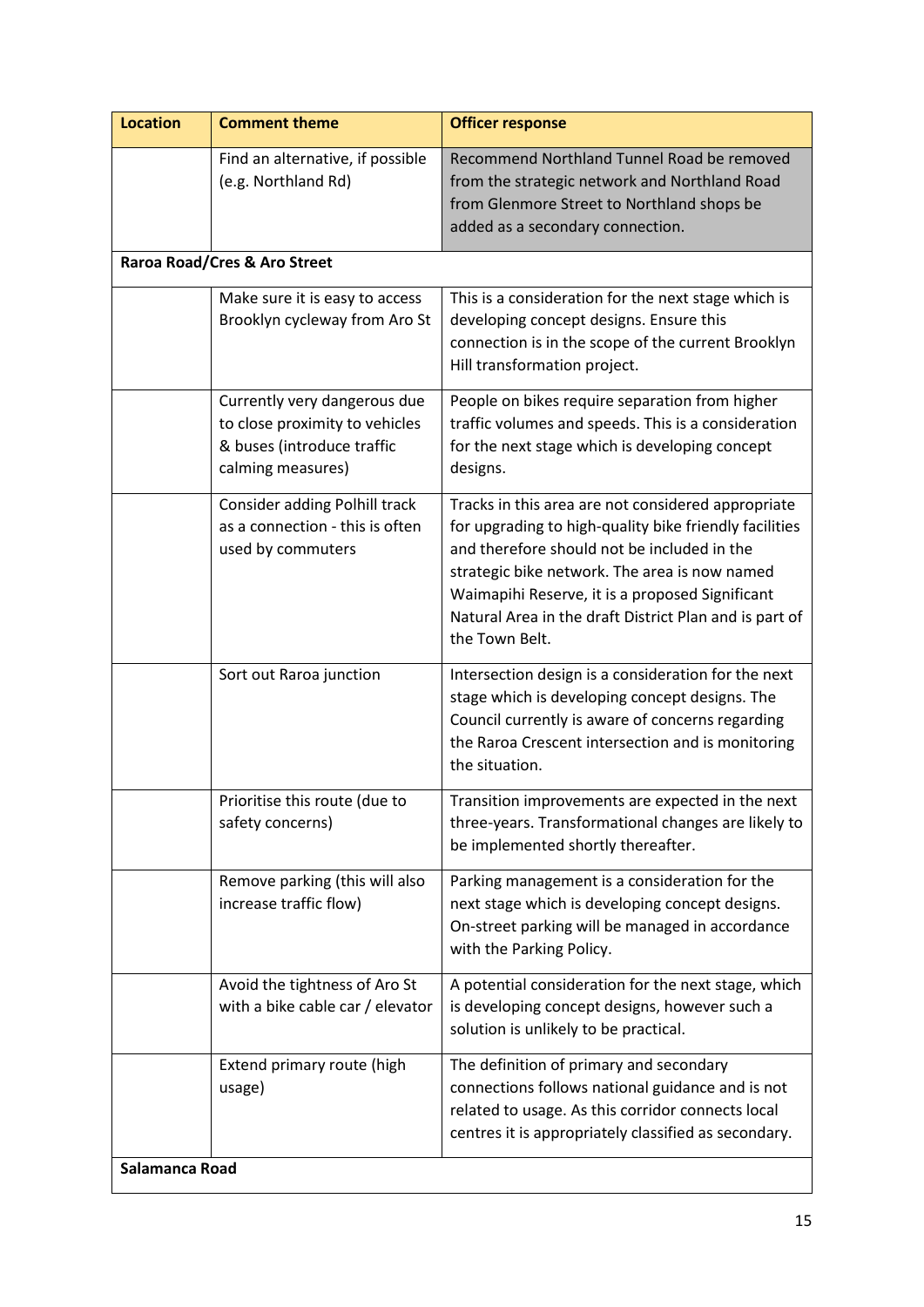| <b>Location</b>    | <b>Comment theme</b>                                                                                                 | <b>Officer response</b>                                                                                                                                                                                                       |
|--------------------|----------------------------------------------------------------------------------------------------------------------|-------------------------------------------------------------------------------------------------------------------------------------------------------------------------------------------------------------------------------|
|                    | Prioritise Salamanca Rd due to<br>high cyclist usage                                                                 | Transition improvements are expected in the next<br>three-years. Transformational changes are likely to<br>be implemented shortly thereafter.                                                                                 |
|                    | Consider finding alternatives<br>to connect CBD to Victoria<br>University (due to high<br>volumes of traffic)        | Salamanca Road has the best gradient and width<br>and is the preferred strategic connection.<br>Improving other routes to the Kelburn campus will<br>be investigated through the minor works<br>programme.                    |
|                    | Dangerous route due to<br>narrow widths and frequent<br>bus usage                                                    | People on bikes require separation from higher<br>traffic volumes and speeds. This is a consideration<br>for the next stage which is developing concept<br>designs.                                                           |
|                    | Remove parking completely                                                                                            | Parking management is a consideration for the<br>next stage which is developing concept designs.<br>On-street parking will be managed in accordance<br>with the Parking Policy.                                               |
|                    | Include mirrors to help<br>visibility                                                                                | This is a consideration for the later detailed design<br>stage. However, mirrors are generally not<br>considered to be particularly effective solutions<br>and are interventions of last resort in specific<br>circumstances. |
|                    | Make sure cycleway is<br>separated / protected                                                                       | People on bikes require separation from higher<br>traffic volumes and speeds. This is a consideration<br>for the next stage which is developing concept<br>designs.                                                           |
| <b>The Terrace</b> |                                                                                                                      |                                                                                                                                                                                                                               |
|                    | <b>Consider finding alternatives</b><br>to connect CBD to Victoria<br>University (due to high<br>volumes of traffic) | Salamanca Road has the best gradient and width<br>and is the preferred strategic connection.<br>Improving other routes to the Kelburn campus will<br>be investigated through the minor works<br>programme.                    |
|                    | Consider connecting though<br>the university via Mount St<br>(cut behind Mena's<br>Convenience Store)                | This is a consideration for the later detailed design<br>stage. However, the Council's preference is to<br>reallocate space on the existing road network<br>rather than develop new routes through adjacent<br>land.          |
| Karori/Karori Road |                                                                                                                      |                                                                                                                                                                                                                               |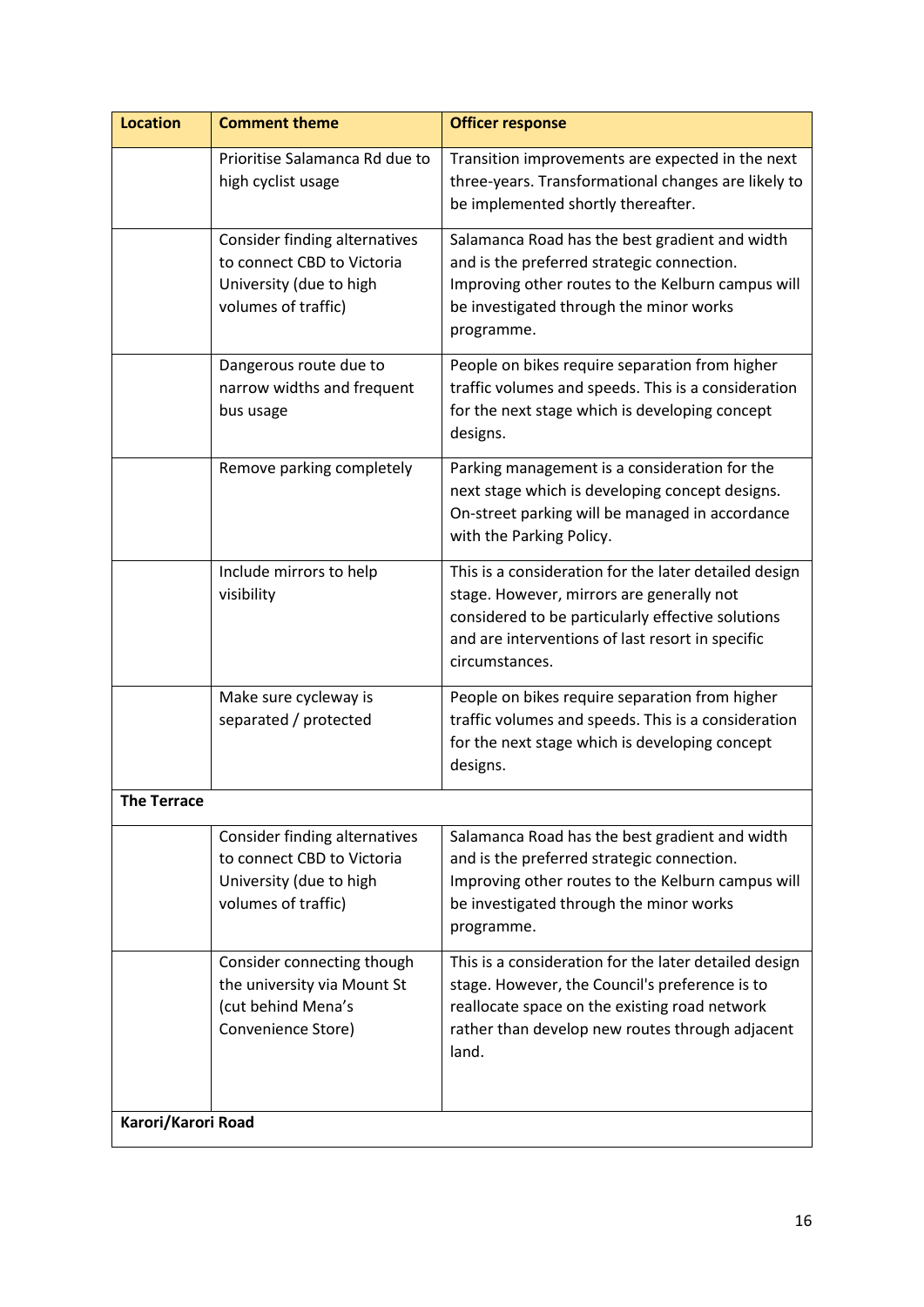| <b>Location</b> | <b>Comment theme</b>                                                                             | <b>Officer response</b>                                                                                                                                                                                                                                                                              |
|-----------------|--------------------------------------------------------------------------------------------------|------------------------------------------------------------------------------------------------------------------------------------------------------------------------------------------------------------------------------------------------------------------------------------------------------|
|                 | Friend St/Homewood St may<br>be a better alternative                                             | Recommend adding Karori Park to Friend Street<br>and Hatton Street as secondary network.                                                                                                                                                                                                             |
|                 | Connecting to Vera Street                                                                        | Local street connections are not recommended to<br>be part of the strategic bike network.                                                                                                                                                                                                            |
|                 | Consider adding routes<br>heading south within Karori<br>(with vehicle speed reduction)          | Local street connections are not recommended to<br>be part of the strategic bike network.                                                                                                                                                                                                            |
|                 | Make vehicle speed limit 30<br>km/h for whole length of<br>Karori Rd to improve safety           | While this is a consideration for the next stage<br>which is developing concept designs, reducing<br>speeds for most of the route is unlikely to be a<br>good solution on its own. Speed limits will be<br>reviewed as part of the Council's speed<br>management programme which will start in 2023. |
|                 | Consider adding traffic<br>calming measures                                                      | This is a consideration for the later detailed design<br>stage.                                                                                                                                                                                                                                      |
|                 | Cars don't obey current<br>sections of 30 km/h in this<br>area                                   | Compliance with speed limits is a matter for Police<br>enforcement. The design of the area is within the<br>scope of the corridor transformation which is a<br>consideration for the next stage.                                                                                                     |
|                 | Not sure if this road is<br>necessary - other roads in<br>Karori are wider and currently<br>used | Karori Road is the most appropriate route as it is<br>providing direct access to through the centre of<br>the suburb and connections to local centres.                                                                                                                                               |
|                 | Make sure this is integrated<br>with Karori Normal School                                        | A local connection to the school will be considered<br>in the minor works or school access programmes.                                                                                                                                                                                               |
|                 | Traffic often turns on/off this<br>road, so a cycle way will create<br>many intersections        | Intersection design is a consideration for the next<br>stage which is developing concept designs.                                                                                                                                                                                                    |
|                 | Large amounts of Karori are<br>outside of the catchment area<br>compared to other suburbs        | Recommend the addition of four secondary<br>routes:<br>Birdwood-Braithwaite-Lancaster<br>Old Karori-Rosehaugh-Seaforth-Ian<br>$\bullet$<br>Galloway Park-Wallworth<br>Friend-Hatton<br>South Karori.                                                                                                 |
|                 | Parking makes road very<br>narrow                                                                | Parking management is a consideration for the<br>next stage which is developing concept designs.<br>On-street parking will be managed in accordance<br>with the Parking Policy.                                                                                                                      |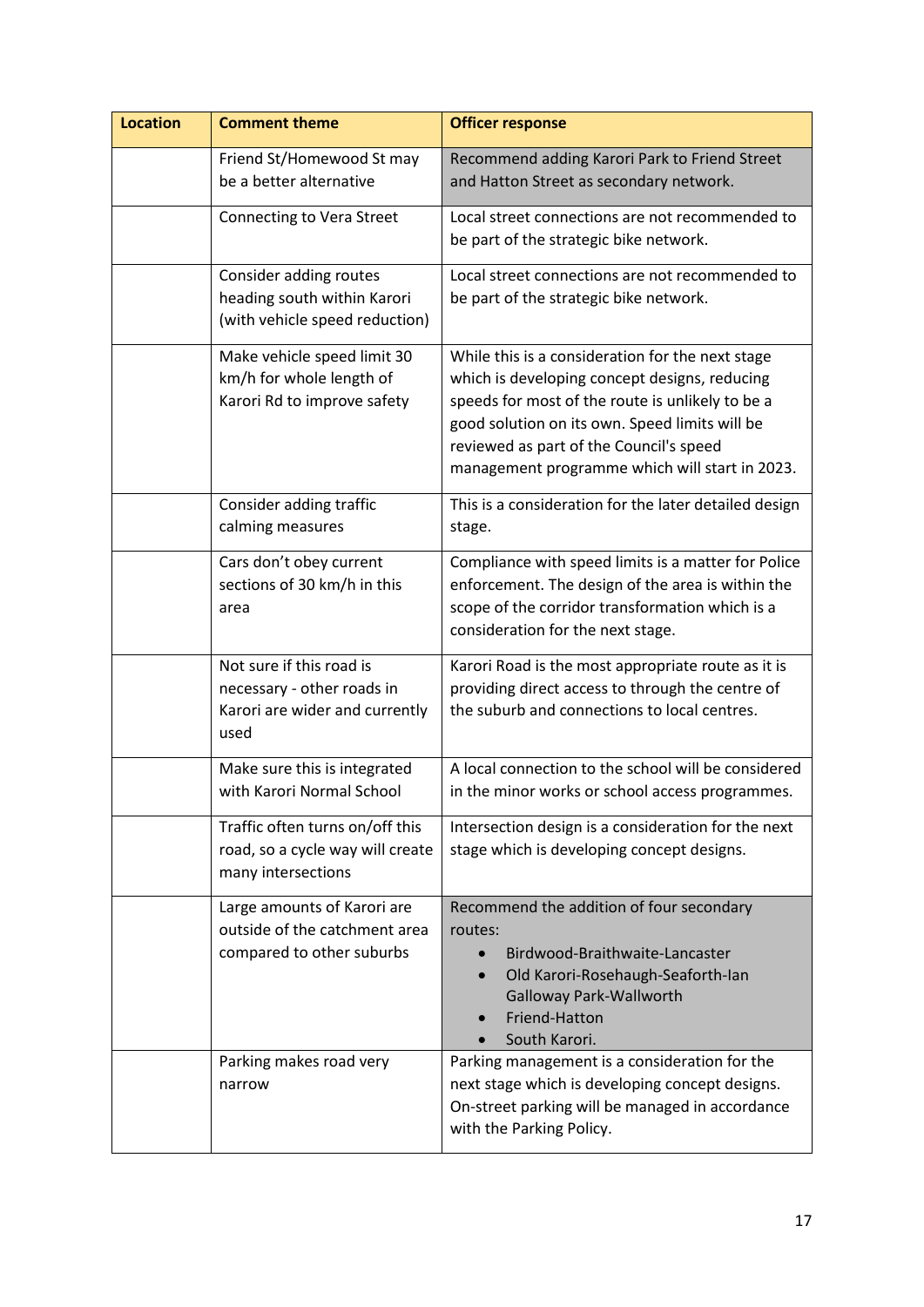| <b>Location</b>        | <b>Comment theme</b>                                                              | <b>Officer response</b>                                                                                                                                                                |
|------------------------|-----------------------------------------------------------------------------------|----------------------------------------------------------------------------------------------------------------------------------------------------------------------------------------|
|                        | Include Old Karori Road                                                           | Partially included in the proposed Ian Galloway<br>connection.                                                                                                                         |
| <b>Other locations</b> |                                                                                   |                                                                                                                                                                                        |
|                        | Link to Braithwaite St and Ben<br><b>Burn Park</b>                                | Partially included in the proposed Birdwood<br>connection, from Lancaster Street to Ben Burn<br>Park would be local, tertiary streets.                                                 |
|                        | Include Birdwood St (or use<br>this to replace Chaytor)                           | Recommend adding Birdwood Street, Braithwaite<br>Street and Lancaster Street as secondary network.                                                                                     |
|                        | Include Campbell St                                                               | Local street connections are not recommended to<br>be part of the strategic bike network.                                                                                              |
|                        | Link to the bottom of Makara<br>peak bike park                                    | Recommend extending the secondary network<br>along South Karori Road to the main entrance of<br>Makara Peak Mountain Bike Park as it is a<br>significant attractor for bikes.          |
|                        | Continue bike path down<br>Tinakori Rd to Old Hutt Rd                             | The recommended primary network via Bowen<br>Street and Thorndon Quay will provide a high level<br>of service connection for this route.                                               |
|                        | Utilise Te Ahumairangi                                                            | The terrain is unsuitable for strategic bike network<br>connections.                                                                                                                   |
|                        | Consider filtered permeability<br>between Beauchamp Street<br>and Birdwood Street | Filtered permeability will be considered as we<br>develop concept plans in the next stage.                                                                                             |
|                        | Coordinate with Cable Car                                                         | Recommend adding Upland Road to the cable car<br>to the secondary network. Investigation of bike<br>parking at the top of the cable car will be added to<br>the minor works programme. |
|                        | Garden Road is used by<br>cyclists and has frequent<br>accidents due to width     | Local street connections are not recommended to<br>be part of the strategic bike network. Note we<br>recommend adding part of Northland Road to the<br>strategic bike network.         |
|                        | Include access to Zealandia                                                       | Local street connections are not recommended to<br>be part of the strategic bike network.                                                                                              |
|                        | Utilise Botanic Garden                                                            | The setting in the Botanic Garden Management<br>Plan is clear that providing cycling facilities in this<br>part of the garden is not appropriate.                                      |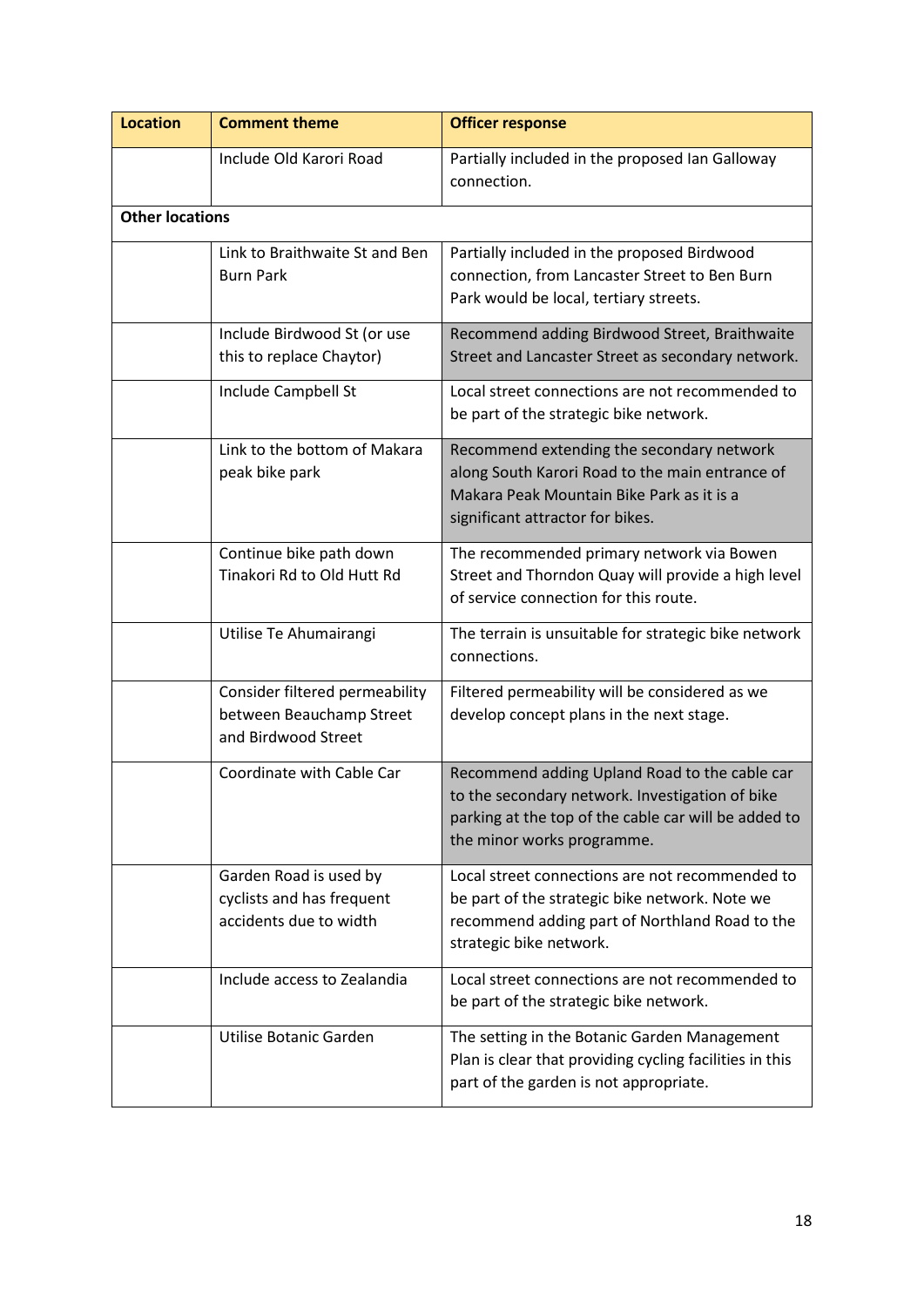

*Figure 3 Map of recommended changes in Karori, Northland and Kelburn*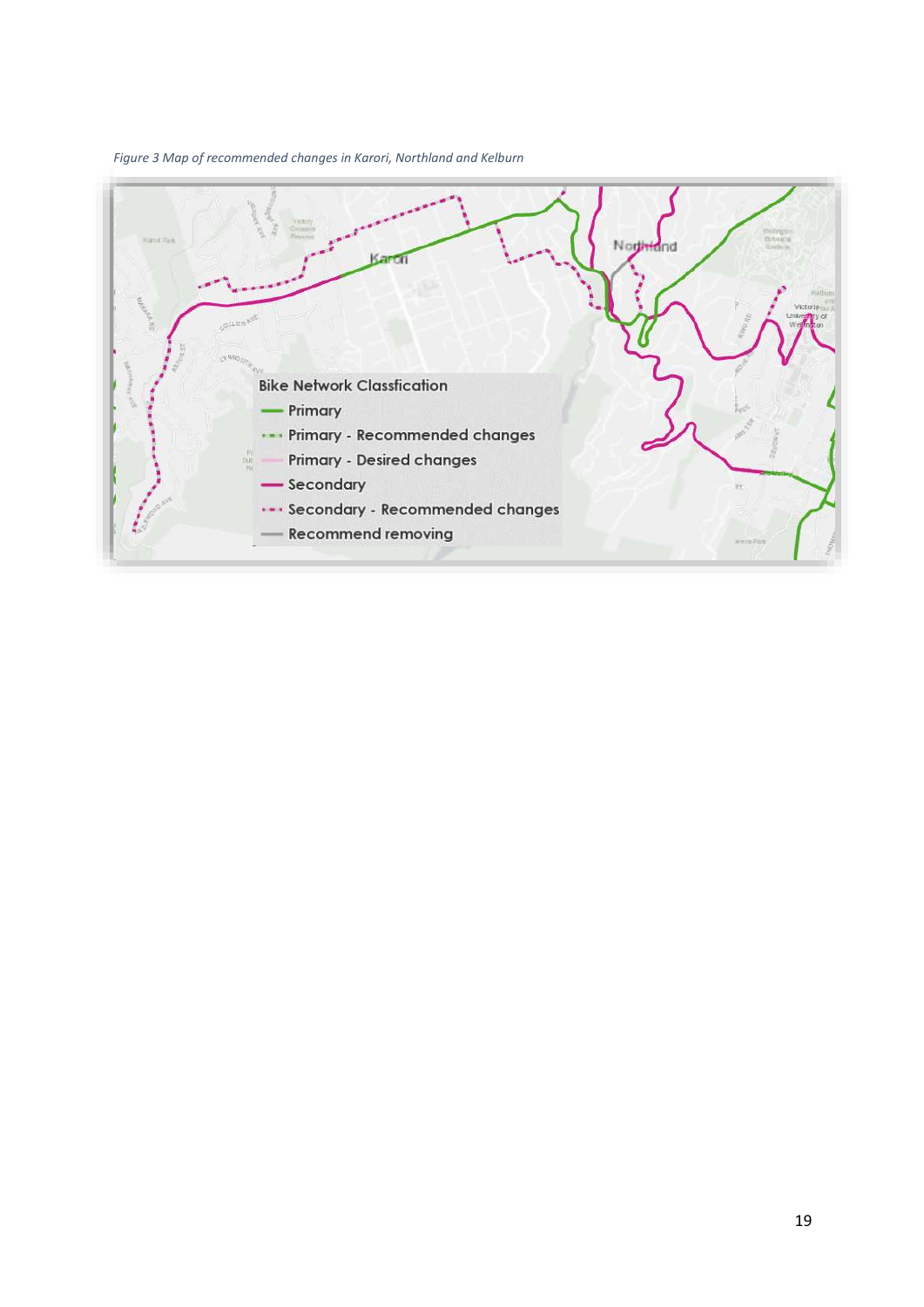### **AREA D central,** 85 themed comments

| <b>Location</b>           | <b>Comment theme</b>                                                       | <b>Officer response</b>                                                                                                                                                                                                                                                           |
|---------------------------|----------------------------------------------------------------------------|-----------------------------------------------------------------------------------------------------------------------------------------------------------------------------------------------------------------------------------------------------------------------------------|
| <b>Featherston Street</b> |                                                                            |                                                                                                                                                                                                                                                                                   |
|                           | Make sure cycle lane is<br>separated/protected                             | People on bikes require separation from higher<br>traffic volumes and speeds. This is a consideration<br>for the next stage which is developing concept<br>designs.                                                                                                               |
|                           | Connect Featherston St to the<br>Lambton Quay cycle route                  | Recommend adding Panama Street from Lambton<br>Quay to Featherston Street as a secondary<br>connection to link to the propose Golden Mile bike<br>lanes.                                                                                                                          |
|                           | A lot of vehicles stop in the<br>reserved cycle space at traffic<br>lights | Advance stop boxes are better than nothing but<br>are not best practice solutions for busier traffic<br>light intersections. This is a matter for<br>consideration in future detailed design processes.                                                                           |
|                           | Consider making a cycling only<br>street and shifting cars to the<br>Quays | This is a consideration for the next stage which is<br>developing concept designs. However, it is very<br>unlikely that fully reallocating street space on<br>Featherston Street to active modes would be<br>acceptable as vehicle access is required to the<br>surrounding area. |
|                           | Turn off at Hunter St instead<br>of Panama St                              | This is a consideration for the next concept design<br>stage.                                                                                                                                                                                                                     |
| <b>The Terrace</b>        |                                                                            |                                                                                                                                                                                                                                                                                   |
|                           | Currently dangerous due to<br>road width and vehicles<br>pulling out       | People on bikes require separation from higher<br>traffic volumes and speeds. This is a consideration<br>for the next stage which is developing concept<br>designs.                                                                                                               |
|                           | More pedestrian crossings                                                  | This is a consideration for the next stage which is<br>developing concept designs. Providing<br>improvements for walking, cycling and public<br>transport are all within the scope of this<br>programme.                                                                          |
|                           | Not ideal for a cycle lane                                                 | People on bikes require separation from higher<br>traffic volumes and speeds. This is a consideration<br>for the next stage which is developing concept<br>designs.                                                                                                               |
|                           | Introduce a peak time<br>clearway on either side                           | Parking management is a consideration for the<br>next stage which is developing concept designs.                                                                                                                                                                                  |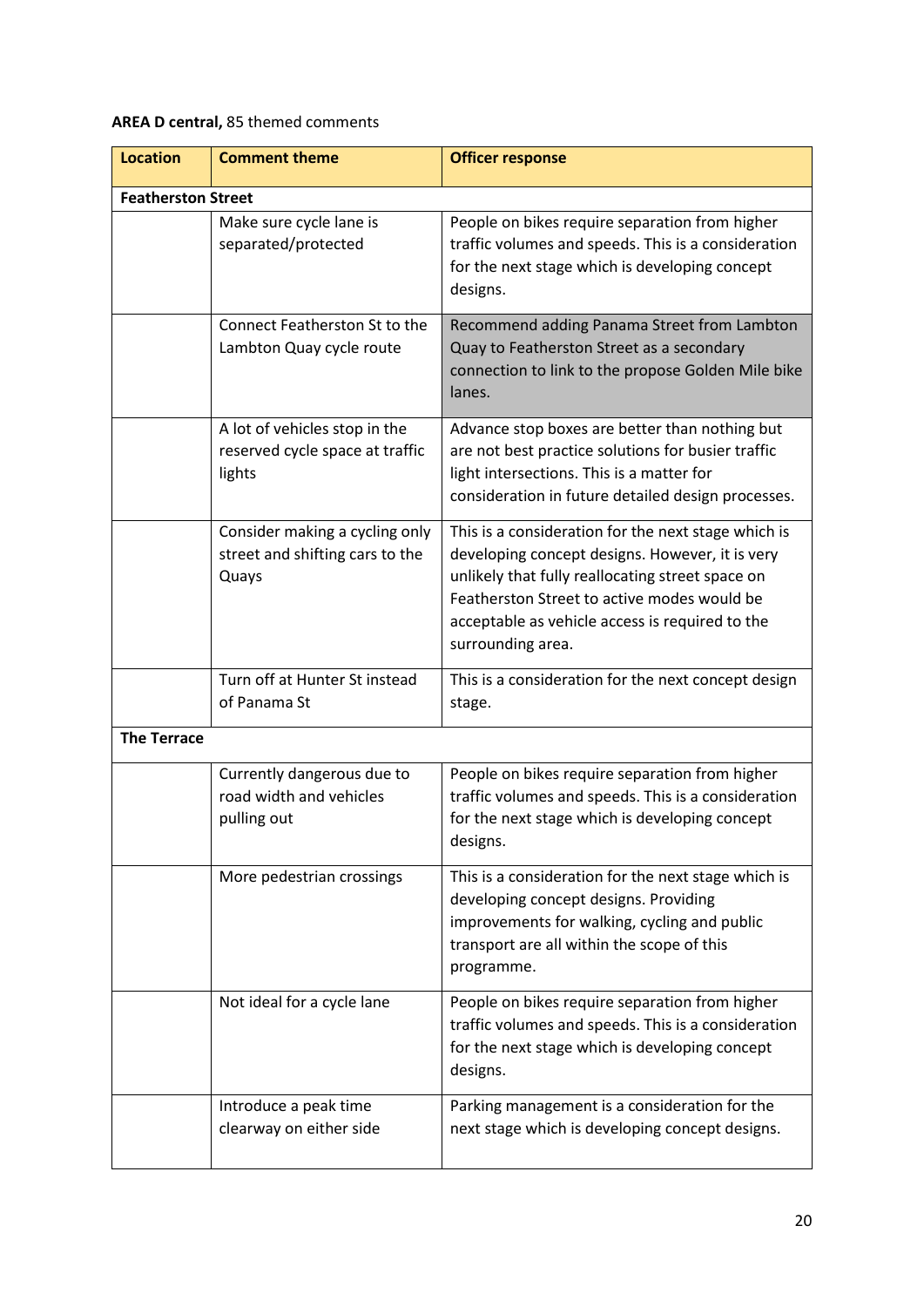| <b>Location</b>   | <b>Comment theme</b>                                                                                                             | <b>Officer response</b>                                                                                                                                                                                                                                                                                                                                                                                                                                              |
|-------------------|----------------------------------------------------------------------------------------------------------------------------------|----------------------------------------------------------------------------------------------------------------------------------------------------------------------------------------------------------------------------------------------------------------------------------------------------------------------------------------------------------------------------------------------------------------------------------------------------------------------|
|                   |                                                                                                                                  | On-street parking will be managed in accordance<br>with the Parking Policy.                                                                                                                                                                                                                                                                                                                                                                                          |
|                   | Turn hillside steps (from<br>Ghuznee St) to a graded path                                                                        | This is a consideration for the next stage which is<br>developing concept designs.                                                                                                                                                                                                                                                                                                                                                                                   |
| <b>Waterfront</b> |                                                                                                                                  |                                                                                                                                                                                                                                                                                                                                                                                                                                                                      |
|                   | Currently a slow commuting<br>route due to high pedestrian<br>usage                                                              | Recommend changing the designation of the<br>waterfront route from primary to secondary given<br>it is lack of directness and pedestrian priority. The<br>waterfront is managed under the Waterfront<br>Framework. It is a pedestrian priority shared space<br>and people on bikes must give way to people on<br>foot, and travel no faster than 10 km/h. There are<br>pinch points, and all users must show care and<br>consideration for other users of the space. |
|                   | Often conflict of modes<br>between cyclists and<br>pedestrians                                                                   | As above.                                                                                                                                                                                                                                                                                                                                                                                                                                                            |
|                   | Redesign cycling on this route<br>to allow for commuting<br>speeds and separation of<br>modes                                    | As above.                                                                                                                                                                                                                                                                                                                                                                                                                                                            |
|                   | Route should be pedestrian<br>priority, and cyclist diverted to<br>alternatives (e.g. Lady<br>Elizabeth Lane, Jervois Quay)      | Recommend adding Lady Elizabeth Lane as part of<br>the secondary network and investigating cycling<br>improvements as part of the minor works<br>programme. The area, being part of the<br>waterfront, is pedestrian priority shared space.                                                                                                                                                                                                                          |
|                   | Include more bicycle traffic<br>lights                                                                                           | We will add specific connections to minor works<br>programme when they are identified as a priority.                                                                                                                                                                                                                                                                                                                                                                 |
|                   | Increase access to Willis St &<br>Lower Cuba/Wakefield St from<br>waterfront by adding a kerb<br>cut from Bond St onto Willis St | This is part of the scope for consideration in<br>LGWM's Golden Mile project. However,<br>encouraging bike access to Willis Street from Bond<br>Street is inappropriate while the adjacent section<br>of Willis Street is a Bus Only lane.                                                                                                                                                                                                                           |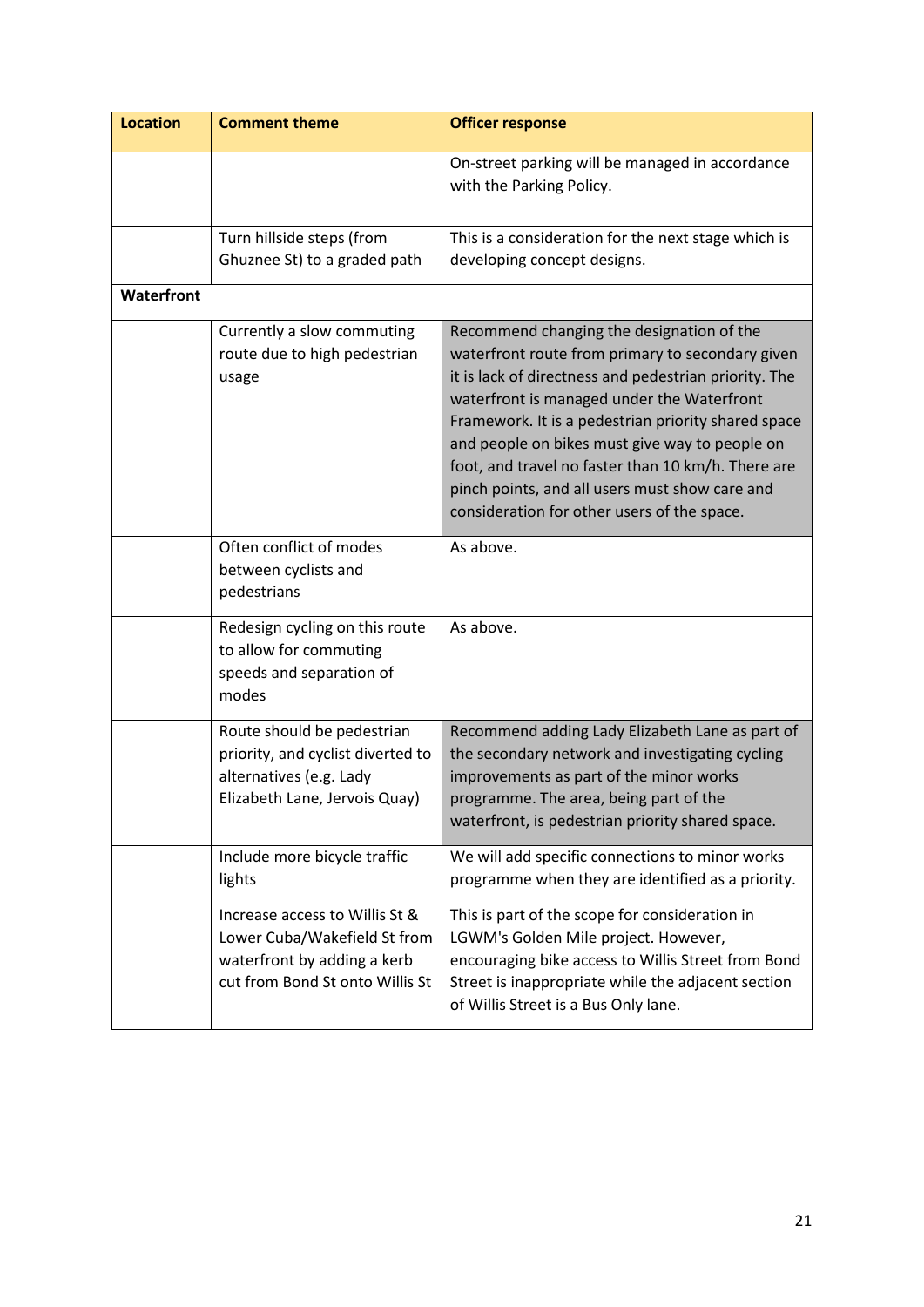| <b>Location</b> | <b>Comment theme</b>                                                     | <b>Officer response</b>                                                                                                                                                                                                                                                                                                                                                                                                                                                                                                                                                                                                                                                                                                                                                                                                                                                                            |
|-----------------|--------------------------------------------------------------------------|----------------------------------------------------------------------------------------------------------------------------------------------------------------------------------------------------------------------------------------------------------------------------------------------------------------------------------------------------------------------------------------------------------------------------------------------------------------------------------------------------------------------------------------------------------------------------------------------------------------------------------------------------------------------------------------------------------------------------------------------------------------------------------------------------------------------------------------------------------------------------------------------------|
|                 | Designate a space for bikes<br>along Cable Street in front of<br>Te Papa | We acknowledge that the quays route including<br>parts of Waterloo, Customhouse and Jervois quays<br>and Cable and/or Wakefield streets is the<br>preferred location for a two-way primary network<br>connection. We recommend adding the quays<br>route as the 'desired primary route'. However,<br>current planning for LGWM suggests that space<br>constraints along the waterfront quays route have<br>ruled it out of further consideration as part of the<br>strategic bike network at this time. We note that<br>although accommodating cycling infrastructure is<br>within the current scope of the LGWM MRT<br>project, performance of the corridor for MRT<br>operation is of priority. However, if further<br>investigations show that it is possible to establish<br>a high-quality, bike friendly route along the<br>waterfront quays, then this is a highly desirable<br>connection. |
|                 | Currently hard to get on/off<br>from other routes                        | Minor Works projects in recent years have<br>improved bike access to the waterfront. Further<br>improvements will be investigated.                                                                                                                                                                                                                                                                                                                                                                                                                                                                                                                                                                                                                                                                                                                                                                 |
|                 | Prioritise all routes connecting<br>to the waterfront                    | As above.                                                                                                                                                                                                                                                                                                                                                                                                                                                                                                                                                                                                                                                                                                                                                                                                                                                                                          |
|                 | Improve crossing by Michael<br>Fowler Centre (currently too<br>narrow)   | As above.                                                                                                                                                                                                                                                                                                                                                                                                                                                                                                                                                                                                                                                                                                                                                                                                                                                                                          |
| Jervois Quay    |                                                                          |                                                                                                                                                                                                                                                                                                                                                                                                                                                                                                                                                                                                                                                                                                                                                                                                                                                                                                    |
|                 | Include in proposal                                                      | We acknowledge that the quays route including<br>parts of Waterloo, Customhouse and Jervois quays<br>and Cable and/or Wakefield streets is the<br>preferred location for a two-way primary network<br>connection. We recommend adding the quays<br>route as the 'desired primary route'. However,<br>current planning for LGWM suggests that space<br>constraints along the waterfront quays route have<br>ruled it out of further consideration as part of the<br>strategic bike network at this time. We note that<br>although accommodating cycling infrastructure is<br>within the current scope of the LGWM MRT<br>project, performance of the corridor for MRT<br>operation is of priority. However, if further<br>investigations show that it is possible to establish<br>a high-quality, bike friendly route along the                                                                     |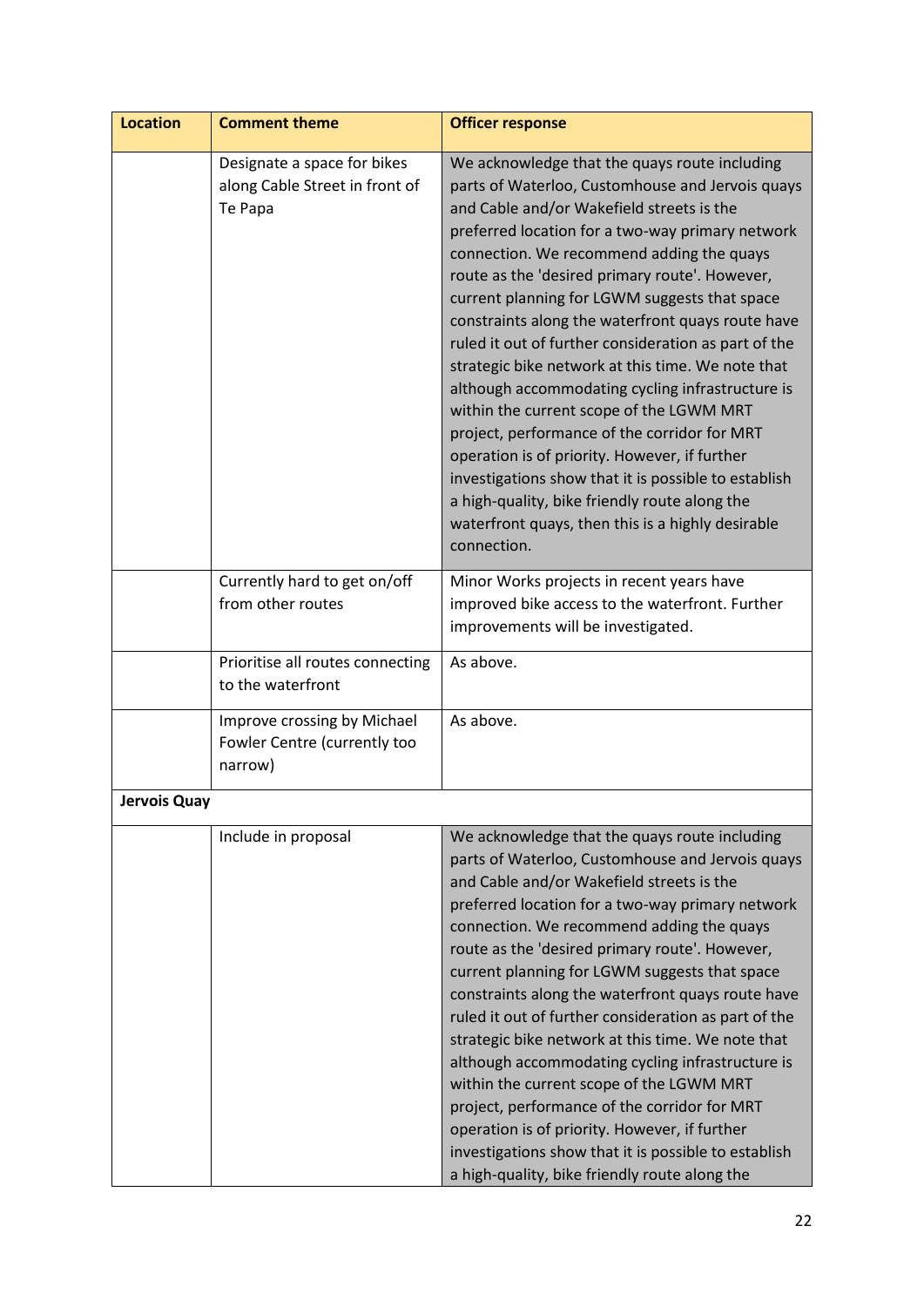| <b>Location</b>        | <b>Comment theme</b>                                                                      | <b>Officer response</b>                                                                                                                                                        |
|------------------------|-------------------------------------------------------------------------------------------|--------------------------------------------------------------------------------------------------------------------------------------------------------------------------------|
|                        |                                                                                           | waterfront quays, then this is a highly desirable<br>connection.                                                                                                               |
|                        | Much faster route than<br>waterfront                                                      | As above.                                                                                                                                                                      |
| <b>Victoria Street</b> |                                                                                           |                                                                                                                                                                                |
|                        | Currently too<br>narrow/dangerous & should<br>be separated/protected                      | People on bikes require separation from higher<br>traffic volumes and speeds. This is a consideration<br>for the next stage which is developing concept<br>designs.            |
|                        | Connection with Brooklyn Hill<br>bike lane is a pinch point w/<br>lots of buses           | This is a consideration for the next stage which is<br>developing concept designs.                                                                                             |
|                        | Should complement Willis St,<br>e.g. one way each way                                     | This is a consideration for the next stage which is<br>developing concept designs.                                                                                             |
|                        | Connect with Willis St via<br>Mercer St                                                   | Recommend adding a comment to the BNP that<br>ensuring good connectivity and permeability for<br>walking and cycling is a requirement for every<br>street in the central area. |
| <b>Tory Street</b>     |                                                                                           |                                                                                                                                                                                |
|                        | Poor visibility when entering<br>onto Tory St                                             | Intersection design is a consideration for the next<br>stage which is developing concept designs.                                                                              |
|                        | Proposed network has poor<br>access from west (may have to<br>loop around)                | This is a consideration for the next stage which is<br>developing concept designs.                                                                                             |
|                        | High amounts of traffic<br>(vehicle & cyclist) and street is<br>narrow (currently unsafe) | People on bikes require separation from higher<br>traffic volumes and speeds. This is a consideration<br>for the next stage which is developing concept<br>designs.            |
|                        | Poor motorist behaviour at<br>Vivian St intersection and<br>around Moore Wilsons          | Intersection design is a consideration for the next<br>stage which is developing concept designs.                                                                              |
|                        | Include bike facilities along<br>this route                                               | People on bikes require separation from higher<br>traffic volumes and speeds. This is a consideration<br>for the next stage which is developing concept<br>designs.            |
|                        | Connect via Jesse Street with<br>contra-flow                                              | Local street connections are not recommended to<br>be part of the strategic bike network.                                                                                      |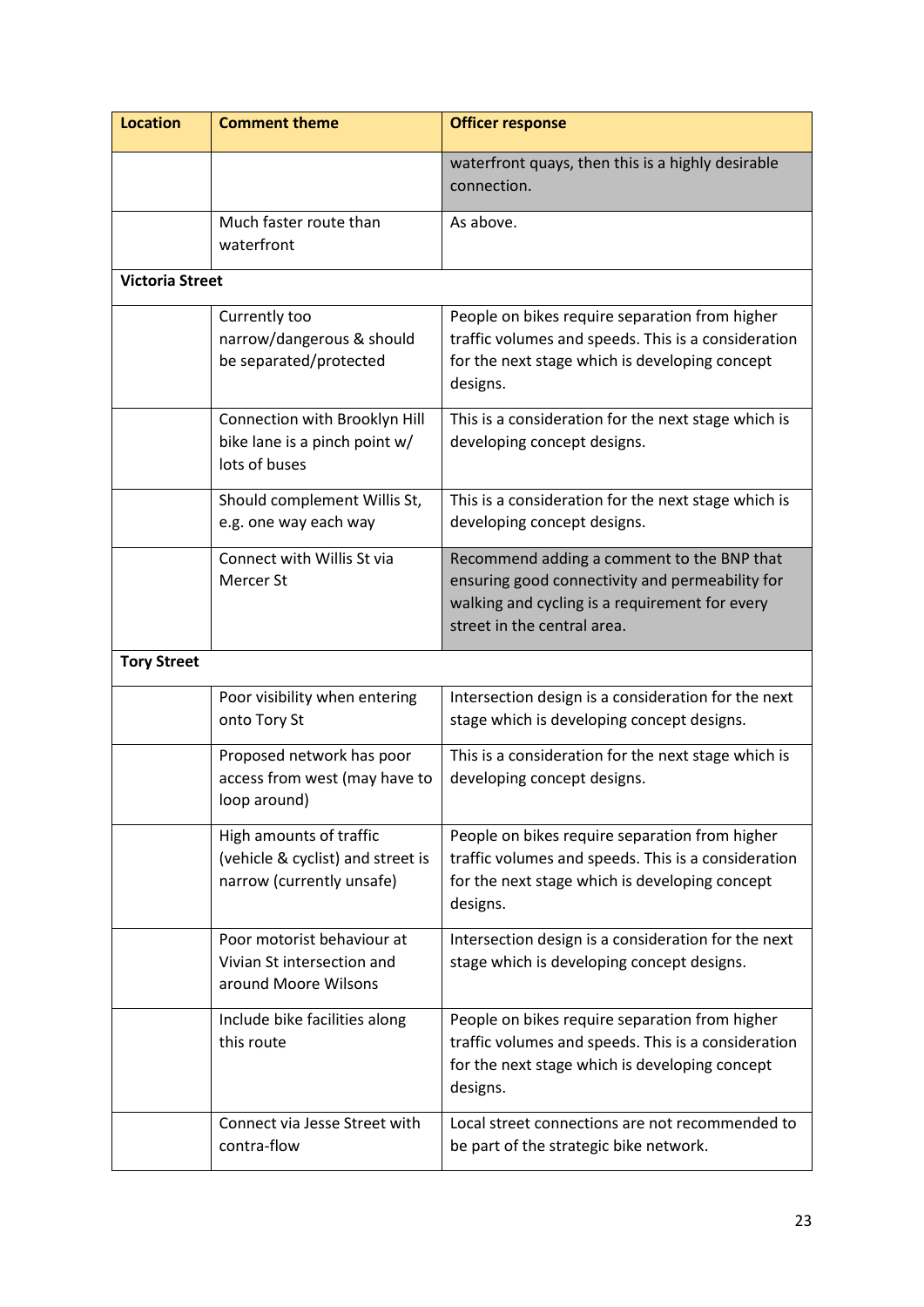| <b>Location</b>        | <b>Comment theme</b>                                                                                                            | <b>Officer response</b>                                                                                                                                                                                                                                                                                                                           |  |
|------------------------|---------------------------------------------------------------------------------------------------------------------------------|---------------------------------------------------------------------------------------------------------------------------------------------------------------------------------------------------------------------------------------------------------------------------------------------------------------------------------------------------|--|
|                        | <b>Arthur Street/Karo Drive</b>                                                                                                 |                                                                                                                                                                                                                                                                                                                                                   |  |
|                        | Currently needs<br>improvements to make<br>safer/more accessible                                                                | We acknowledge that the current level of service<br>does not meet current expectations for directness.<br>We will work with Waka Kotahi to investigate<br>minor works improvements.                                                                                                                                                               |  |
|                        | Improve SH1/Karo Drive<br>intersection                                                                                          | As above.                                                                                                                                                                                                                                                                                                                                         |  |
|                        | Listed as complete - however<br>diagonal crossing over Cuba St<br>is problematic and slow                                       | As above.                                                                                                                                                                                                                                                                                                                                         |  |
| <b>Boulcott Street</b> |                                                                                                                                 |                                                                                                                                                                                                                                                                                                                                                   |  |
|                        | Make Boulcott St lane more<br>viable (currently too<br>dangerous)                                                               | Space constraints in Boulcott Street have ruled it<br>out of further consideration as part of the<br>strategic bike network. It has a function as a local<br>connection, like all the city's streets.                                                                                                                                             |  |
| <b>Panama Street</b>   |                                                                                                                                 |                                                                                                                                                                                                                                                                                                                                                   |  |
|                        | Add bike parking facilities                                                                                                     | Will be added to the minor work programme for<br>consideration.                                                                                                                                                                                                                                                                                   |  |
| <b>Taranaki Street</b> |                                                                                                                                 |                                                                                                                                                                                                                                                                                                                                                   |  |
|                        | Avoided due to high amount<br>of traffic                                                                                        | People on bikes require separation from higher<br>traffic volumes and speeds. This is a consideration<br>for the next stage which is developing concept<br>designs. Including Taranaki Street in the strategic<br>bike network signals the need to ensure this direct<br>north-south connection provides better for people<br>on bikes in future. |  |
|                        | Make more pedestrian<br>friendly (wider footpaths,<br>more tree planting, fewer<br>traffic lanes, public transport<br>priority) | As above.                                                                                                                                                                                                                                                                                                                                         |  |
|                        | Poor lighting for cyclists                                                                                                      | Lighting design is a consideration for the later<br>detailed design stage.                                                                                                                                                                                                                                                                        |  |
|                        | Carefully consider Wakefield<br>intersection                                                                                    | Intersection design is a consideration for the next<br>stage which is developing concept designs.                                                                                                                                                                                                                                                 |  |
|                        | Carefully consider the T<br>intersection of Ghuznee                                                                             | Intersection design is a consideration for the next<br>stage which is developing concept designs.                                                                                                                                                                                                                                                 |  |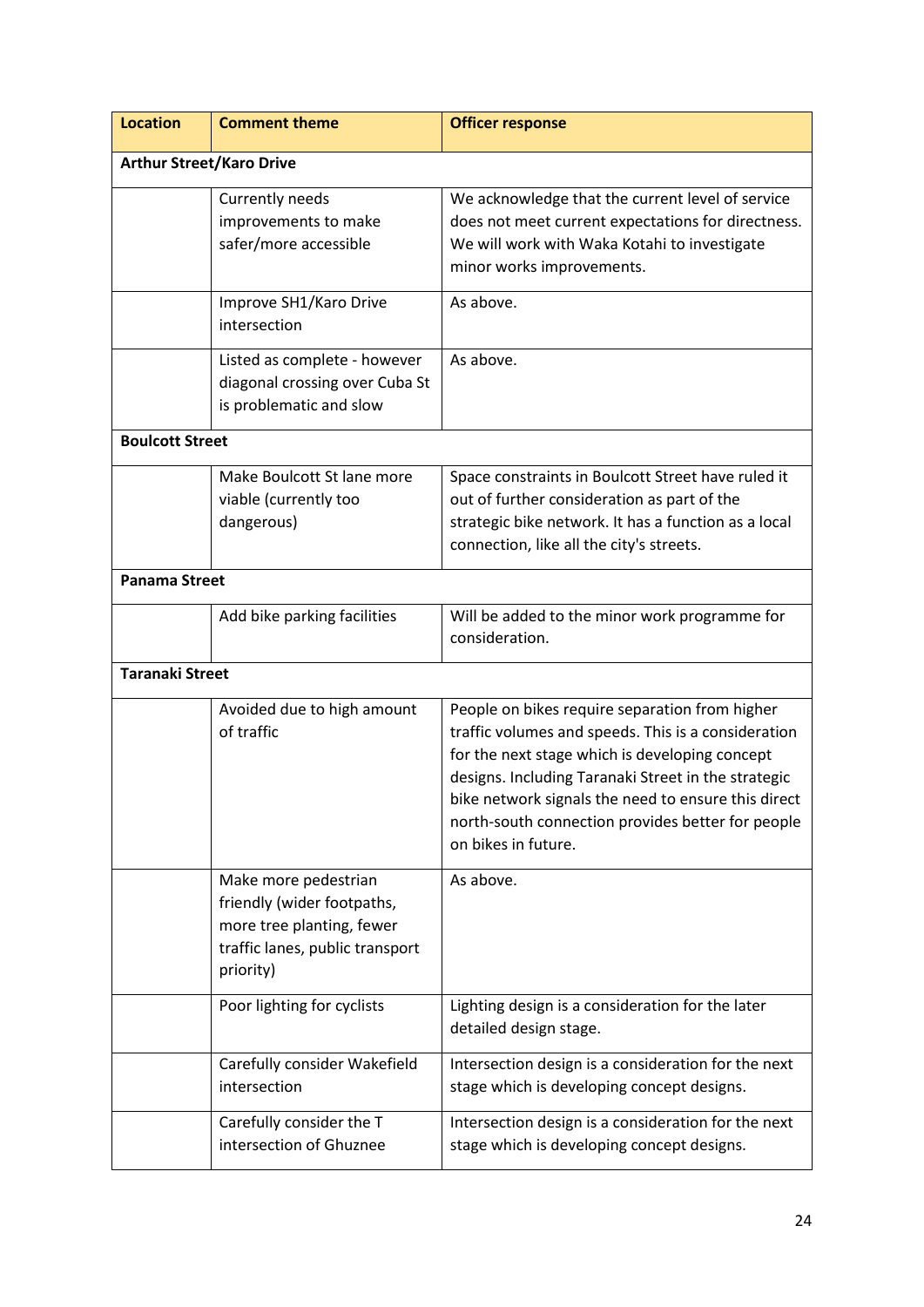| <b>Location</b>          | <b>Comment theme</b>                                                                           | <b>Officer response</b>                                                                                                                                                                                                                                                                                                                                       |
|--------------------------|------------------------------------------------------------------------------------------------|---------------------------------------------------------------------------------------------------------------------------------------------------------------------------------------------------------------------------------------------------------------------------------------------------------------------------------------------------------------|
|                          | Make sure cycle lane is<br>separated/protected                                                 | People on bikes require separation from higher<br>traffic volumes and speeds. This is a consideration<br>for the next stage which is developing concept<br>designs.                                                                                                                                                                                           |
|                          | Remove the three car parks on<br>Taranaki St in front of Briscoes                              | Parking management is a consideration for the<br>next stage which is developing concept designs.<br>On-street parking will be managed in accordance<br>with the Parking Policy.                                                                                                                                                                               |
|                          | Install westbound lane<br>connecting Tory to Taranaki St<br>(Haining St or Courtenay<br>Place) | Courtenay Place is identified as a primary<br>connection. Implementation will be as part of the<br>LGWM Golden Mile project.                                                                                                                                                                                                                                  |
|                          | Make this a primary route all<br>the way to Newtown                                            | The CBD to Massey University has been<br>designated primary with the remaining part of<br>Wallace and John Street as secondary. This is<br>considered consistent with the national guidance<br>on definitions.                                                                                                                                                |
|                          | <b>Cambridge and Kent terraces</b>                                                             |                                                                                                                                                                                                                                                                                                                                                               |
|                          | Make sure cycle lane is<br>separated/protected                                                 | People on bikes require separation from higher<br>traffic volumes and speeds. This is a consideration<br>for the next stage which is developing concept<br>designs.                                                                                                                                                                                           |
|                          | Avoided due to high amount<br>of traffic                                                       | People on bikes require separation from higher<br>traffic volumes and speeds. This is a consideration<br>for the next stage which is developing concept<br>designs. Including Kent and Cambridge terraces in<br>the strategic bike network signals the need to<br>ensure this direct north-south connection provides<br>better for people on bikes in future. |
|                          | Make sure cycle lane is<br>bidirectional                                                       | This is a consideration for the next stage which is<br>developing concept designs.                                                                                                                                                                                                                                                                            |
| <b>Abel Smith Street</b> |                                                                                                |                                                                                                                                                                                                                                                                                                                                                               |
|                          | Include this road in the<br>proposal                                                           | Local street connections are not recommended to<br>be part of the strategic bike network. Minor<br>upgrades will be progressed through the minor<br>works programme when specific deficiencies are<br>identified.                                                                                                                                             |
|                          | More realistic route for non e-<br>bike users                                                  | As above.                                                                                                                                                                                                                                                                                                                                                     |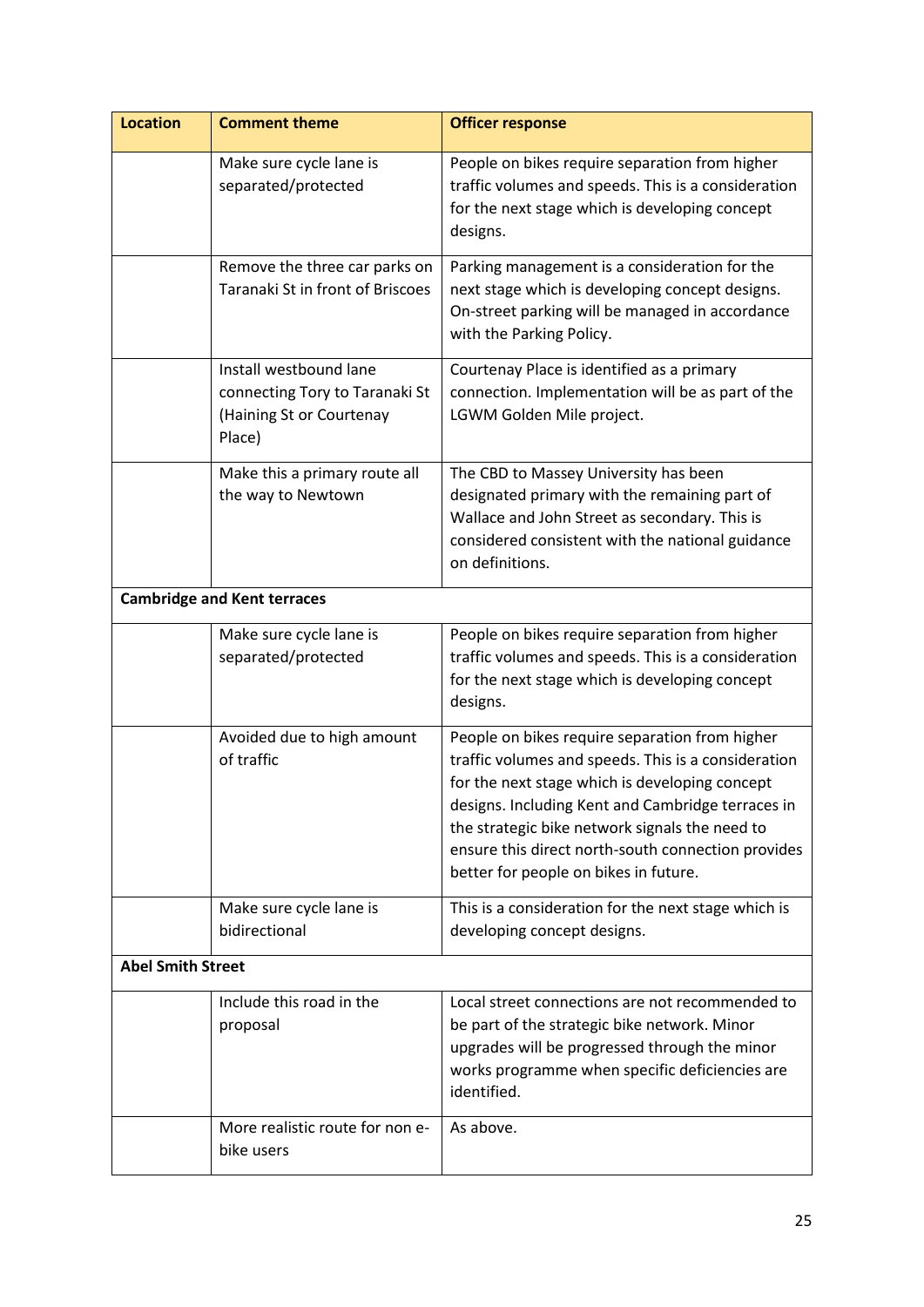| <b>Location</b>      | <b>Comment theme</b>                                                                                        | <b>Officer response</b>                                                                                                                                                                                                                             |
|----------------------|-------------------------------------------------------------------------------------------------------------|-----------------------------------------------------------------------------------------------------------------------------------------------------------------------------------------------------------------------------------------------------|
|                      | Carefully consider Cuba St<br>intersection                                                                  | The Council has been investigating improvements<br>to this intersection for several years. While<br>somewhat uncommon, the four-way stop control<br>is operating very safely.                                                                       |
|                      | <b>Willis Street/Lambton Quay</b>                                                                           |                                                                                                                                                                                                                                                     |
|                      | Make this a primary route                                                                                   | This has been considered in detail as part of the<br>LGWM Golden Mile project. There are insufficient<br>space places to provide for people on bikes, so a<br>contraflow connection will be required on the<br>parallel section of Victoria Street. |
|                      | Include Lambton Quay/Willis<br>St (southbound)                                                              | As above.                                                                                                                                                                                                                                           |
|                      | Consider how to keep bikes<br>separated from buses                                                          | As above.                                                                                                                                                                                                                                           |
| <b>Vivian Street</b> |                                                                                                             |                                                                                                                                                                                                                                                     |
|                      | Include this road in the<br>proposal                                                                        | This is part of the current State Highway network<br>and is not recommended to be part of the<br>strategic bike network.                                                                                                                            |
|                      | Wide footpath along certain<br>parts could provide space for<br>cycleways (e.g. Tory to<br>Taranaki Street) | While this is a consideration for the next stage<br>which is developing concept designs, Vivian Street<br>is not identified as part of the strategic bike<br>network.                                                                               |
|                      | Include bike facilities on this<br>road                                                                     | This is part of the current State Highway network<br>and is not recommended to be part of the<br>strategic bike network.                                                                                                                            |
|                      | Turning lane from Victoria St<br>to Vivian St is too short<br>(causes danger for cyclists)                  | The Council is aware of this issue. It is expected to<br>be addressed with improvements to Victoria<br>Street.                                                                                                                                      |
| <b>The Basin</b>     |                                                                                                             |                                                                                                                                                                                                                                                     |
|                      | Improve access from Vic<br>Tunnel to the north side of the<br>basin                                         | This is expected to be addressed as part of<br>LGWM's longer term strategic highways<br>improvements.                                                                                                                                               |
|                      | Improve legibility of cycleway -<br>especially for newcomers<br>(hard to see/understand)                    | Improvements to directional signage will<br>investigated as part of the minor works<br>programme.                                                                                                                                                   |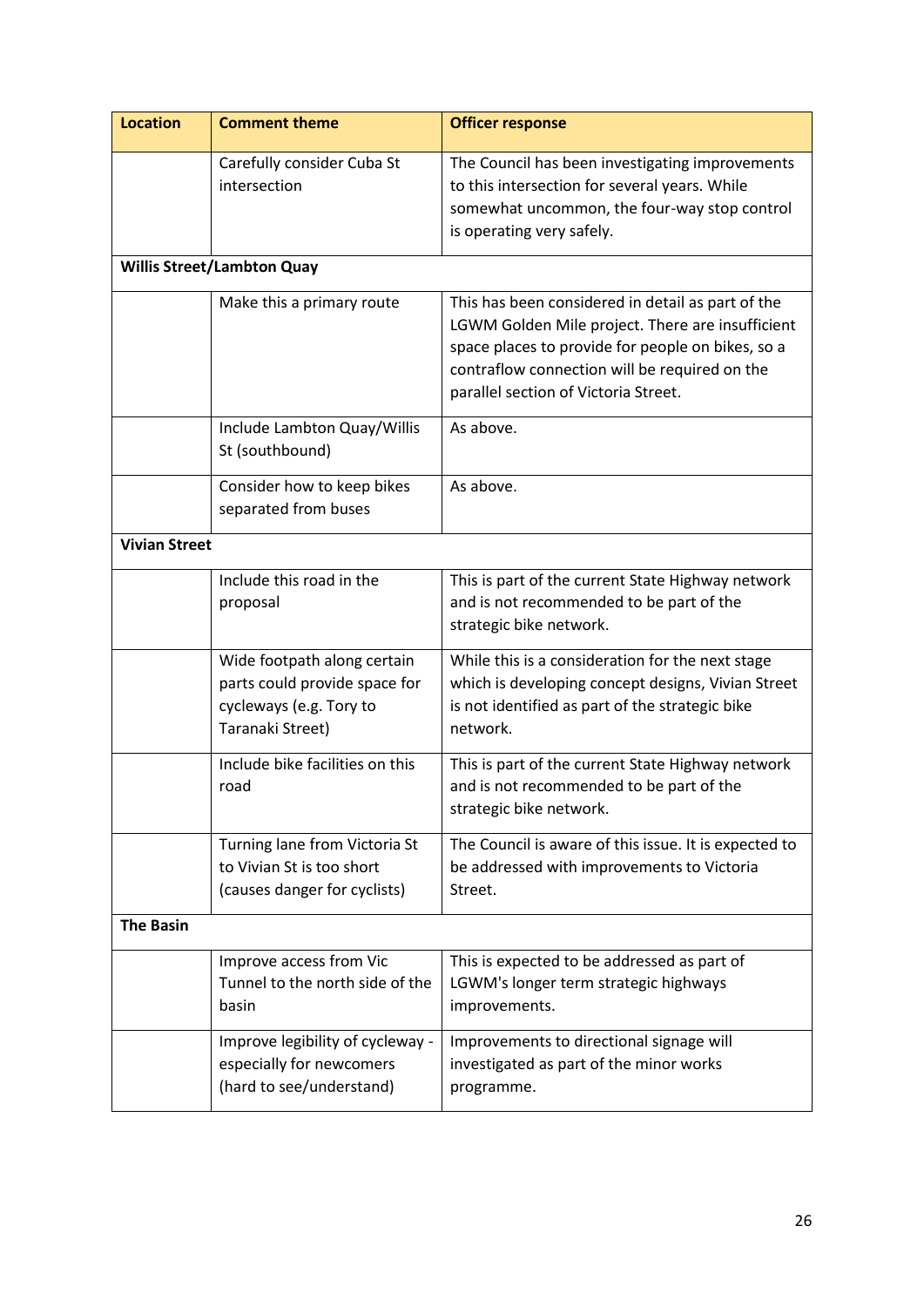| <b>Location</b>        | <b>Comment theme</b>                                                                                                                        | <b>Officer response</b>                                                                                                                                                                                                                 |
|------------------------|---------------------------------------------------------------------------------------------------------------------------------------------|-----------------------------------------------------------------------------------------------------------------------------------------------------------------------------------------------------------------------------------------|
|                        | Intersections significantly slow<br>down cycle journeys                                                                                     | Intersection design is a consideration for the next<br>stage which is developing concept designs.<br>Intersections are sources of delay for all people<br>and vehicles. At higher volumes, users should<br>expect more delays.          |
|                        | Use a slip two-way bike lane<br>on one side of the street to go<br>from Adelaide to Riddiford to<br>avoid long waits for John St<br>lights. | Intersection design is a consideration for the next<br>stage which is developing concept designs.                                                                                                                                       |
|                        | Often closed which causes<br>inconvenience                                                                                                  | Noted. An alternative shared path around the east<br>side of the Basin is available when the route<br>through the reserve is closed.                                                                                                    |
|                        | Prioritise getting this right -<br>essential for traffic<br>flow/commuting times                                                            | This is expected to be addressed as part of<br>LGWM's longer term strategic highways<br>improvements.                                                                                                                                   |
| <b>Rugby Street</b>    |                                                                                                                                             |                                                                                                                                                                                                                                         |
|                        | Add contra-flow                                                                                                                             | This is expected to be addressed as part of<br>LGWM's longer term strategic highways<br>improvements.                                                                                                                                   |
|                        | Lots of users missing area due<br>to trying to avoid the Basin                                                                              | As above.                                                                                                                                                                                                                               |
|                        | Make this two-way                                                                                                                           | As above.                                                                                                                                                                                                                               |
|                        | Complete all the way to<br>Tasman St                                                                                                        | Investigate adding a contraflow connection<br>between Adelaide Road and Tasman Street as part<br>of the minor works programme.                                                                                                          |
| <b>Other locations</b> |                                                                                                                                             |                                                                                                                                                                                                                                         |
|                        | Include Cuba St (make contra<br>flow)                                                                                                       | Cuba Street is a local street and is not<br>recommended to be part of the strategic bike<br>network. In early 2022 we will be trialling a block<br>of Cuba Street being closed to vehicles and open<br>for two-way walking and cycling. |
|                        | Include city to sea bridge                                                                                                                  | Local street connections are not recommended to<br>be part of the strategic bike network.                                                                                                                                               |
|                        | Include Waitangi Park                                                                                                                       | There is already good connectivity to and through<br>Waitangi Park.                                                                                                                                                                     |
|                        | Include Ghuznee St                                                                                                                          | Local street connections are not recommended to<br>be part of the strategic bike network.                                                                                                                                               |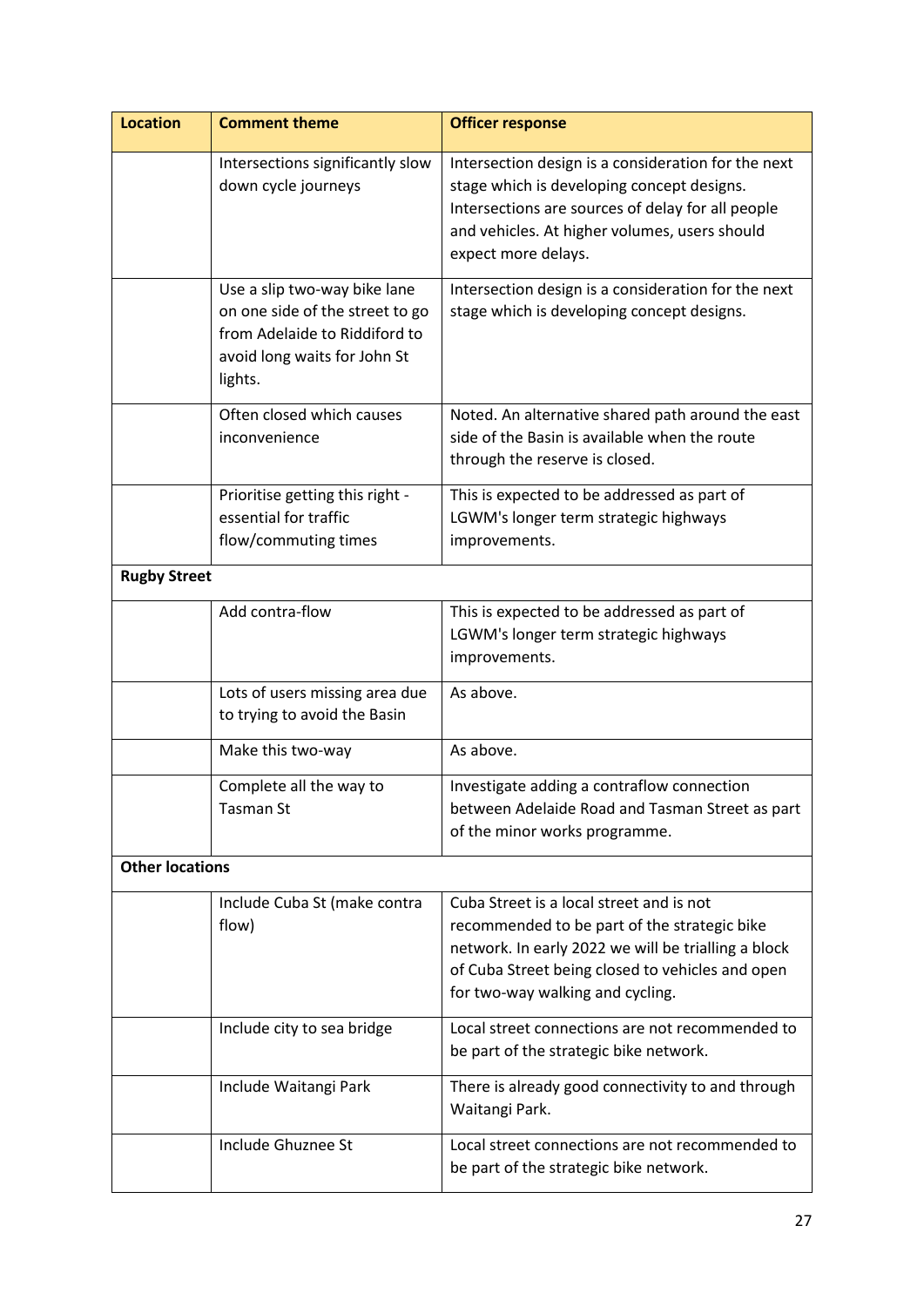| <b>Location</b> | <b>Comment theme</b>                                                                                 | <b>Officer response</b>                                                                                                                                                                                                                                                                                                                                                                                                                                                                                                                                                                                                                                                                                                                                                                                                                                                                                                                                                                                     |
|-----------------|------------------------------------------------------------------------------------------------------|-------------------------------------------------------------------------------------------------------------------------------------------------------------------------------------------------------------------------------------------------------------------------------------------------------------------------------------------------------------------------------------------------------------------------------------------------------------------------------------------------------------------------------------------------------------------------------------------------------------------------------------------------------------------------------------------------------------------------------------------------------------------------------------------------------------------------------------------------------------------------------------------------------------------------------------------------------------------------------------------------------------|
|                 | Better cater to Mt<br>Cook/Massey                                                                    | Provided for with a primary and secondary<br>connection on Taranaki and Wallace streets.                                                                                                                                                                                                                                                                                                                                                                                                                                                                                                                                                                                                                                                                                                                                                                                                                                                                                                                    |
|                 | Connect Aotea Quay to<br>KiwiRail/derry terminal                                                     | The ferry terminal is connected by the Thorndon<br>Quay-Hutt Road connection, so a link along Aotea<br>Quay is not required.                                                                                                                                                                                                                                                                                                                                                                                                                                                                                                                                                                                                                                                                                                                                                                                                                                                                                |
|                 | Include Kelvin Grove to Opera<br><b>House Lane</b>                                                   | Local street connections are not recommended to<br>be part of the strategic bike network.                                                                                                                                                                                                                                                                                                                                                                                                                                                                                                                                                                                                                                                                                                                                                                                                                                                                                                                   |
|                 | Include Wakefield St                                                                                 | We acknowledge that the quays route including<br>parts of Waterloo, Customhouse and Jervois quays<br>and Cable and/or Wakefield streets is the<br>preferred location for a two-way primary network<br>connection. We recommend adding the quays<br>route as the 'desired primary route'. However,<br>current planning for LGWM suggests that space<br>constraints along the waterfront quays route have<br>ruled it out of further consideration as part of the<br>strategic bike network at this time. We note that<br>although accommodating cycling infrastructure is<br>within the current scope of the LGWM MRT<br>project, performance of the corridor for MRT<br>operation is of priority. However, if further<br>investigations show that it is possible to establish<br>a high-quality, bike friendly route along the<br>waterfront quays, then this is a highly desirable<br>connection.<br>The section west of Taranaki Street is considered a<br>local street connection and is not recommended |
|                 | Include contraflow lane on                                                                           | to be part of the strategic bike network.<br>Local street connections are not recommended to                                                                                                                                                                                                                                                                                                                                                                                                                                                                                                                                                                                                                                                                                                                                                                                                                                                                                                                |
|                 | Mercer St                                                                                            | be part of the strategic bike network.                                                                                                                                                                                                                                                                                                                                                                                                                                                                                                                                                                                                                                                                                                                                                                                                                                                                                                                                                                      |
|                 | <b>Include Manners Street</b>                                                                        | This has been considered in detail as part of the<br>LGWM Golden Mile project. There is insufficient<br>space to provide for people on bikes.                                                                                                                                                                                                                                                                                                                                                                                                                                                                                                                                                                                                                                                                                                                                                                                                                                                               |
|                 | Utilise Cobblestone Park                                                                             | Local street connections are not recommended to<br>be part of the strategic bike network.                                                                                                                                                                                                                                                                                                                                                                                                                                                                                                                                                                                                                                                                                                                                                                                                                                                                                                                   |
|                 | Include a better crossing on<br>Dixon St (better link Eva St,<br>Opera House Lane, Egmont<br>Street) | Investigate as part of the minor works<br>programme.                                                                                                                                                                                                                                                                                                                                                                                                                                                                                                                                                                                                                                                                                                                                                                                                                                                                                                                                                        |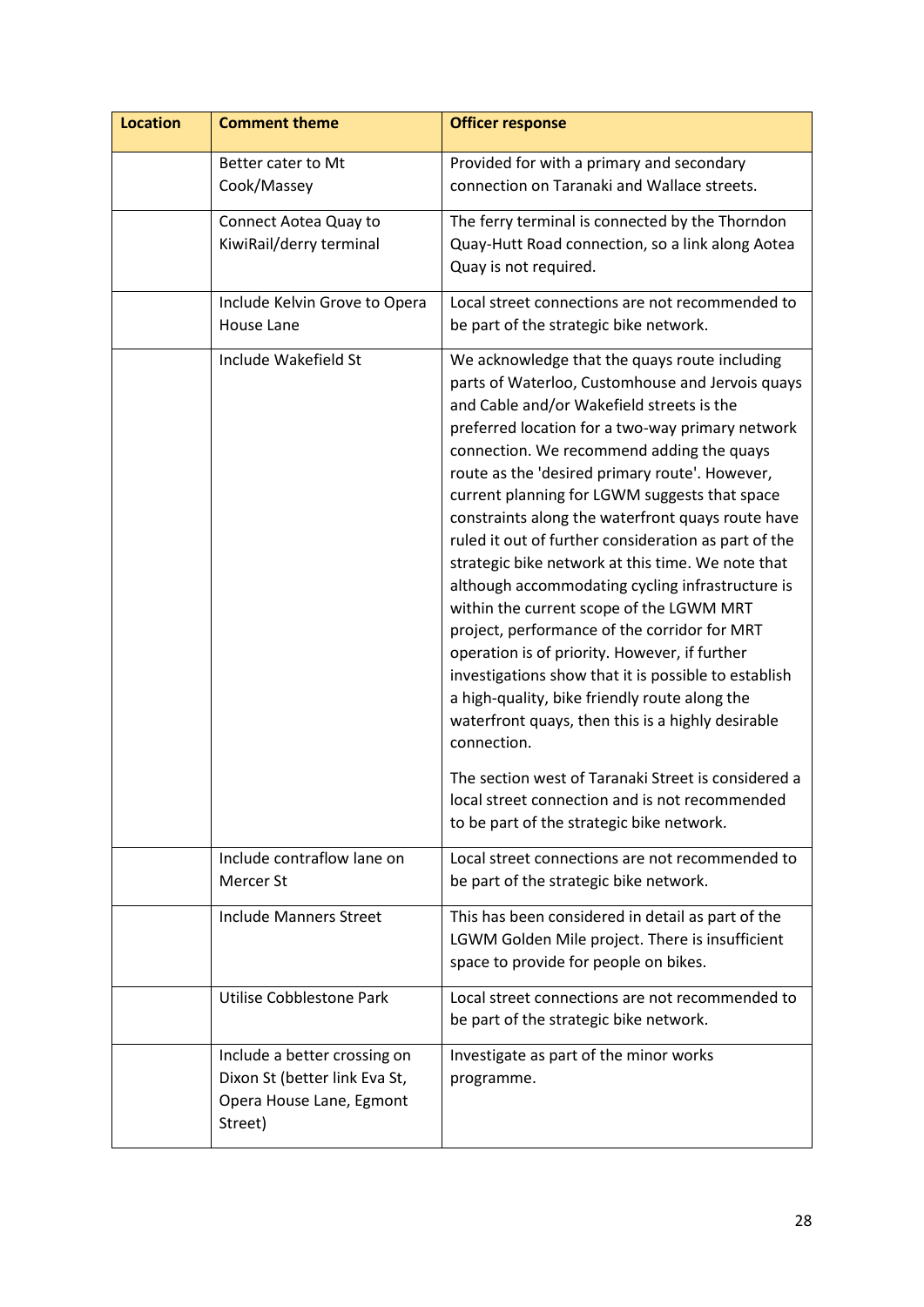| <b>Location</b> | <b>Comment theme</b>                                                                                                                              | <b>Officer response</b>                                                                                                                                                                                                                                                       |
|-----------------|---------------------------------------------------------------------------------------------------------------------------------------------------|-------------------------------------------------------------------------------------------------------------------------------------------------------------------------------------------------------------------------------------------------------------------------------|
|                 | Don't allow traffic to turn right<br>from Oriental Parade on to<br>Wakefield St, instead this<br>traffic should turn at<br><b>Courtenay Place</b> | Intersection design is a consideration for the next<br>stage which is developing concept designs. This is<br>being considered as part of the current City to<br>Newtown transition project.                                                                                   |
|                 | Improve ramp over Waterloo<br>Quay on to the stadium<br>concourse at the Bluebridge<br>exit                                                       | A ramp (overbridge) is provided at the main port<br>access at Hinemoa Street. An additional<br>overbridge is not justifiable currently.                                                                                                                                       |
|                 | Make Bowen and Whitmore<br>Streets separated/protected                                                                                            | This is being considered as part of the current City<br>to Botanic Garden transition project.                                                                                                                                                                                 |
|                 | A lot of cyclists use the<br><b>Memorial Park but conflict</b><br>with pedestrians                                                                | The area is a shared space and people on bikes<br>must give way to people on foot. Pinch points are<br>present, and all users must show care and<br>consideration for other users of the space. The<br>land is the responsibility of the Ministry of Culture<br>and Heritage. |

### *Figure 4 Map of recommended change in the central area*

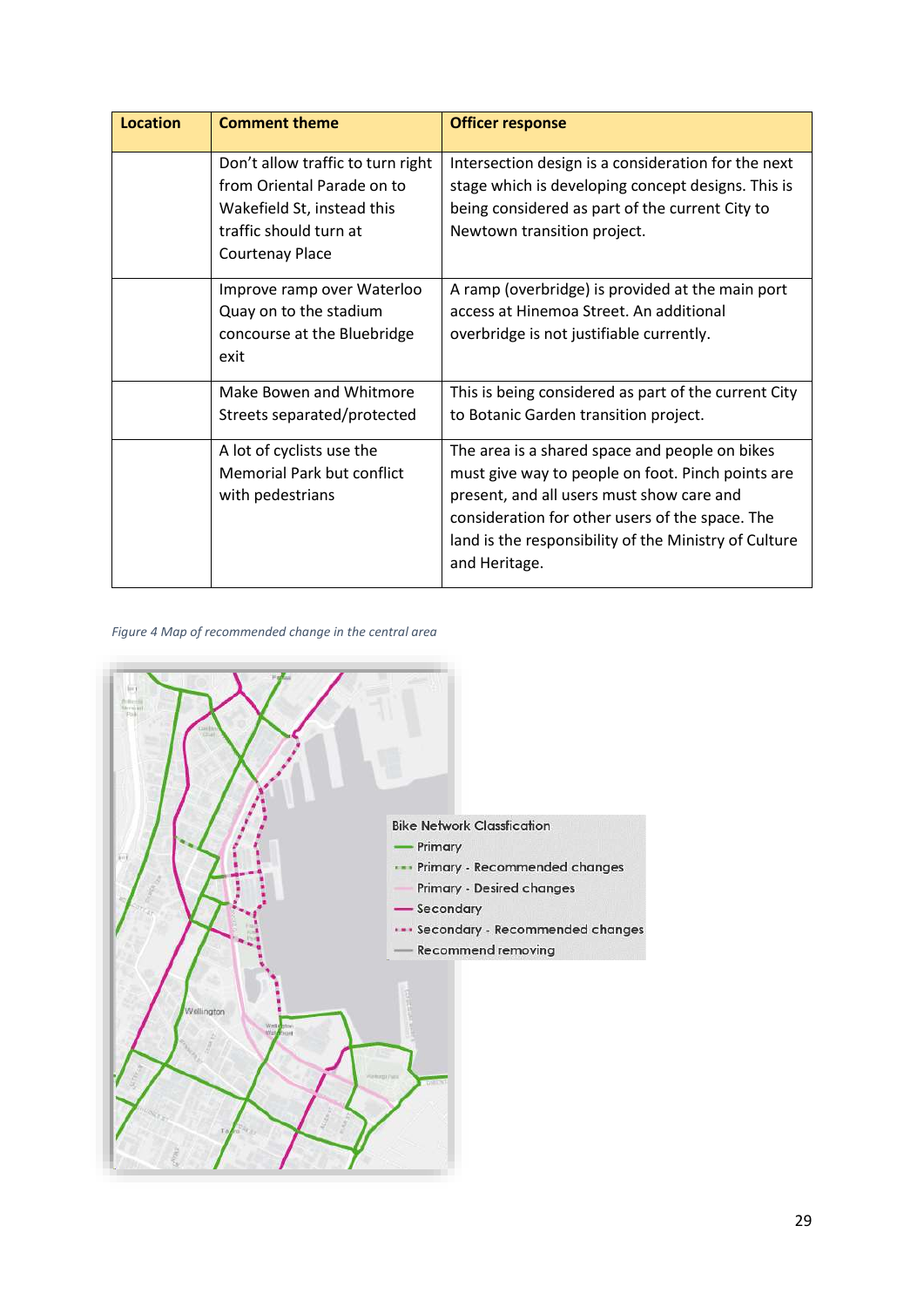## **Area E south,** 70 themed comments

| <b>Location</b>      | <b>Comment theme</b>                                                                                                    | <b>Officer response</b>                                                                                                                                                                                                                                                                                                                                |
|----------------------|-------------------------------------------------------------------------------------------------------------------------|--------------------------------------------------------------------------------------------------------------------------------------------------------------------------------------------------------------------------------------------------------------------------------------------------------------------------------------------------------|
| Hospital             |                                                                                                                         |                                                                                                                                                                                                                                                                                                                                                        |
|                      | Consider the significant parking<br>needs of the hospital in the<br>surrounding area                                    | Parking management is a consideration for the<br>next stage which is developing concept designs.<br>On-street parking will be managed in accordance<br>with the Parking Policy. A parking management<br>plan is currently being developed for the Newtown<br>area.                                                                                     |
|                      | Worried about impact on<br>emergency vehicles corridor                                                                  | This is a consideration for the next stage which is<br>developing concept designs.                                                                                                                                                                                                                                                                     |
|                      | Consider route behind the<br>hospital to avoid Adelaide Rd                                                              | The route is not an appropriate substitute for the<br>direct and connected strategic corridor of<br>Adelaide Road.                                                                                                                                                                                                                                     |
| <b>Adelaide Road</b> |                                                                                                                         |                                                                                                                                                                                                                                                                                                                                                        |
|                      | This route is too busy, use<br>alternatives (e.g. Tasman St,<br>Hanson St)                                              | Adelaide Road is the most direct route and is the<br>preferred connection for the strategic bike<br>network.                                                                                                                                                                                                                                           |
|                      | Currently poor surface for<br>biking                                                                                    | Noted. Surfaces will be improved through normal<br>renewals programmes.                                                                                                                                                                                                                                                                                |
|                      | People will continue to use full<br>stretch of Adelaide Rd<br>regardless of alternative                                 | Noted.                                                                                                                                                                                                                                                                                                                                                 |
|                      | Adelaide Rd is an arterial<br>transport route, so turning right<br>across this is problematic for<br>northbound traffic | Intersection design is a consideration for the next<br>stage which is developing concept designs.                                                                                                                                                                                                                                                      |
|                      | Adjust lights to avoid delays for<br>cyclists                                                                           | Intersection design is a consideration for the next<br>stage which is developing concept designs.<br>Intersections are sources of delay for all people<br>and vehicles. At higher volumes, all users should<br>expect more delays.                                                                                                                     |
|                      | Make use of parks/green spaces<br>to move cycle lane off main<br>arterial route                                         | Any development needs to be consistent with the<br>relevant park management plan, often the Town<br>Belt Management Plan. The design of the strategic<br>bike network needs to be direct and well<br>connected to neighbourhoods to maximise uptake<br>and these requirements will rarely be met by<br>routes through parks. Where appropriate, routes |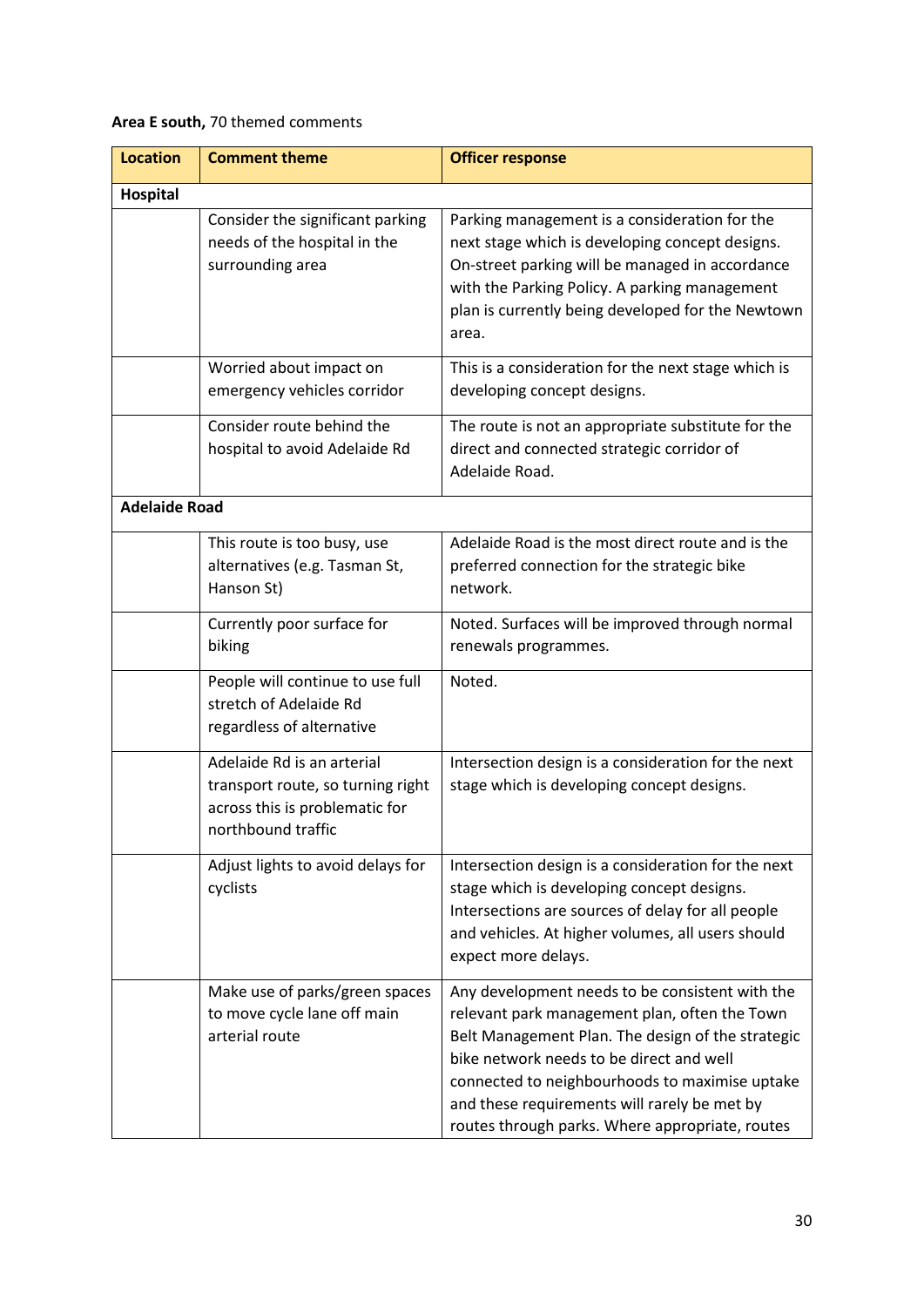| <b>Location</b>       | <b>Comment theme</b>                                                                     | <b>Officer response</b>                                                                                                                                                                                                                                                                                                                                                                                                              |
|-----------------------|------------------------------------------------------------------------------------------|--------------------------------------------------------------------------------------------------------------------------------------------------------------------------------------------------------------------------------------------------------------------------------------------------------------------------------------------------------------------------------------------------------------------------------------|
|                       |                                                                                          | through parks will be considered in the next stage<br>of concept planning.                                                                                                                                                                                                                                                                                                                                                           |
| <b>Wakefield Park</b> |                                                                                          |                                                                                                                                                                                                                                                                                                                                                                                                                                      |
|                       | Busy during sports events                                                                | Noted.                                                                                                                                                                                                                                                                                                                                                                                                                               |
|                       | Remove parking                                                                           | Parking management is a consideration for the<br>next stage which is developing concept designs.<br>On-street parking will be managed in accordance<br>with the Parking Policy.                                                                                                                                                                                                                                                      |
|                       | Utilise this space for alternative<br>route to Adelaide Rd                               | Any development needs to be consistent with the<br>relevant park management plan, often the Town<br>Belt Management Plan. The design of the strategic<br>bike network needs to be direct and well<br>connected to neighbourhoods to maximise uptake<br>and these requirements will rarely be met by<br>routes through parks. Where appropriate, routes<br>through parks will be considered in the next stage<br>of concept planning. |
| <b>Berhampore</b>     |                                                                                          |                                                                                                                                                                                                                                                                                                                                                                                                                                      |
|                       | Use more surrounding streets<br>e.g. Rintoul St, Stanley St                              | The Rintoul-Luxford-Adelaide corridor is the most<br>direct, flattest, least impactful route through this<br>area. It is recommended as the primary corridor.<br>Other streets are local and are not recommended<br>to be included in the strategic bike network.                                                                                                                                                                    |
|                       | Luxford and Rintoul is going to<br>be unappealing to most<br>commuters                   | As above.                                                                                                                                                                                                                                                                                                                                                                                                                            |
|                       | Remove car parking due to<br>narrow roads                                                | Parking management is a consideration for the<br>next stage which is developing concept designs.<br>On-street parking will be managed in accordance<br>with the Parking Policy.                                                                                                                                                                                                                                                      |
|                       | Consideration should be given<br>to using golf course (as<br>proposed previously by WCC) | Any development needs to be consistent with the<br>relevant park management plan, often the Town<br>Belt Management Plan. The design of the strategic<br>bike network needs to be direct and well<br>connected to neighbourhoods to maximise uptake<br>and these requirements will rarely be met by<br>routes through parks. Where appropriate, routes<br>through parks will be considered in the next stage<br>of concept planning. |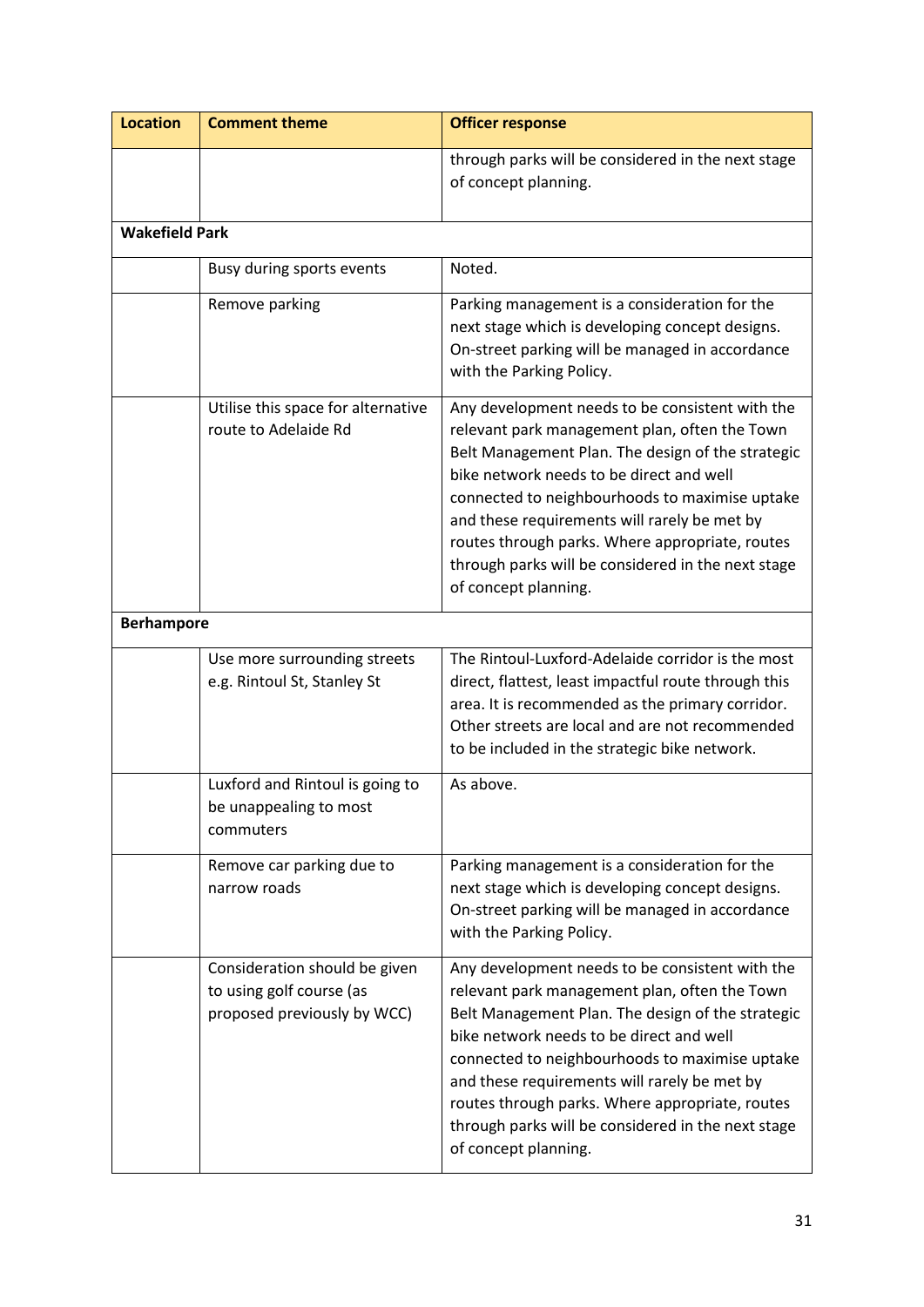| <b>Location</b>       | <b>Comment theme</b>                                                  | <b>Officer response</b>                                                                                                                                                                                               |  |
|-----------------------|-----------------------------------------------------------------------|-----------------------------------------------------------------------------------------------------------------------------------------------------------------------------------------------------------------------|--|
|                       | <b>Owhiro Bay</b>                                                     |                                                                                                                                                                                                                       |  |
|                       | Separate/protect cycleway                                             | People on bikes require separation from higher<br>traffic volumes and speeds. This is a consideration<br>for the next stage which is developing concept<br>designs.                                                   |  |
|                       | Dangerous due to frequent use<br>from large vehicles                  | As above.                                                                                                                                                                                                             |  |
| <b>Wallace Street</b> |                                                                       |                                                                                                                                                                                                                       |  |
|                       | Necessary but disruptive to<br>remove parking                         | Parking management is a consideration for the<br>next stage which is developing concept designs.<br>On-street parking will be managed in accordance<br>with the Parking Policy.                                       |  |
|                       | Instead of this route use<br>Tasman St                                | Local street connections are not recommended to<br>be part of the strategic bike network.                                                                                                                             |  |
|                       | <b>Constable Street/Wilson Street/Crawford Road</b>                   |                                                                                                                                                                                                                       |  |
|                       | Make sure connection to<br>Kilbirnie is separated/protected           | People on bikes require separation from higher<br>traffic volumes and speeds. This is a consideration<br>for the next stage which is developing concept<br>designs.                                                   |  |
|                       | Constable St should be included<br>as well as removing parking        | The alternative Wilson Street route is considered<br>more appropriate due to space constraints on<br>Constable Street. Most od Constable Street is not<br>recommended for inclusion in the strategic bike<br>network. |  |
|                       | Constable St needs extra care                                         | As above.                                                                                                                                                                                                             |  |
|                       | Replace Wilson St with Mein St,<br>and remove parking from Mein<br>St | Mein Street has a very steep hill, so Wilson Street<br>is considered more appropriate. Mein Street is not<br>recommended for inclusion in the strategic bike<br>network.                                              |  |
|                       | Visibility on intersections<br>blocked by parked cars                 | Parking management is a consideration for the<br>next stage which is developing concept designs.<br>On-street parking will be managed in accordance<br>with the Parking Policy.                                       |  |
|                       | Crawford Rd works for uphill<br>not downhill                          | People on bikes require separation from higher<br>traffic volumes and speeds. This is a consideration<br>for the next stage which is developing concept<br>designs.                                                   |  |
| <b>Brooklyn</b>       |                                                                       |                                                                                                                                                                                                                       |  |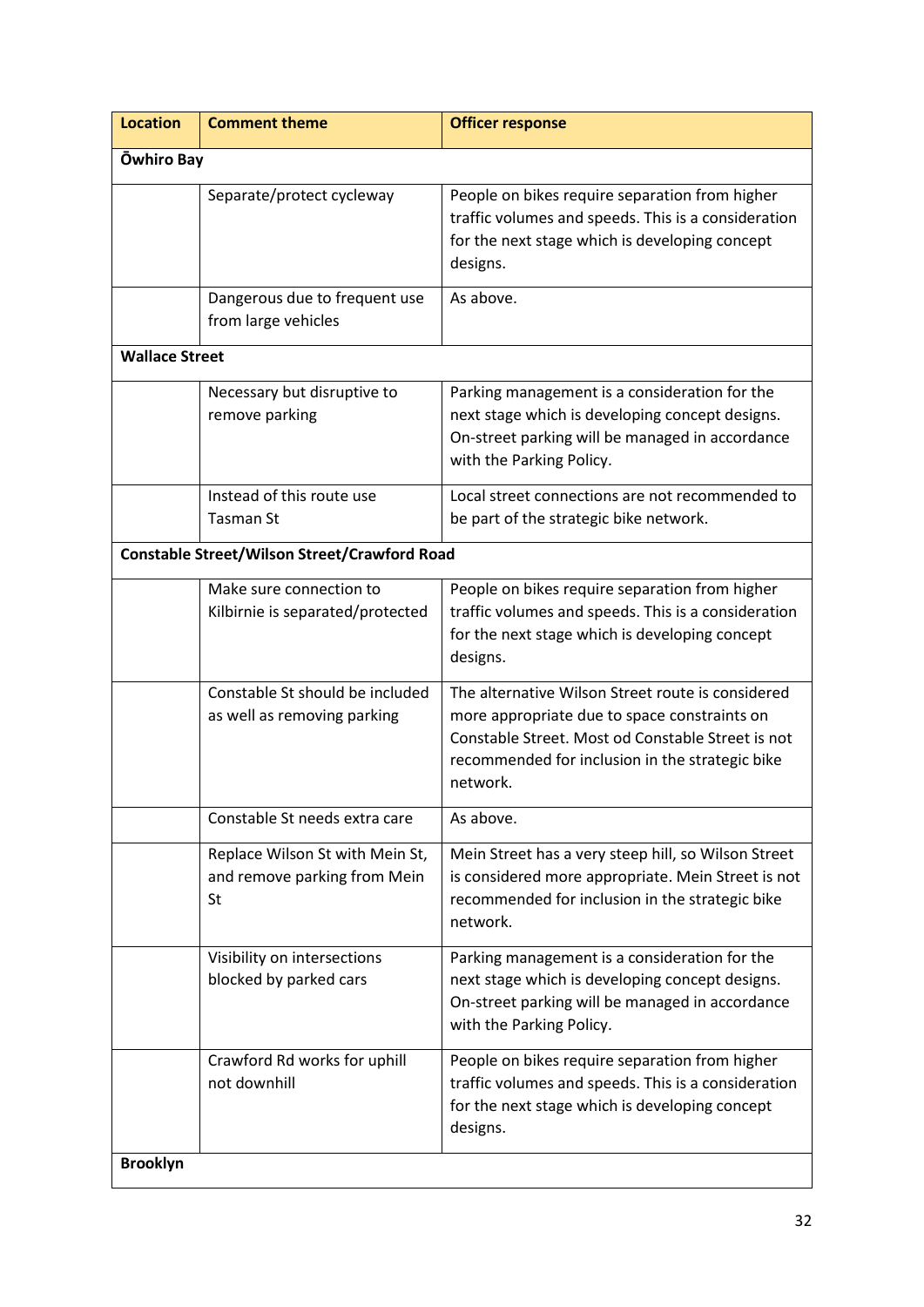| <b>Location</b>   | <b>Comment theme</b>                                                                                    | <b>Officer response</b>                                                                                                                                                                                       |
|-------------------|---------------------------------------------------------------------------------------------------------|---------------------------------------------------------------------------------------------------------------------------------------------------------------------------------------------------------------|
|                   | Better connect to Brooklyn &<br><b>Ridgeway Schools</b>                                                 | Local connections to schools will be developed<br>through either the minor works programme, or<br>the school accessibility programme.                                                                         |
|                   |                                                                                                         | Recommend adding McKinley Crescent to<br>Mornington Road to Ridgeway School, and<br>Farnham Street and Britomart Street as a<br>secondary connection.                                                         |
|                   | This route is currently unsafe<br>with poor weather                                                     | Poor weather is not something that can be<br>addressed through reengineering street space.<br>People who ride bikes should consider alternatives<br>for travelling during unfavourable weather<br>conditions. |
|                   | Preference for Mornington Rd<br>due to traffic flow/safety                                              | Recommend adding McKinley Crescent to<br>Mornington Road to Ridgeway School, and<br>Farnham Street and Britomart Street as a<br>secondary connection.                                                         |
|                   | Better connect Brooklyn with<br>the East                                                                | As above.                                                                                                                                                                                                     |
|                   | Base of Brooklyn hill is currently<br>very unsafe                                                       | Improvements are currently being developed as<br>part of the Brooklyn Hill transformation project.                                                                                                            |
|                   | Expand the network within<br>Brooklyn                                                                   | As above.                                                                                                                                                                                                     |
| <b>Ohiro Road</b> |                                                                                                         |                                                                                                                                                                                                               |
|                   | Less of a priority due to fewer<br>people traveling through this<br>corridor.                           | Transition projects are expected in the next three<br>years. Transformational improvements are likely<br>to be in the latter half of the programme.                                                           |
|                   | Currently unsafe with large<br>vehicle usage & 'half done'<br>approach/poor visibility of cycle<br>lane | Noted.                                                                                                                                                                                                        |
|                   | Make cycle lanes<br>separated/protected from<br>traffic                                                 | People on bikes require separation from higher<br>traffic volumes and speeds. This is a consideration<br>for the next stage which is developing concept<br>designs.                                           |
|                   | Dangerous intersection (with<br>Brooklyn Rd)                                                            | Intersection design is a consideration for the next<br>stage which is developing concept designs.                                                                                                             |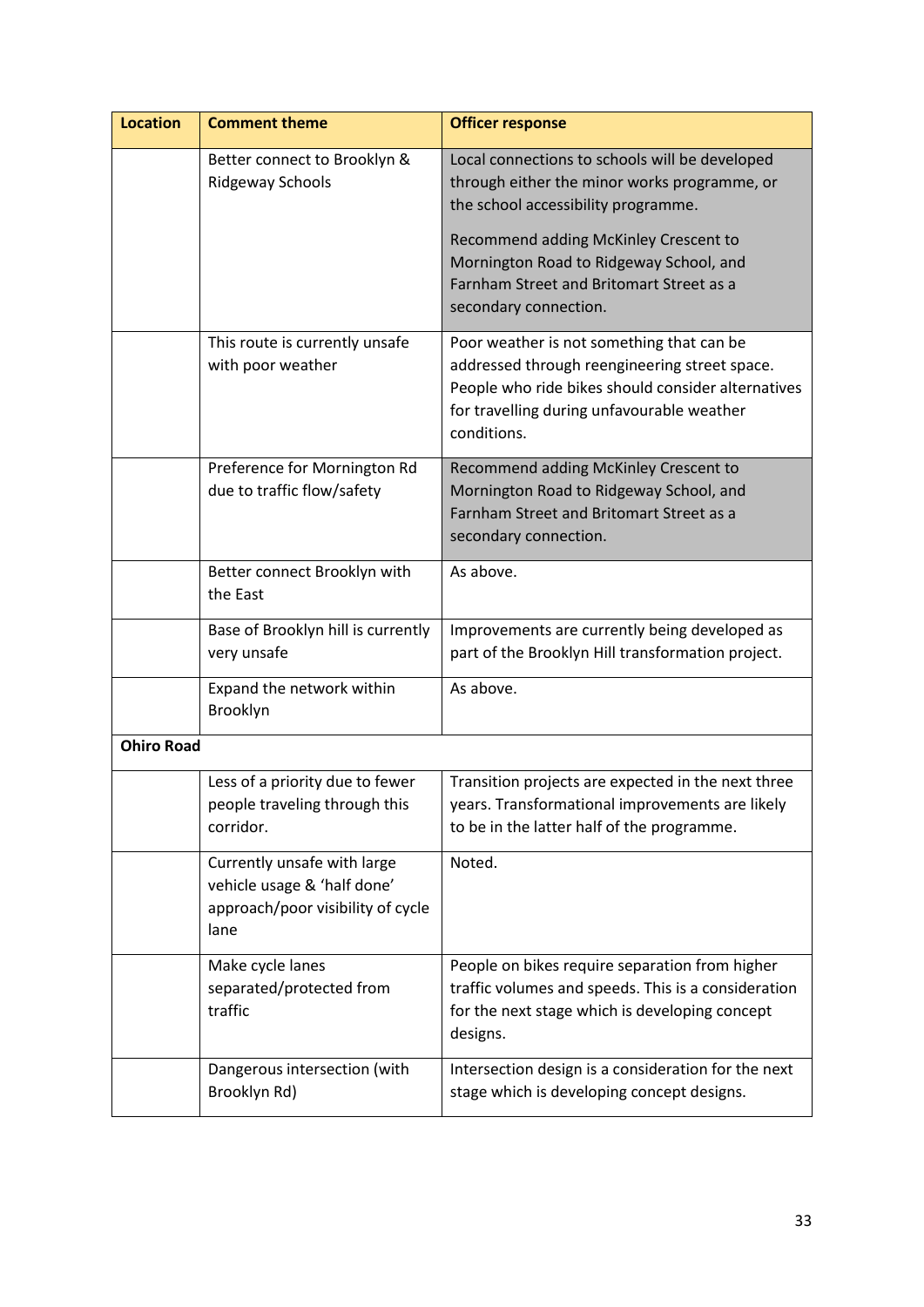| <b>Location</b>   | <b>Comment theme</b>                                                                      | <b>Officer response</b>                                                                                                                                                                                                |
|-------------------|-------------------------------------------------------------------------------------------|------------------------------------------------------------------------------------------------------------------------------------------------------------------------------------------------------------------------|
|                   | Include good lighting and spaces<br>to rest on Ohiro Road as it's<br>quite steep          | Lighting design is a consideration for the later<br>detailed design stage.                                                                                                                                             |
| <b>Lyall Bay</b>  |                                                                                           |                                                                                                                                                                                                                        |
|                   | Connect with Newtown,<br>Melrose & Southgate                                              | Local street connections are not recommended to<br>be part of the strategic bike network.                                                                                                                              |
|                   | Better connect with Evans Bay                                                             | Two north-south connections are identified in the<br>strategic bike network. A corridor along Onepu<br>Road-Evans Bay Parade is the most direct.                                                                       |
|                   | Add Troy St                                                                               | LGWM is working to develop a new safe crossing<br>on Cobham Drive east of Troy Street. The strategic<br>bike network is proposed to connect to this via<br>Tacy Street, so there is no need to include Troy<br>Street. |
|                   | Connect with Lyall Bay School                                                             | Local connections to schools will be developed<br>through either the minor works programme, or<br>the school accessibility programme.                                                                                  |
|                   | Priority to cyclists on Leonie Gill<br>Pathway                                            | The Leonie Gill Pathway is a shared path with<br>pedestrian priority. This is considered to be the<br>appropriate setting.                                                                                             |
|                   | Prioritise this route (around to<br>Island Bay) as it is a busy<br>recreational area      | We are proposing to prioritise corridor<br>improvements based on forecast uptake. As such,<br>the south coast route is likely to be developed<br>toward the end of the programme.                                      |
|                   | Make sure it is easy to access<br>the cycleways in this area                              | Intersection and access design are considerations<br>for the next stage which is developing concept<br>designs.                                                                                                        |
|                   | Include bike parking/storage in<br>this area                                              | The Council provides on-street parking for bikes<br>via its minor works programme. Each specific<br>request is individually addressed on its merits.                                                                   |
|                   | Tirangi Road at Lyall Bay to<br>Coutts St intersection will need<br>careful consideration | Intersection design is a consideration for the next<br>stage which is developing concept designs.                                                                                                                      |
| <b>Island Bay</b> |                                                                                           |                                                                                                                                                                                                                        |
|                   | Prioritise a functioning network,<br>despite history in this area                         | The Council has recently decided to upgrade The<br>Parade at a moderate scale. This work will start by<br>mid-2022. Further improvements are possible if                                                               |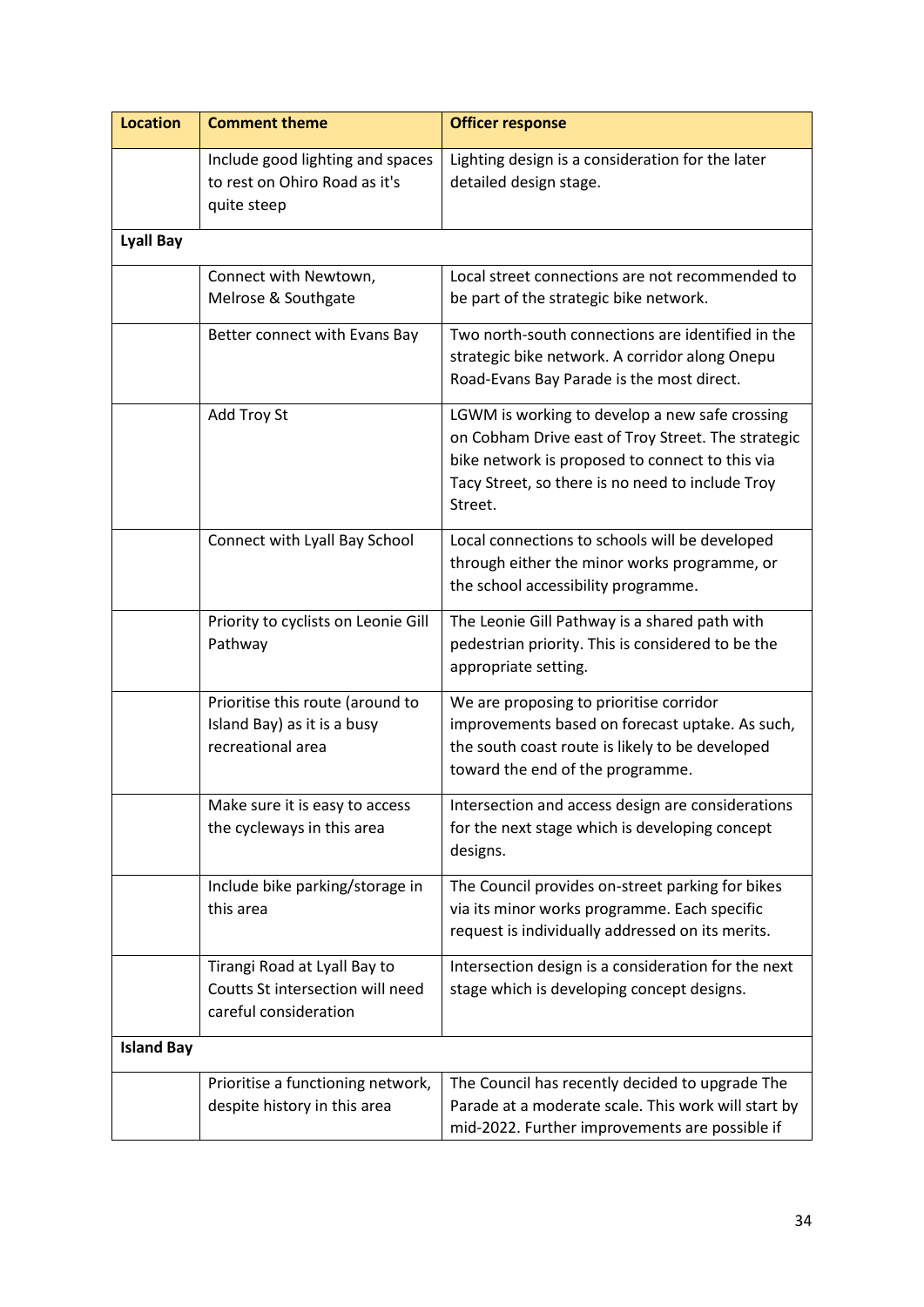| <b>Location</b>      | <b>Comment theme</b>                                                               | <b>Officer response</b>                                                                                                                                                                                                                                                                                                          |
|----------------------|------------------------------------------------------------------------------------|----------------------------------------------------------------------------------------------------------------------------------------------------------------------------------------------------------------------------------------------------------------------------------------------------------------------------------|
|                      |                                                                                    | the LGWM programme develops a MRT solution in<br>this corridor.                                                                                                                                                                                                                                                                  |
|                      | Safety improvements needed                                                         | As above.                                                                                                                                                                                                                                                                                                                        |
|                      | Connect with Southgate                                                             | Local street connections are not recommended to<br>be part of the strategic bike network.                                                                                                                                                                                                                                        |
|                      | Bike parking and/or storage                                                        | The Council provides on-street parking for bikes<br>via its minor works programme. Each specific<br>request is individually addressed on its merits.                                                                                                                                                                             |
|                      | Promote this route as main<br>commuter route for<br>surrounding suburbs            | This is the intent of identifying it as part of the<br>strategic bike network. However, to attract users,<br>the route must be safe and well connected to the<br>north.                                                                                                                                                          |
| <b>Tasman Street</b> |                                                                                    |                                                                                                                                                                                                                                                                                                                                  |
|                      | Used as rat run for traffic (as<br>well as Hanson St) - dangerous<br>for traffic   | Local street connections are not recommended to<br>be part of the strategic bike network.                                                                                                                                                                                                                                        |
|                      | Should be secondary commuter<br>route                                              | As above.                                                                                                                                                                                                                                                                                                                        |
|                      | Block this street to through<br>traffic                                            | Out of scope for the bike network plan.                                                                                                                                                                                                                                                                                          |
|                      | <b>Newtown/Riddiford Street</b>                                                    |                                                                                                                                                                                                                                                                                                                                  |
|                      | Extend route through the centre<br>of Newtown                                      | Recommend adding the following secondary<br>corridors to better connect the Newtown centre,<br>Newtown Park, the zoo, and South Wellington<br>Intermediate School:<br>Riddiford Street from Wilson Street to Russell<br>$\bullet$<br>Terrace<br>Russell Terrace to Te Wharepouri Street and<br>$\bullet$<br>Te Wharepouri Street |
|                      |                                                                                    | Mansfield, Roy and the south end of Daniell<br>streets.                                                                                                                                                                                                                                                                          |
|                      | Consider using the whole of<br><b>Riddiford St</b>                                 | As above.                                                                                                                                                                                                                                                                                                                        |
|                      | Lower speeds in Newtown to 30<br>km/h or separated cycleway<br>due to narrow roads | This is a consideration for the next stage which is<br>developing concept designs. Speed limits will be<br>reviewed as part of the Council's speed<br>management programme which will start in 2023.                                                                                                                             |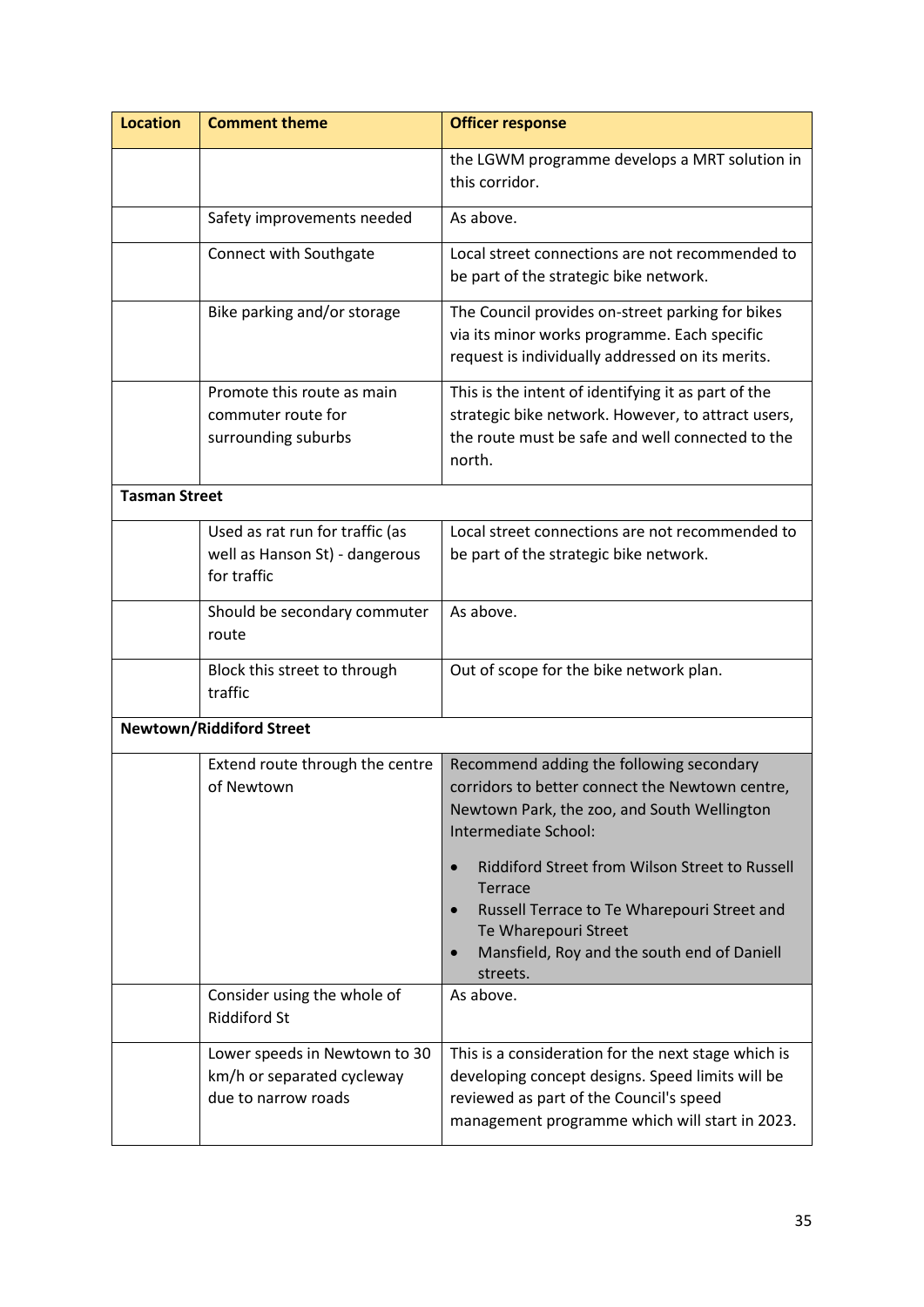| <b>Location</b>        | <b>Comment theme</b>                                                            | <b>Officer response</b>                                                                                                                                                                                                                                                                                                                                                                                                                                                                                                                                                                                                                                                                                                                 |
|------------------------|---------------------------------------------------------------------------------|-----------------------------------------------------------------------------------------------------------------------------------------------------------------------------------------------------------------------------------------------------------------------------------------------------------------------------------------------------------------------------------------------------------------------------------------------------------------------------------------------------------------------------------------------------------------------------------------------------------------------------------------------------------------------------------------------------------------------------------------|
|                        | Make Newtown a low traffic<br>neighbourhood                                     | Out of scope for the bike network plan.                                                                                                                                                                                                                                                                                                                                                                                                                                                                                                                                                                                                                                                                                                 |
|                        | Make use of parks/green spaces<br>to move cycle lane off main<br>arterial route | The strategic bike network needs to be direct and<br>well connected to population areas and activity<br>centres. In general, routes which weave through<br>parks spaces do not meet these requirements.                                                                                                                                                                                                                                                                                                                                                                                                                                                                                                                                 |
| <b>Wellington Zoo</b>  |                                                                                 |                                                                                                                                                                                                                                                                                                                                                                                                                                                                                                                                                                                                                                                                                                                                         |
|                        | Include connections to<br>Wellington Zoo                                        | Recommend adding the following secondary<br>corridor to better connect the Newtown centre to<br>Newtown Park and the zoo and South Wellington<br>Intermediate School:<br>Riddiford Street from Wilson Street to Russell<br>Terrace<br>Mansfield, Roy and the south end of Daniell<br>$\bullet$<br>streets                                                                                                                                                                                                                                                                                                                                                                                                                               |
| <b>Other locations</b> |                                                                                 |                                                                                                                                                                                                                                                                                                                                                                                                                                                                                                                                                                                                                                                                                                                                         |
|                        | Include/utilise MacAlister Park                                                 | Any development needs to be consistent with the<br>relevant park management plan. We will<br>investigate developing a local connection through<br>the minor works programme.                                                                                                                                                                                                                                                                                                                                                                                                                                                                                                                                                            |
|                        | <b>Use Britomart St</b>                                                         | Recommend including as part of the Mornington<br>connection.                                                                                                                                                                                                                                                                                                                                                                                                                                                                                                                                                                                                                                                                            |
|                        | Use Te Wharepouri Street<br>More cycleways in the town<br>belt                  | Recommend adding the following secondary<br>corridors to better connect the Newtown centre,<br>Newtown Park, the zoo and South Wellington<br>Intermediate School:<br>Riddiford Street from Wilson Street to Russell<br>$\bullet$<br>Terrace<br>Russell Terrace to Te Wharepouri Street and<br>$\bullet$<br>Te Wharepouri Street<br>Mansfield, Roy and the south end of Daniell<br>$\bullet$<br>streets.<br>Any future proposals would need to be consistent<br>with the settings in the Town Belt Management<br>Plan. In general, the town belt is not suitable for<br>developing high-quality, bike friendly commuting<br>routes. We will investigate options that can<br>complement the strategic network as these are<br>identified. |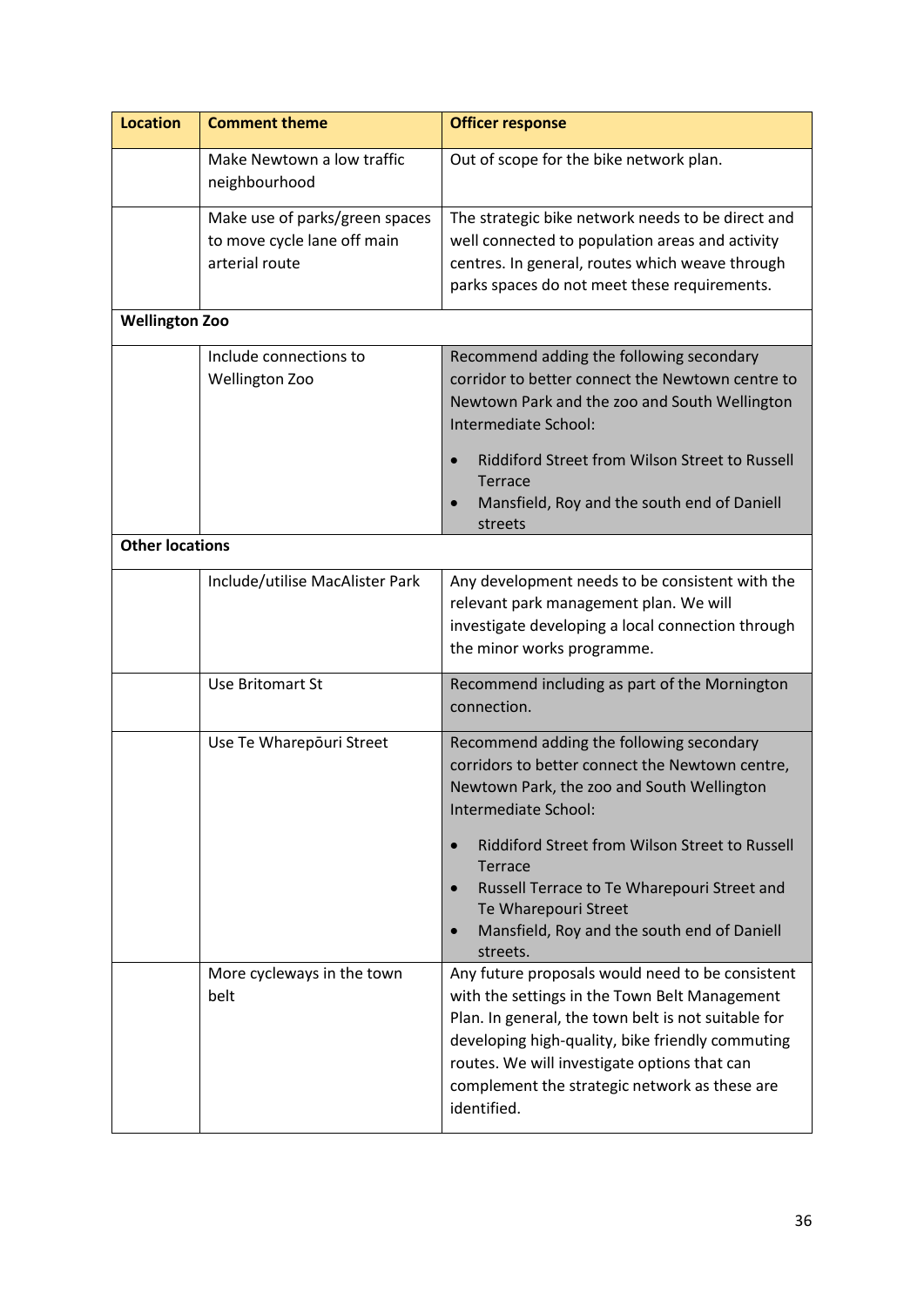| <b>Location</b> | <b>Comment theme</b>                                                                                                       | <b>Officer response</b>                                                                                                                                                                                                                                                                                                                                                 |
|-----------------|----------------------------------------------------------------------------------------------------------------------------|-------------------------------------------------------------------------------------------------------------------------------------------------------------------------------------------------------------------------------------------------------------------------------------------------------------------------------------------------------------------------|
|                 | Russell Terrace has large<br>amount of unused parking                                                                      | Recommend adding the following secondary<br>corridors to better connect the Newtown centre,<br>Newtown Park, the zoo and South Wellington<br>Intermediate School:<br>Riddiford Street from Wilson Street to Russell<br>Terrace<br>Russell Terrace to Te Wharepouri Street and<br>Te Wharepouri Street<br>Mansfield, Roy and the south end of Daniell<br>streets.        |
|                 | Include Mansfield St                                                                                                       | Recommend adding the following secondary<br>corridors to better connect the Newtown centre,<br>Newtown Park, the zoo and South Wellington<br>Intermediate School:<br>Riddiford Street from Wilson Street to Russell<br><b>Terrace</b><br>Russell Terrace to Te Wharepouri Street and<br>Te Wharepouri Street<br>Mansfield, Roy and the south end of Daniell<br>streets. |
|                 | Include Bidwill St                                                                                                         | Local street connections are not recommended to<br>be part of the strategic bike network.                                                                                                                                                                                                                                                                               |
|                 | Low traffic neighbourhood -<br>particularly (Regent St, Harper<br>St, Owen St, Sommerset Ave,<br>Hiropi St, and Wilson St) | Out of scope for the bike network plan.                                                                                                                                                                                                                                                                                                                                 |
|                 | Cars travelling along Daniell St<br>and Owen St should have to<br>give way.                                                | Intersection design is a consideration for the next<br>stage which is developing concept designs. This<br>suggestion will be investigated as part of the<br>minor works programme                                                                                                                                                                                       |
|                 | Mein Street is currently a rat<br>run                                                                                      | Noted, but out of scope of the bike network plan.                                                                                                                                                                                                                                                                                                                       |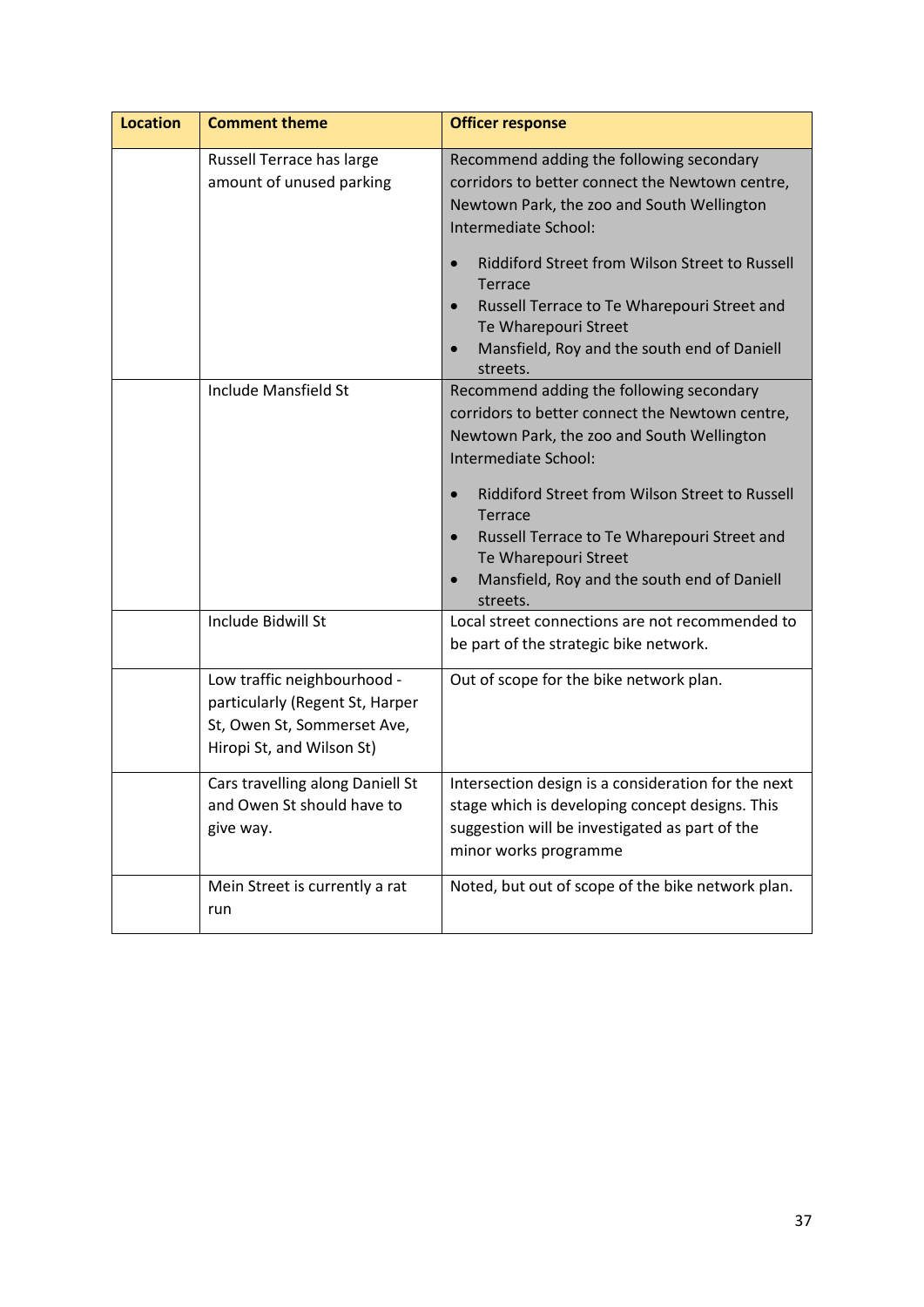### *Figure 5 Map of recommended changes in Brooklyn, Mornington, Berhampore and Newtown*

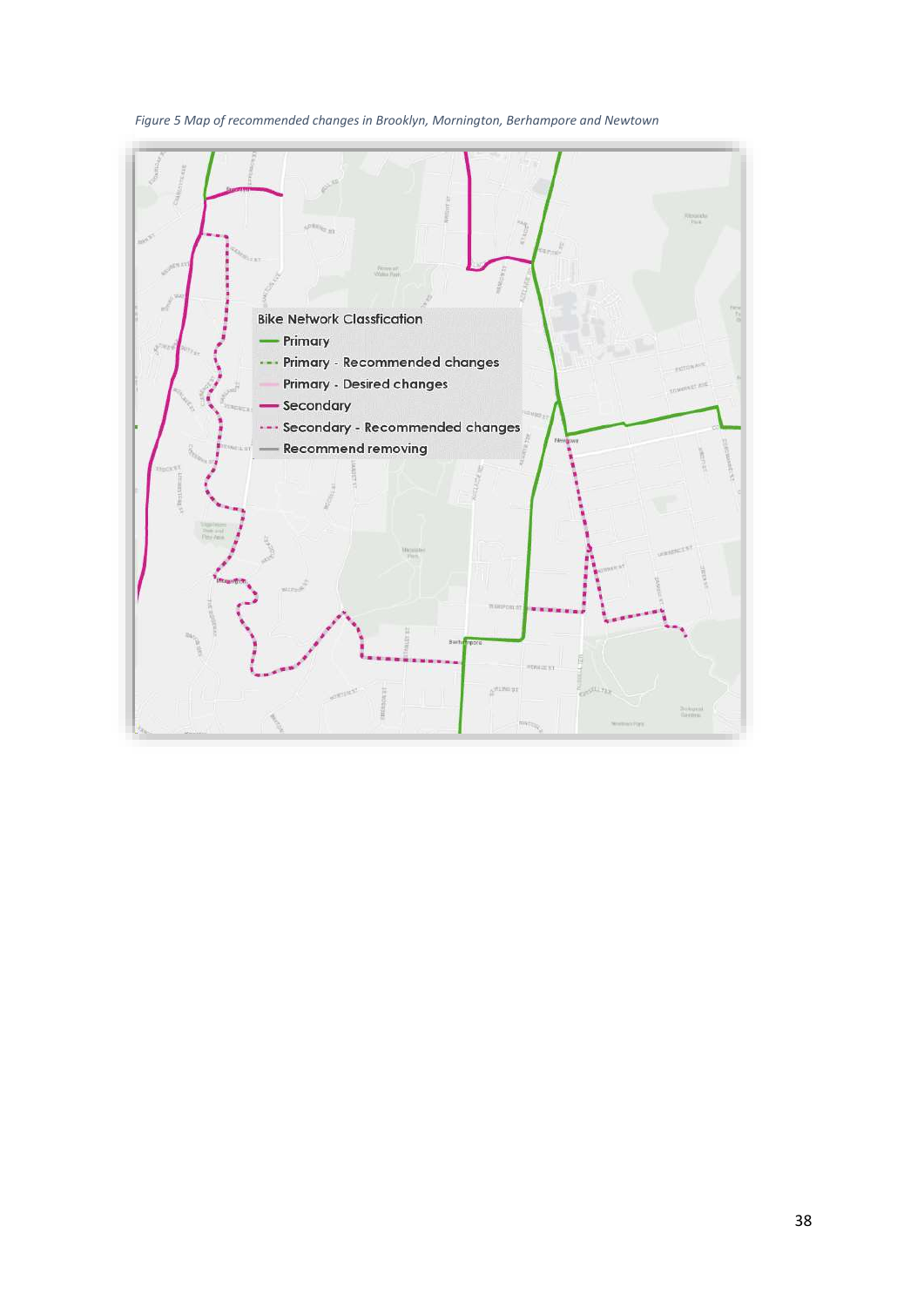### **Area F east,** 72 themed comments

| <b>Location</b>    | <b>Comment theme</b>                                                                                          | <b>Officer response</b>                                                                                                                                                                                                                                                                                                      |
|--------------------|---------------------------------------------------------------------------------------------------------------|------------------------------------------------------------------------------------------------------------------------------------------------------------------------------------------------------------------------------------------------------------------------------------------------------------------------------|
| Roseneath          |                                                                                                               |                                                                                                                                                                                                                                                                                                                              |
|                    | Include connections to<br><b>Roseneath School</b>                                                             | Local connections to schools will be developed<br>through either the minor works programme, or<br>the school accessibility programme.                                                                                                                                                                                        |
|                    | More cycleways needed in this<br>area (e.g. Waipapa Rd)                                                       | Local street connections are not recommended to<br>be part of the strategic bike network.                                                                                                                                                                                                                                    |
|                    | In need of parking<br>removal/monitoring - often left<br>for long periods                                     | Specific parking offences should be reported to<br>Council's parking enforcement officers for action.                                                                                                                                                                                                                        |
| <b>Worser Bay</b>  |                                                                                                               |                                                                                                                                                                                                                                                                                                                              |
|                    | Concern about accessing<br>parking in this area                                                               | Parking management is a consideration for the<br>next stage which is developing concept designs.<br>On-street parking will be managed in accordance<br>with the Parking Policy.                                                                                                                                              |
|                    | Include connection to Worser<br><b>Bay School</b>                                                             | Local connections to schools will be developed<br>through either the minor works programme, or<br>the school accessibility programme.                                                                                                                                                                                        |
| <b>Mt Victoria</b> |                                                                                                               |                                                                                                                                                                                                                                                                                                                              |
|                    | Include more cycleways in this<br>area (e.g. Hawker St)                                                       | Local street connections are not recommended to<br>be part of the strategic bike network.                                                                                                                                                                                                                                    |
|                    | Consider sealed route over Mt<br>Vic rather than through the<br>tunnel (Could repurpose current<br>4WD track) | Any future proposals would need to be consistent<br>with the settings in the Town Belt Management<br>Plan. In general, the town belt is not suitable for<br>developing high-quality, bike friendly commuting<br>routes. We will investigate options that can<br>complement the strategic network as these are<br>identified. |
|                    | Currently Mt Vic tunnel is too<br>narrow                                                                      | This is expected to be addressed as part of<br>LGWM's longer-term strategic highways<br>improvements.                                                                                                                                                                                                                        |
|                    | Concern route through Mt Vic<br>tunnel will be unpleasant -<br>significant improvements<br>needed             | As above.                                                                                                                                                                                                                                                                                                                    |
|                    | Mt Vic tunnel down Paterson St<br>to cycle north is pretty awkward<br>and badly managed currently             | As above.                                                                                                                                                                                                                                                                                                                    |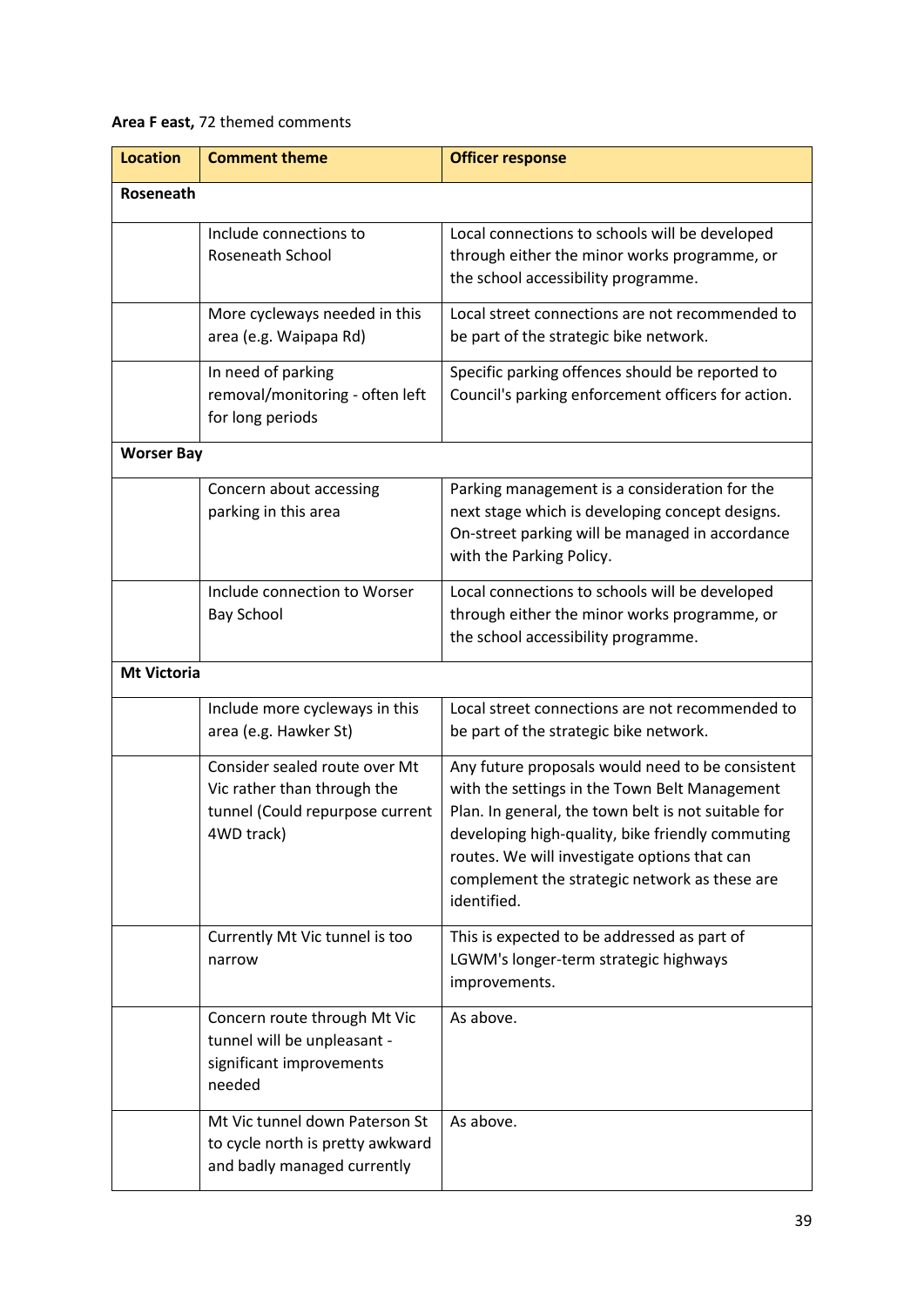| <b>Location</b>        | <b>Comment theme</b>                                                                                                      | <b>Officer response</b>                                                                                                                                                             |
|------------------------|---------------------------------------------------------------------------------------------------------------------------|-------------------------------------------------------------------------------------------------------------------------------------------------------------------------------------|
|                        | Designated cycle routes to and<br>from the off-road sections of Mt<br>Vic                                                 | Local street connections are not recommended to<br>be part of the strategic bike network.                                                                                           |
|                        | Mt Vic tunnel is used by many<br>to avoid using<br>Constable/Crawford Street<br>(uphill routes)                           | Noted.                                                                                                                                                                              |
|                        | Make a low traffic<br>neighbourhood                                                                                       | Out of scope for the bike network plan.                                                                                                                                             |
|                        | Ensure access to mountain<br>biking areas                                                                                 | Local street connections are not recommended to<br>be part of the strategic bike network.                                                                                           |
|                        | Stop honking in the tunnel                                                                                                | Out of scope of the bike network plan. Waka<br>Kotahi are the road controlling authority for SH1.                                                                                   |
| <b>Strathmore Park</b> |                                                                                                                           |                                                                                                                                                                                     |
|                        | Extend network to include<br>Monorgan Rd/Strathmore Ave<br>(this will better connect two<br>schools and community centre) | Local street connections are not recommended to<br>be part of the strategic bike network.                                                                                           |
|                        | Include connections to Scots<br>College, Kahurangi School                                                                 | Local connections to schools will be developed<br>through either the minor works programme, or<br>the school accessibility programme.                                               |
|                        | Connect directly with airport<br>roundabout                                                                               | This is in the scope of the Broadway project.                                                                                                                                       |
| <b>Hataitai</b>        |                                                                                                                           |                                                                                                                                                                                     |
|                        | More cycleways needed in this<br>area (e.g. Moxham Ave is<br>commonly used due to low<br>elevation)                       | Recommend adding Taurima Street, Moxham<br>Avenue, Kupe Street and the south end of<br>Hamilton Road to the secondary network.                                                      |
|                        | Moxham Ave is often backed up<br>with traffic and is dangerous for<br>cyclists                                            | As above.                                                                                                                                                                           |
|                        | Needs better connections to<br>Newtown                                                                                    | Strategic connections are identified via Mt Victoria<br>Tunnel and Wellington-Crawford-Constable-<br>Wilson.                                                                        |
|                        | In the future consider use of<br>Hataitai bus tunnel                                                                      | Due to its very narrow width, it is appropriate that<br>the Hataitai Bus Tunnel retains its Bus Only<br>restriction. LGWM is considering additional<br>tunnels through Mt Victoria. |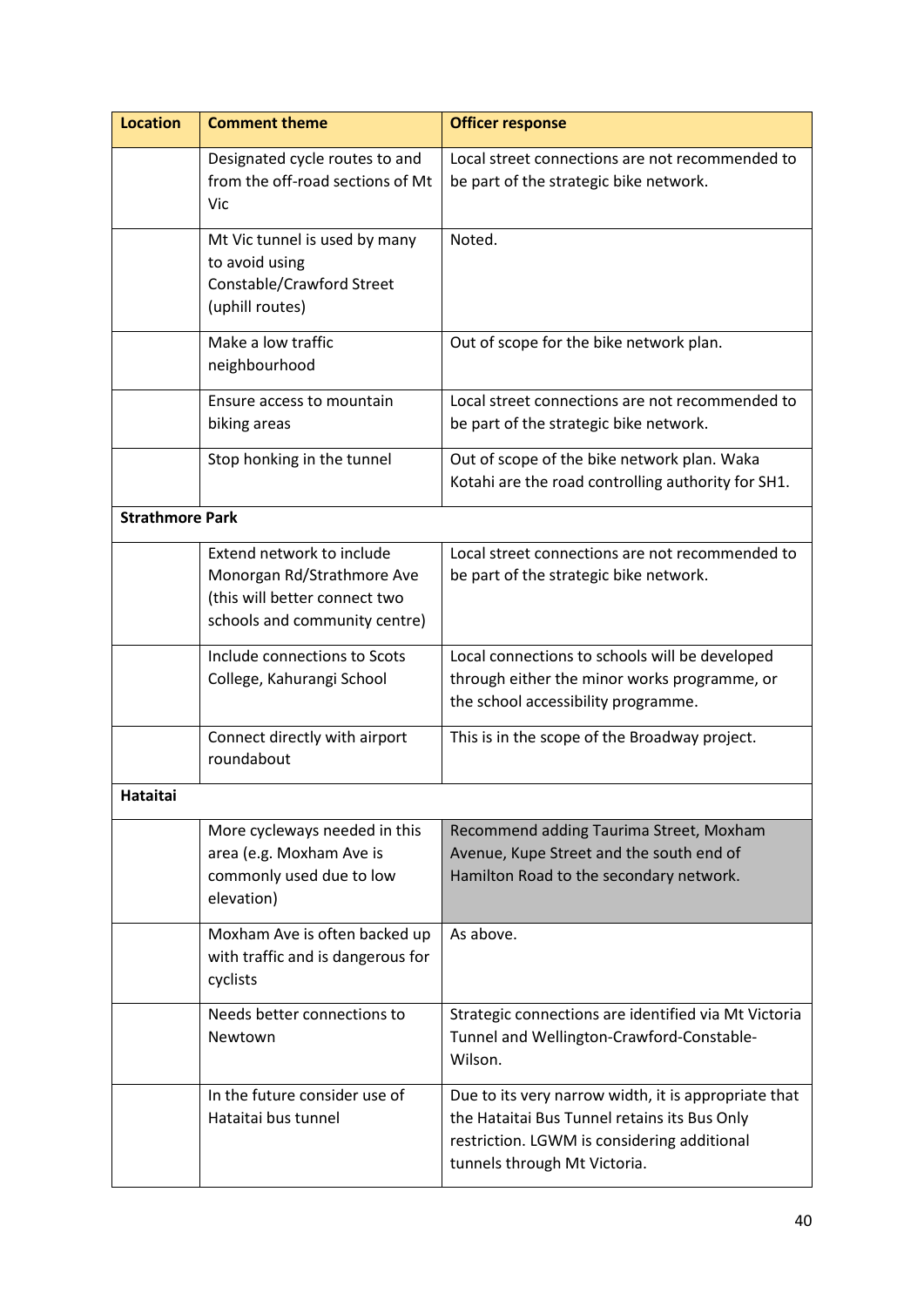| <b>Location</b>   | <b>Comment theme</b>                                                      | <b>Officer response</b>                                                                                                                                                                                                                                                                                                                                                            |
|-------------------|---------------------------------------------------------------------------|------------------------------------------------------------------------------------------------------------------------------------------------------------------------------------------------------------------------------------------------------------------------------------------------------------------------------------------------------------------------------------|
|                   | Include connection to Hataitai<br>School                                  | Local connections to schools will be developed<br>through either the minor works programme, or<br>the school accessibility programme.                                                                                                                                                                                                                                              |
|                   | Common alternative to Evans<br>Bay/Oriental Bay when windy                | Noted.                                                                                                                                                                                                                                                                                                                                                                             |
|                   | In need of parking<br>removal/monitoring - often left<br>for long periods | On-street parking will be managed in accordance<br>with the Parking Policy.                                                                                                                                                                                                                                                                                                        |
| 'Around the bays' |                                                                           |                                                                                                                                                                                                                                                                                                                                                                                    |
|                   | Consider one lane of traffic &<br>widening footpath/cycle lane            | People on bikes require separation from higher<br>traffic volumes and speeds. This is a consideration<br>for the next stage which is developing concept<br>designs.                                                                                                                                                                                                                |
|                   | Limited width                                                             | As above.                                                                                                                                                                                                                                                                                                                                                                          |
|                   | Make sure cycleway is<br>separated/protected                              | As above.                                                                                                                                                                                                                                                                                                                                                                          |
|                   | This route is not necessary or<br>should not be a priority                | As part of the Great Harbour Way concept, it is<br>recommended that this route is specifically<br>identified as part of the strategic bike network. As<br>we are proposing to develop routes prioritised by<br>their potential to attract new users, this route is<br>one of the lowest priorities and is therefore likely<br>to be developed towards the end of the<br>programme. |
|                   | Make sure to preserve the<br>natural beauty of the area                   | People on bikes require separation from higher<br>traffic volumes and speeds. This is a very<br>significant consideration for the next stage which<br>is developing concept designs.                                                                                                                                                                                               |
|                   | Consider longevity of coastal<br>routes                                   | Noted.                                                                                                                                                                                                                                                                                                                                                                             |
|                   | Consider impact on<br>runners/pedestrians                                 | People on bikes require separation from higher<br>traffic volumes and speeds. This is a consideration<br>for the next stage which is developing concept<br>designs.                                                                                                                                                                                                                |
| <b>Shelly Bay</b> |                                                                           |                                                                                                                                                                                                                                                                                                                                                                                    |
|                   | Lower vehicle speeds                                                      | This is a consideration for the next stage which is<br>developing concept designs. Speed limits will be                                                                                                                                                                                                                                                                            |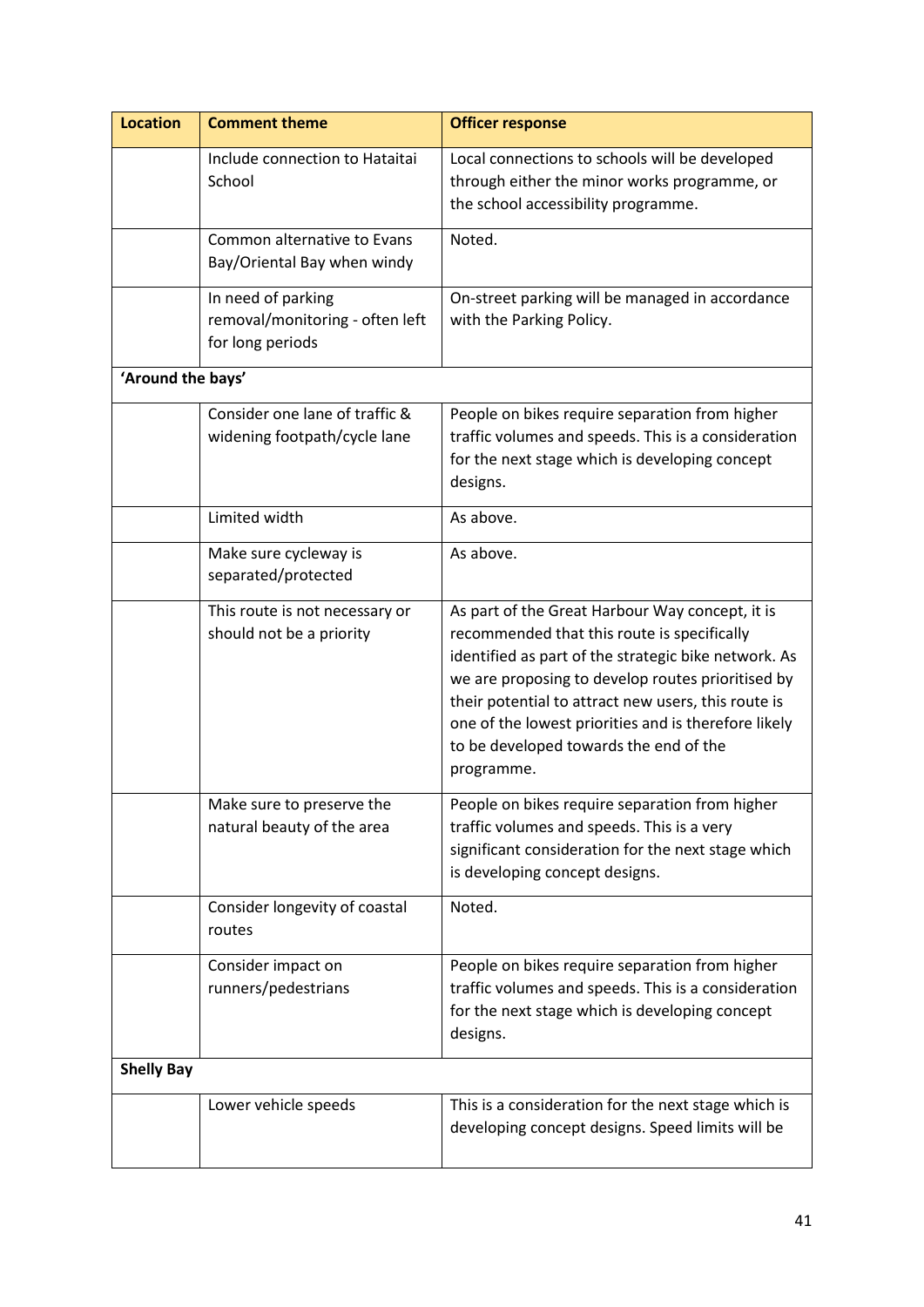| <b>Location</b> | <b>Comment theme</b>                                                                                                        | <b>Officer response</b>                                                                                                                                                                              |
|-----------------|-----------------------------------------------------------------------------------------------------------------------------|------------------------------------------------------------------------------------------------------------------------------------------------------------------------------------------------------|
|                 |                                                                                                                             | reviewed as part of the Council's speed<br>management programme which will start in 2023.                                                                                                            |
|                 | Concerned about impact on<br>vehicles, especially with recent<br>developments                                               | Noted.                                                                                                                                                                                               |
|                 | Miramar/Evans Bay/Shelly Road<br>intersection is confusing for<br>users in all directions                                   | Intersection design is a consideration for the next<br>stage which is developing concept designs.                                                                                                    |
|                 | Make sure this integrates well<br>with Shelly Bay ferry terminal                                                            | This would be a future detailed design<br>consideration if such a service becomes a reality.                                                                                                         |
| <b>Miramar</b>  |                                                                                                                             |                                                                                                                                                                                                      |
|                 | Include Awa St, Para St and<br>Darlington Rd                                                                                | Local street connections are not recommended to<br>be part of the strategic bike network.                                                                                                            |
|                 | Include Brussels St, Para St and<br>Tauhinu Rd (to avoid Park Rd<br>and Miramar Ave)                                        | Local street connections are not recommended to<br>be part of the strategic bike network.                                                                                                            |
|                 | Continue up Camperdown Rd<br>and Totara Rd                                                                                  | Local street connections are not recommended to<br>be part of the strategic bike network.                                                                                                            |
|                 | <b>Connect to Miramar North</b><br>School, Miramar Christian<br>School, Holy Cross School,<br><b>Miramar Central School</b> | Local connections to schools will be developed<br>through either the minor works programme, or<br>the school accessibility programme.                                                                |
|                 | Currently very dangerous, even<br>with 30 km/h (extend this zone)                                                           | This is a consideration for the next stage which is<br>developing concept designs. Speed limits will be<br>reviewed as part of the Council's speed<br>management programme which will start in 2023. |
|                 | Make cycleway<br>separated/protected                                                                                        | People on bikes require separation from higher<br>traffic volumes and speeds. This is a consideration<br>for the next stage which is developing concept<br>designs.                                  |
|                 | Use alternative routes near<br>Miramar South School to avoid<br>busy bus routes                                             | People on bikes require separation from higher<br>traffic volumes and speeds. This is a consideration<br>for the next stage which is developing concept<br>designs.                                  |
|                 | Broadway is extremely<br>busy/dangerous so either fully<br>separate cycleway or choose<br>alternative                       | People on bikes require separation from higher<br>traffic volumes and speeds. This is a consideration<br>for the next stage which is developing concept<br>designs.                                  |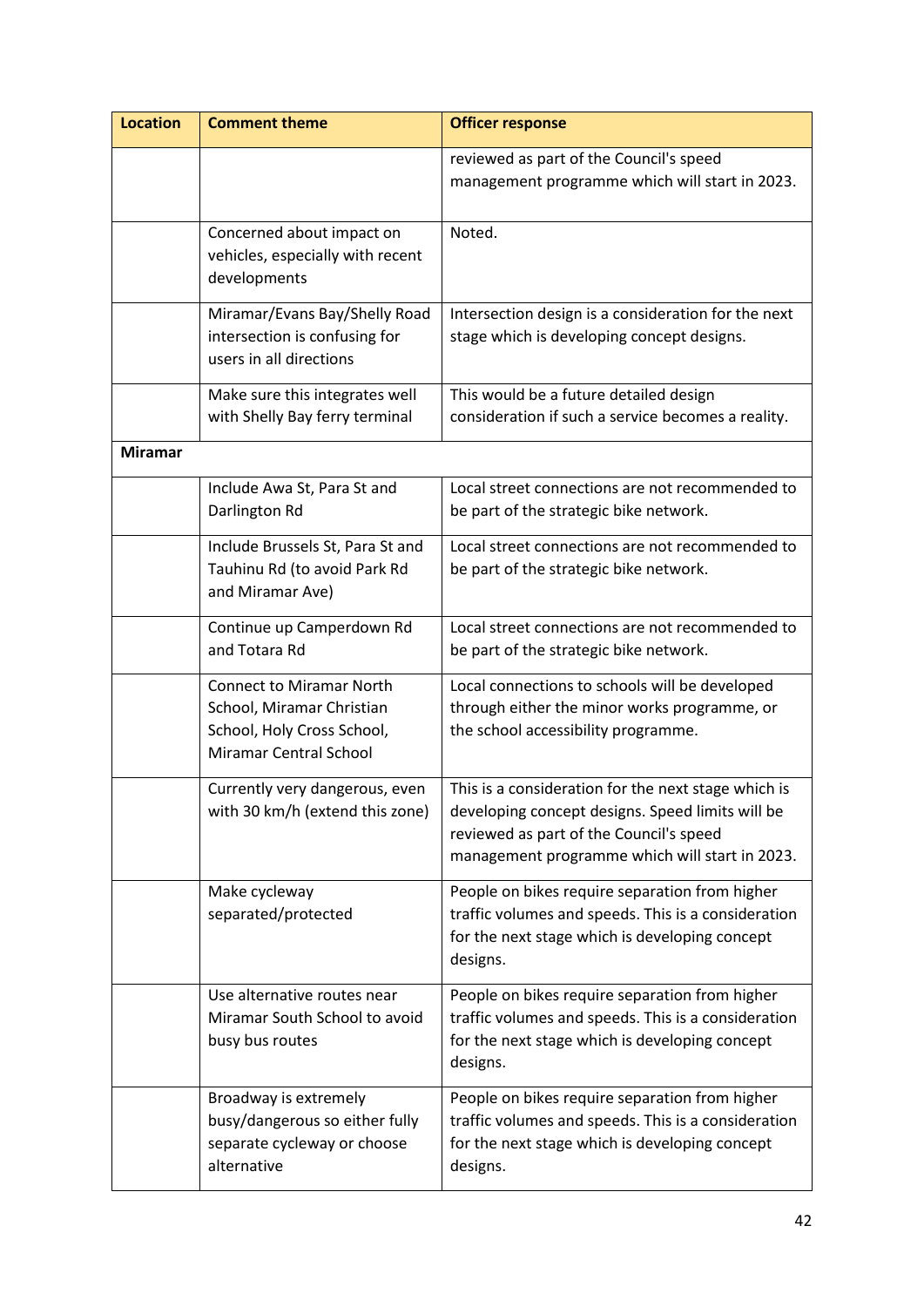| <b>Location</b>  | <b>Comment theme</b>                                                                                               | <b>Officer response</b>                                                                                                                                     |
|------------------|--------------------------------------------------------------------------------------------------------------------|-------------------------------------------------------------------------------------------------------------------------------------------------------------|
|                  | Remove cabbage trees                                                                                               | This is a consideration for the next stage which is<br>developing concept designs.                                                                          |
| <b>Seatoun</b>   |                                                                                                                    |                                                                                                                                                             |
|                  | Include connections to Seatoun<br>Park                                                                             | Local street connections are not recommended to<br>be part of the strategic bike network.                                                                   |
|                  | Include connections to Seatoun<br>School, Te Kura Kaupapa Māori<br>O Ngā Mokopuna, St Anthony's<br>School          | Local connections to schools will be developed<br>through either the minor works programme, or<br>the school accessibility programme.                       |
|                  | Include more streets in this area                                                                                  | Local street connections are not recommended to<br>be part of the strategic bike network.                                                                   |
|                  | Important that this area is<br>catered too due to equity issues                                                    | Noted.                                                                                                                                                      |
|                  | Connect Seatoun tunnel to<br>waterfront along Ferry St.                                                            | Local street connections are not recommended to<br>be part of the strategic bike network.                                                                   |
| <b>Kilbirnie</b> |                                                                                                                    |                                                                                                                                                             |
|                  | Include connections to Kilbirnie<br>School                                                                         | Local connections to schools will be developed<br>through either the minor works programme, or<br>the school accessibility programme.                       |
|                  | Consider giving cyclists priority<br>when crossing from Cockburn St<br>to Tirangi Rd                               | Intersection design is a consideration for the next<br>stage which is developing concept designs.                                                           |
|                  | Completely pedestrianise Bay<br>Rd                                                                                 | Out of scope for the bike network plan.                                                                                                                     |
|                  | Consider reducing amount of<br>traffic on Yule St                                                                  | Out of scope for the bike network plan.                                                                                                                     |
|                  | Pak'n'Save carpark<br>(entering/exiting) causes a lot of<br>issues                                                 | Intersection and driveway design is a<br>consideration for the next stage which is<br>developing concept designs.                                           |
|                  | Intersection closest to<br>Pak'n'Save urgently needs a<br>raised pedestrian cross and<br>traffic calming measures. | The Council is currently developing plans to<br>improve the Rongotai/Onepu intersection.                                                                    |
|                  | Prioritise this area                                                                                               | We are proposing to prioritise corridor<br>improvements based on forecast uptake. As such,<br>this area is likely to be developed in the next few<br>years. |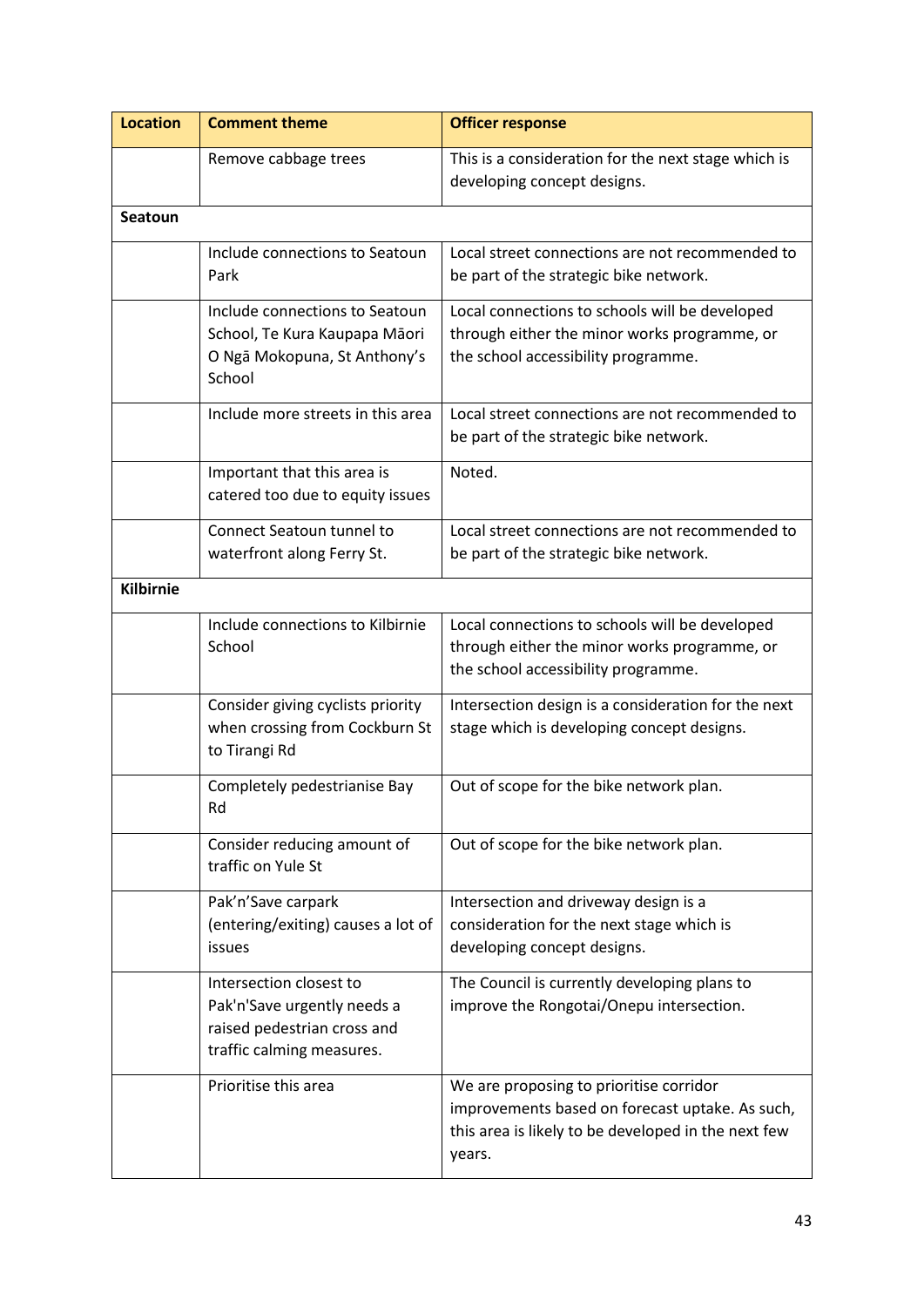| <b>Location</b>        | <b>Comment theme</b>                                                                                                                                                  | <b>Officer response</b>                                                                                                                                                                                                                                                                                                                                        |
|------------------------|-----------------------------------------------------------------------------------------------------------------------------------------------------------------------|----------------------------------------------------------------------------------------------------------------------------------------------------------------------------------------------------------------------------------------------------------------------------------------------------------------------------------------------------------------|
|                        | Reinstall the pedestrian/bike<br>crossings on Ross and Yule<br>streets                                                                                                | Local street connections are not recommended to<br>be part of the strategic bike network. We will add<br>a minor works project.                                                                                                                                                                                                                                |
|                        | <b>Connect to Kilbirnie Aquatic</b><br>Centre                                                                                                                         | Local street connections are not recommended to<br>be part of the strategic bike network. We will add<br>a minor works project to improve connection to<br>the Aquatic Centre.                                                                                                                                                                                 |
| <b>Other locations</b> |                                                                                                                                                                       |                                                                                                                                                                                                                                                                                                                                                                |
|                        | Include connection within<br>Maupuia                                                                                                                                  | Local street connections are not recommended to<br>be part of the strategic bike network.                                                                                                                                                                                                                                                                      |
|                        | Make sure the airport is well<br>connected                                                                                                                            | Local street connections are not recommended to<br>be part of the strategic bike network. We will liaise<br>with the airport company to improve connections<br>from Broadway to the terminal.                                                                                                                                                                  |
|                        | A separated bike lane under the<br>airport runway                                                                                                                     | The existing airport subway which connects<br>Miramar south to Coutts Street is proposed as a<br>primary connection.                                                                                                                                                                                                                                           |
|                        | Add uphill bike or shared paths<br>to Elizabeth St, Carlton<br>Gore/Grafton, Maupuia Rd<br>(connecting with the old prison<br>road trail) Awa Rd and<br>Alexandra Rd. | Local street connections are not recommended to<br>be part of the strategic bike network.                                                                                                                                                                                                                                                                      |
|                        | Rongotai Rd, cyclists hard to<br>spot                                                                                                                                 | Rongotai Road has recently been upgraded to be<br>much more bike friendly. As part of the Council's<br>normal review processes, the performance of the<br>scheme will be evaluated in due course.                                                                                                                                                              |
|                        | Don't use Ruahine St and<br>Wellington Rd                                                                                                                             | This is expected to be addressed as part of<br>LGWM's longer-term strategic highways<br>improvements.                                                                                                                                                                                                                                                          |
|                        | Oriental Bay is currently not<br>safe                                                                                                                                 | The arrangements in Oriental Bay are considered<br>adequate at present. Officers recommend that<br>developing the strategic network identified in the<br>bike network plan is a higher priority, rather than<br>investing significant resources in further improving<br>facilities in Oriental Bay. Recommend changing<br>status to show as 'needs improving'. |
|                        | Include Stewart Duff Dr                                                                                                                                               | As this is a private road, it is not appropriate to<br>include it as part of the strategic bike network.                                                                                                                                                                                                                                                       |